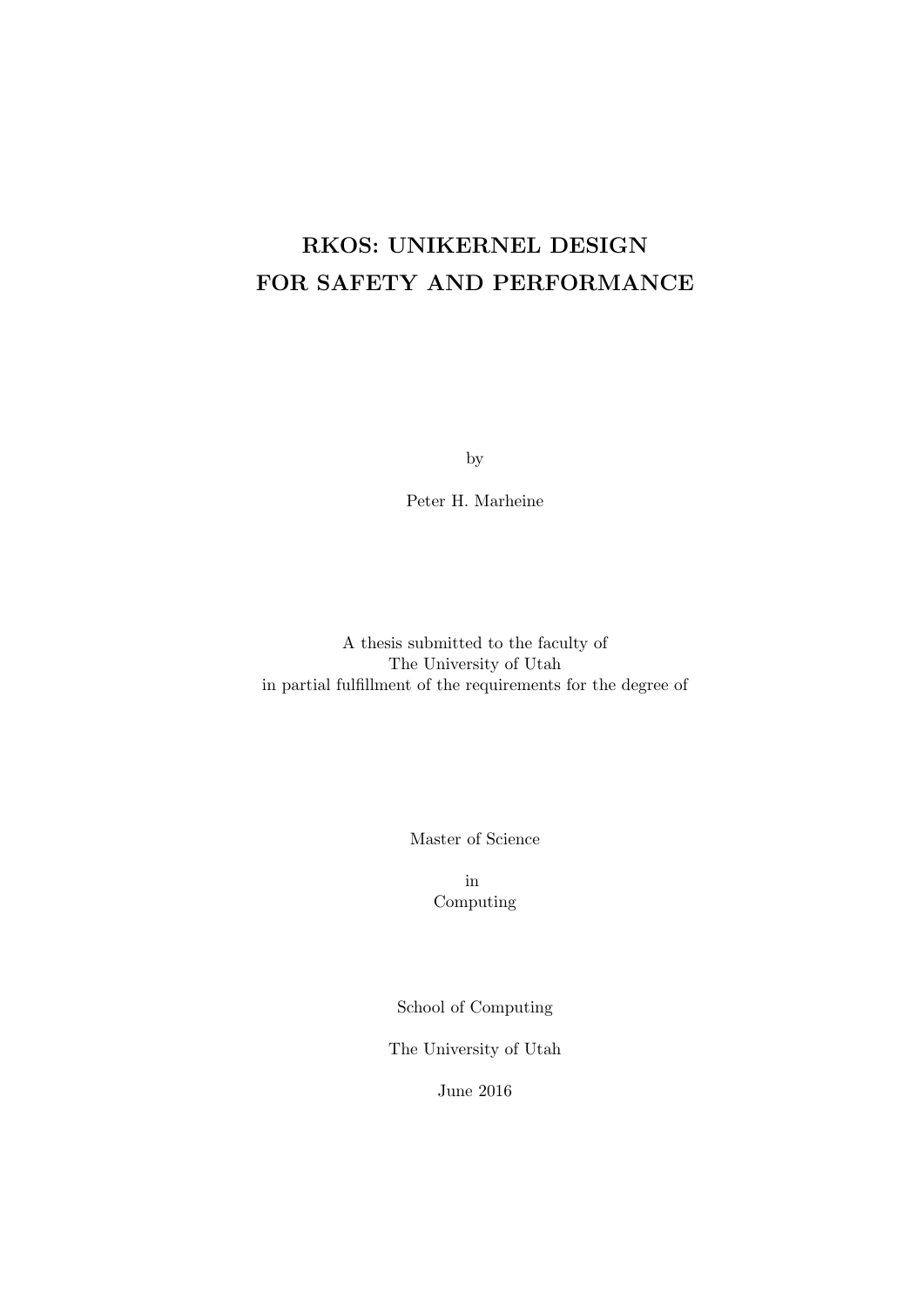Copyright *⃝*c Peter H. Marheine 2016

All Rights Reserved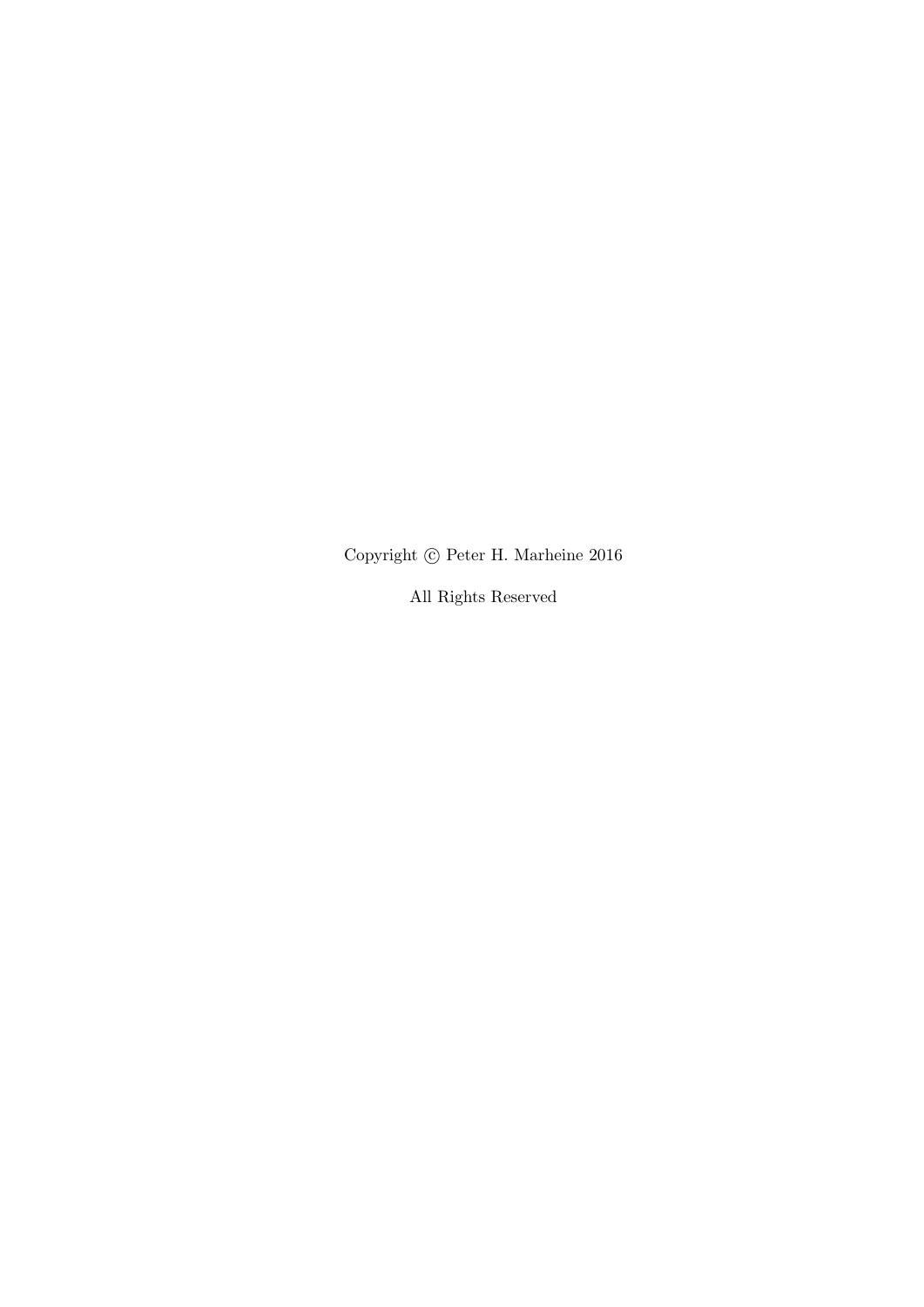THE UNIVERSITY OF UTAH GRADUATE SCHOOL

## **STATEMENT OF THESIS APPROVAL**

The thesis of Peter H. Marheine has been approved by the following supervisory committee members:

### THIS PAGE IS A PLACE HOLDER ONLY

Please use the updated form on the Thesis Office website

John Regehr , Chair enter date

Date Approved

Eric Eide , Member

Kobus Van der Merwe , Member

Date Approved

Date Approved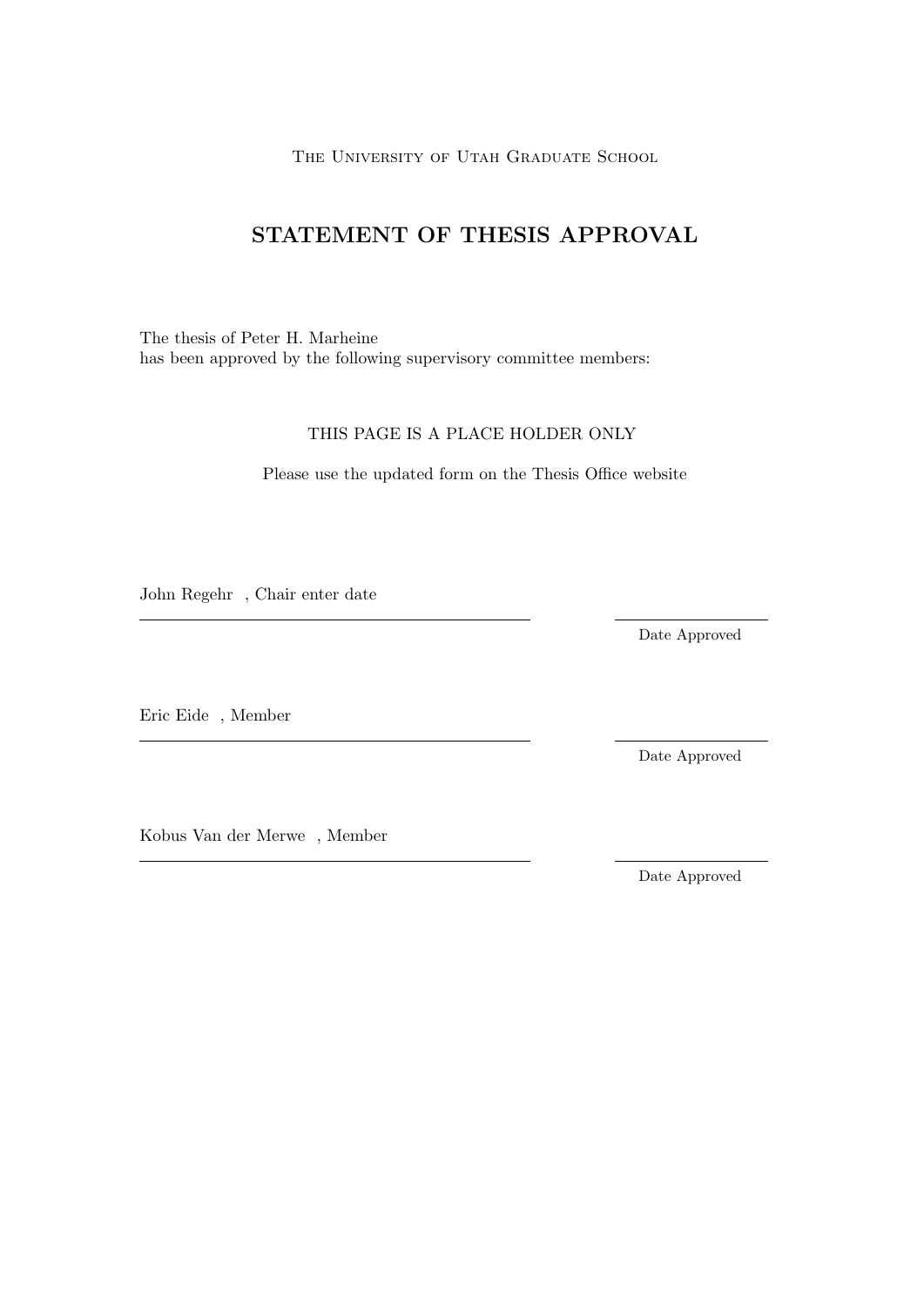### THE UNIVERSITY OF UTAH GRADUATE SCHOOL

## **FINAL READING APPROVAL**

To the Graduate Council of the University of Utah:

I have read the thesis of  $\hspace{1cm}$  Peter H. Marheine in its final form and have found that (1) its format, citations, and bibliographic style are consistent and acceptable; (2) its illustrative materials including figures, tables, and charts are in place; and (3) the final manuscript is satisfactory to the Supervisory Committee and is ready for submission to The Graduate School.

Date John Regehr Chair, Supervisory Committee

Approved for the Major Department

Ross T. Whitaker Chair/Dean

Approved for the Graduate Council

David B. Kieda Dean of The Graduate School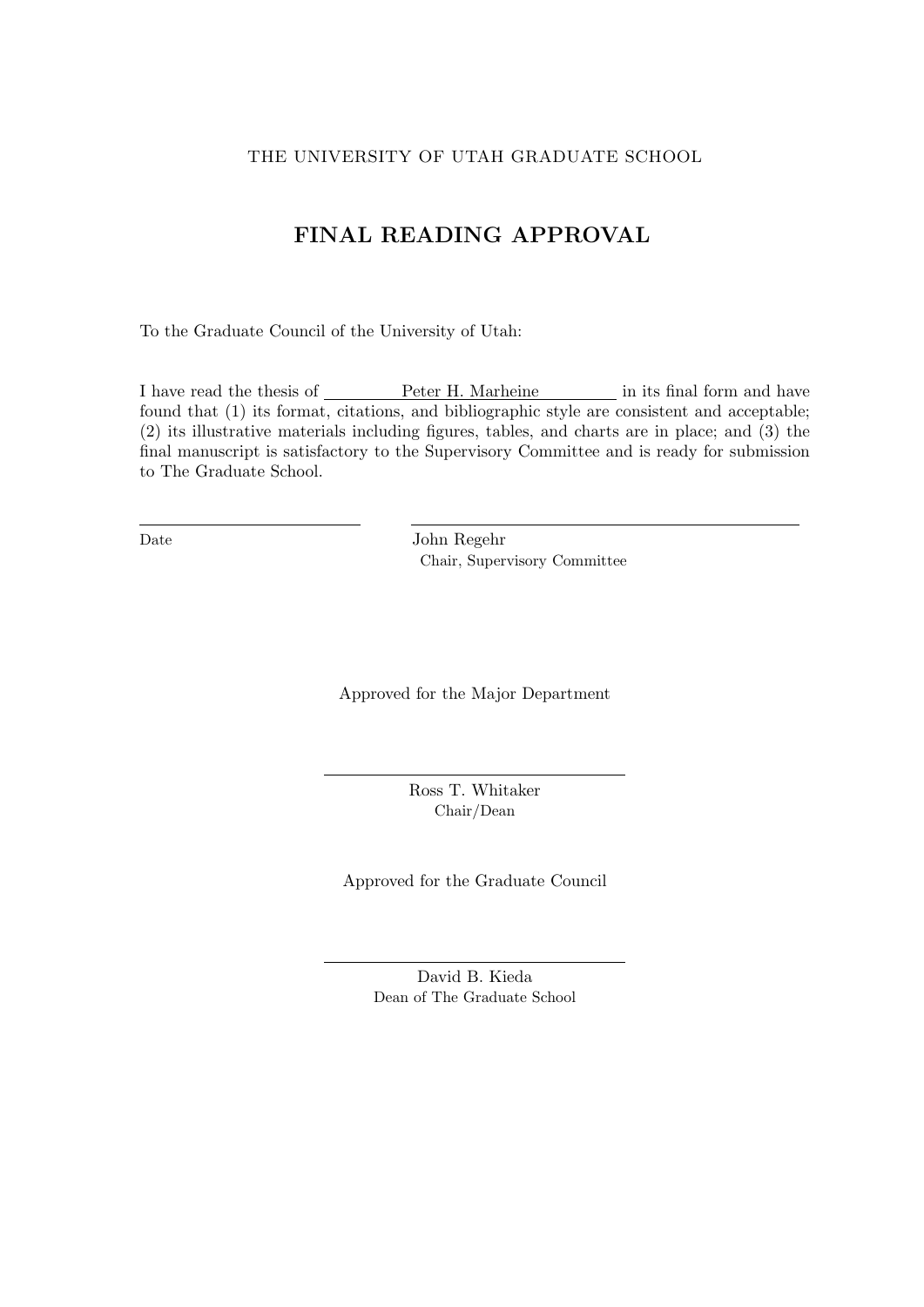## **ABSTRACT**

Software appliances are an increasingly common method to deploy services or groups of services for public consumption, and unikernels have appeared as an attractive way to build software appliances into self-contained packages from tightly-integrated collections of source code, avoiding undesirable overhead in memory footprint and performance. This work presents RKOS, a unikernel implemented in the Rust programming language which offers safety guarantees comparable to implementations which depend on complex runtime libraries while being capable of providing predictable application performance demanded by real-time applications in a relatively simple implementation. The design of RKOS and parts of its implementation include aspects not previously considered in the literature, and have inspired several extensions to the Rust language and its current implementation.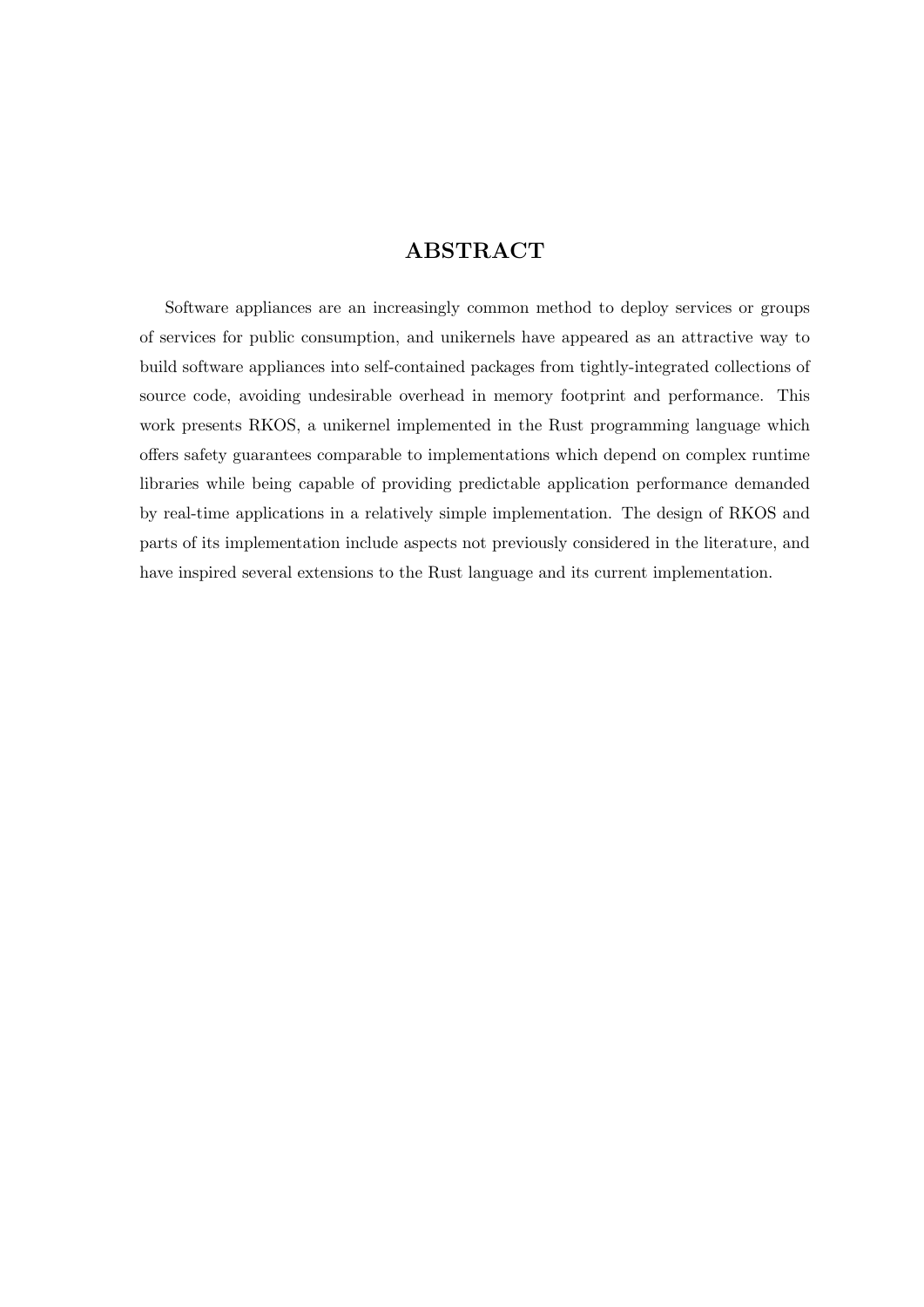## **CONTENTS**

|    | <b>CHAPTERS</b>            |                |  |  |  |  |
|----|----------------------------|----------------|--|--|--|--|
| 1. |                            | 1              |  |  |  |  |
|    |                            | $\mathbf{1}$   |  |  |  |  |
|    |                            | 3              |  |  |  |  |
|    |                            | 3              |  |  |  |  |
|    |                            | $\overline{4}$ |  |  |  |  |
|    |                            | $\overline{4}$ |  |  |  |  |
| 2. |                            | 6              |  |  |  |  |
|    |                            | 6              |  |  |  |  |
|    |                            | 7              |  |  |  |  |
|    |                            | 8              |  |  |  |  |
|    |                            | 9              |  |  |  |  |
|    |                            | 9              |  |  |  |  |
|    |                            | 10             |  |  |  |  |
|    |                            | 11             |  |  |  |  |
|    |                            | 11             |  |  |  |  |
|    |                            | 13             |  |  |  |  |
|    |                            | 14             |  |  |  |  |
|    |                            | 16             |  |  |  |  |
|    |                            | 16             |  |  |  |  |
|    |                            | 17             |  |  |  |  |
|    |                            | 18             |  |  |  |  |
|    |                            | 18             |  |  |  |  |
|    | 2.6.3                      | 19             |  |  |  |  |
|    | 2.6.4                      | 19             |  |  |  |  |
|    |                            | 19             |  |  |  |  |
| 3. | COMPILER INTERRUPT SUPPORT | 21             |  |  |  |  |
|    |                            | 21             |  |  |  |  |
|    |                            | 23             |  |  |  |  |
|    |                            | 25             |  |  |  |  |
|    |                            | 26             |  |  |  |  |
|    |                            | 31             |  |  |  |  |
|    |                            | 31             |  |  |  |  |
|    |                            | 32             |  |  |  |  |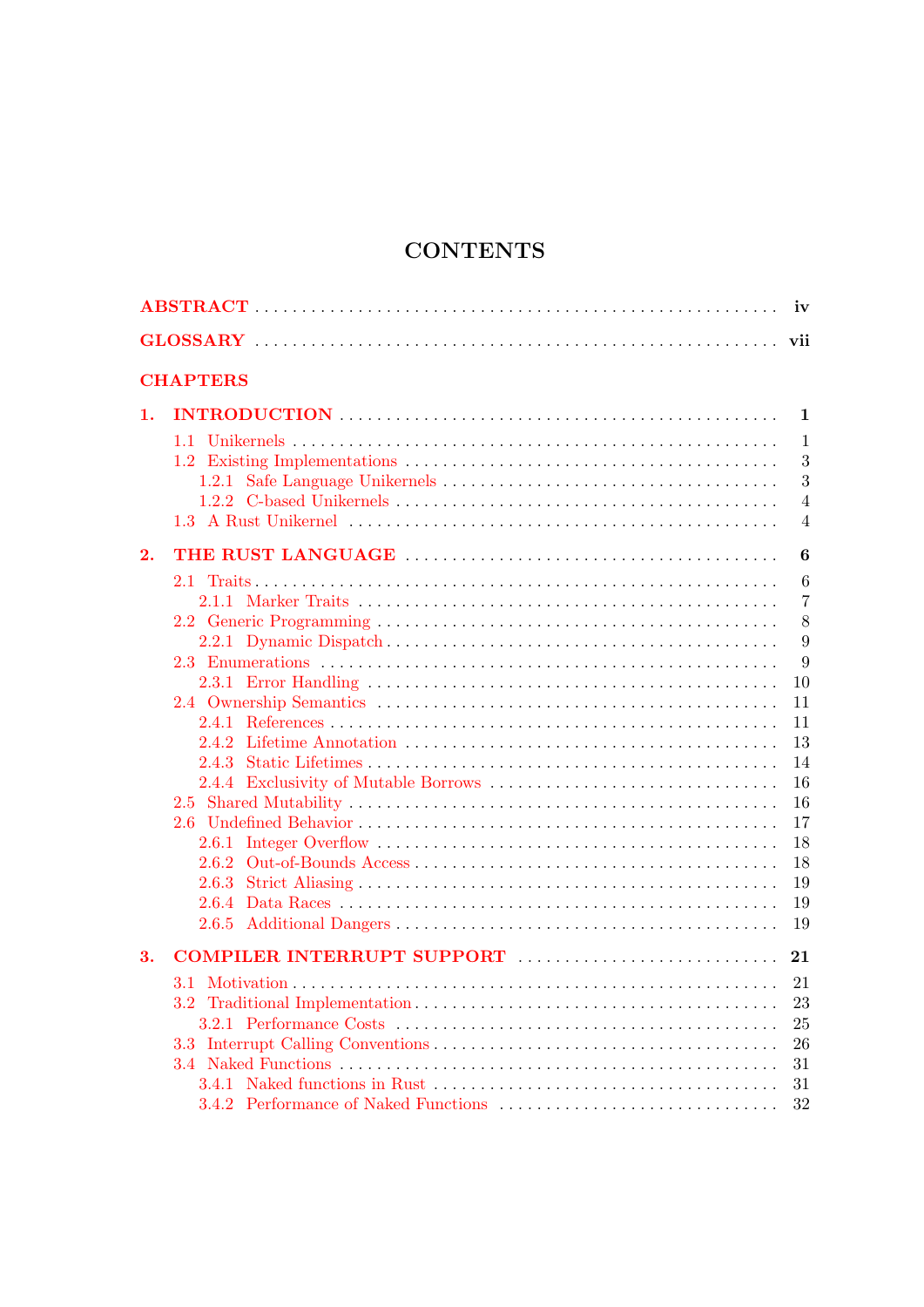| $\boldsymbol{A}$ .                             |     | 34                                                 |  |  |  |  |  |
|------------------------------------------------|-----|----------------------------------------------------|--|--|--|--|--|
|                                                |     | 34<br>35<br>36<br>38<br>39<br>39<br>39<br>41<br>41 |  |  |  |  |  |
|                                                |     |                                                    |  |  |  |  |  |
| 5.                                             |     | 43                                                 |  |  |  |  |  |
|                                                |     | 43                                                 |  |  |  |  |  |
|                                                |     | 43                                                 |  |  |  |  |  |
|                                                |     | 45                                                 |  |  |  |  |  |
|                                                |     | 45                                                 |  |  |  |  |  |
|                                                | 5.3 | 45                                                 |  |  |  |  |  |
|                                                |     | 46                                                 |  |  |  |  |  |
|                                                |     | 47                                                 |  |  |  |  |  |
|                                                |     | 47                                                 |  |  |  |  |  |
|                                                |     | 48                                                 |  |  |  |  |  |
|                                                | 5.6 | 48                                                 |  |  |  |  |  |
|                                                | 5.7 | 50                                                 |  |  |  |  |  |
| 6.                                             |     | 55                                                 |  |  |  |  |  |
|                                                |     | 55                                                 |  |  |  |  |  |
| APPENDIX: MONTE-CARLO SAMPLE APPLICATION<br>57 |     |                                                    |  |  |  |  |  |
| 60                                             |     |                                                    |  |  |  |  |  |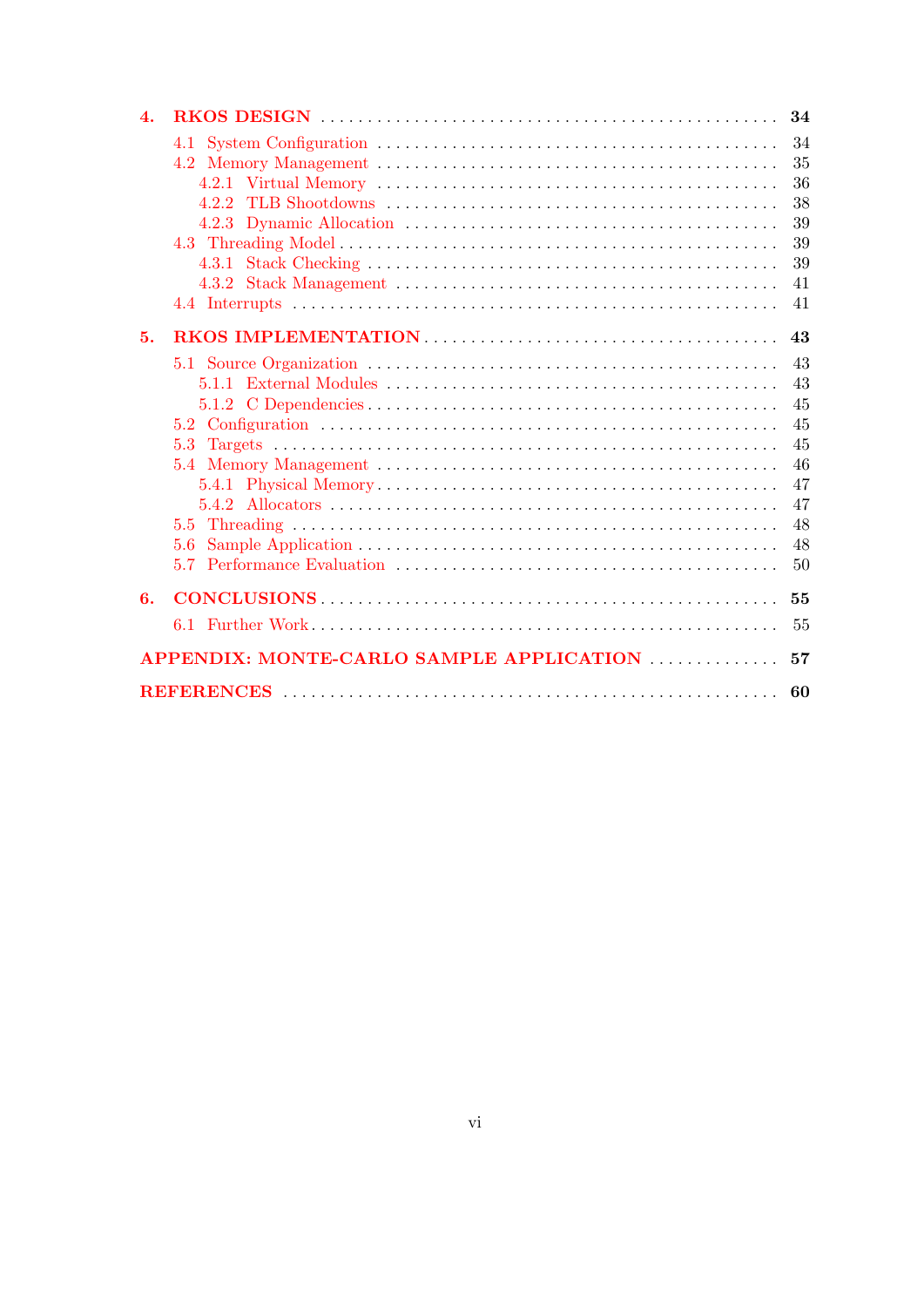## **GLOSSARY**

- **ELF** The executable and linkable format, a file format commonly used for programs and associated libraries in Unix systems.
- **Floating point** numeric representations are commonly used in computer systems to represent non-integral and very large values at the cost of some precision. Typical range of a 32-bit floating point value is approximately  $2^{\pm 128}$  with 24 bits of precision.
- **Heap** memory refers to parts of main memory used by a program to contain storage for data allocated dynamically, usually for items which either consume a large amount of space or have size which cannot be known statically. Contrast with stack memory.
- **Interrupt** An event in which a CPU suspends current execution and switches to a different context for later return to normal execution. Usually triggered by events external to the CPU.
- **IRQ** Interrupt request; the signal provided to a CPU causing it to trigger an interrupt.
- **ISR** An interrupt service routine; the part of a program which is executed in response to a CPU interrupt.
- **TLB** Translation lookaside buffer, a cache of virtual-to-physical address mappings used in CPUs to improve performance of virtual memory systems.
- **Virtual memory** (VM) systems split main memory into independent virtual and physical address spaces, where programs work exclusively within the virtual address space. Virtual addresses can be mapped to arbitrary physical addresses within minimum granularity of the virtual memory page size, or left unmapped to cause a fault if access to the virtual address is attempted.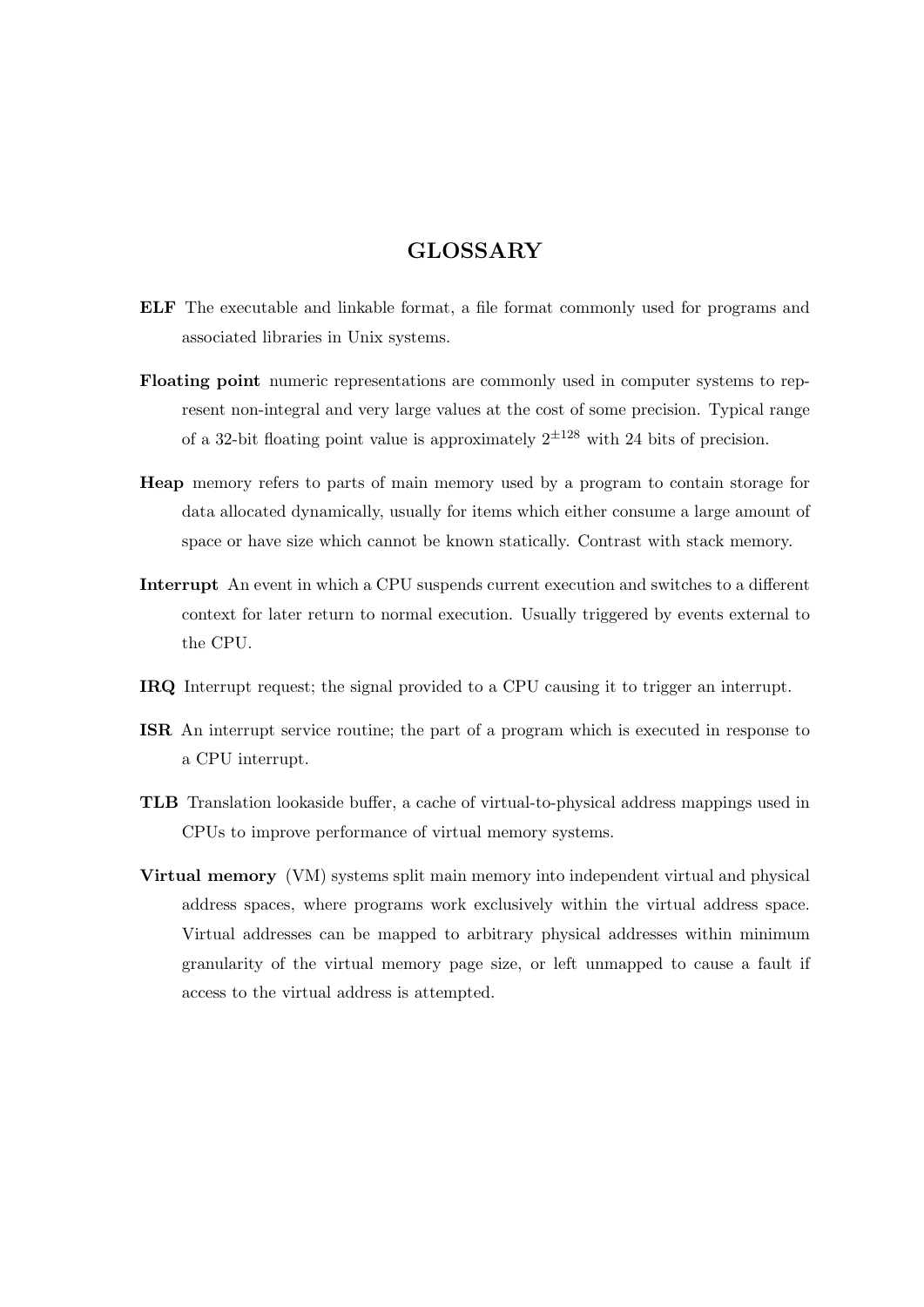## **CHAPTER 1**

### **INTRODUCTION**

<span id="page-8-0"></span>With the recent growth of cloud computing, software appliances have become a common method to deploy self-contained services as virtual appliances on shared infrastructure, with isolation provided through virtualization. Unikernels in particular have been positioned as a way to improve the efficiency of services deployed as virtual appliances, avoiding the overhead of a conventional operating system in applications which do not require the full capabilities of a typical operating system.

### **1.1 Unikernels**

<span id="page-8-1"></span>Unikernels are a relatively new concept, but derive from earlier work on "library operating systems", with the earliest of the newer wave of such systems being MirageOS [1]. A unikernel (and library operating system) places isolation boundaries at the lowest possible level of the target hardware, effectively discarding traditional levels of isolation like the split between user- and kernel-space code (where only the latter is permitted full access to s[ys](#page-67-0)tem hardware) or processes (which share no visible resources). An application gets compiled with the library portions of a unikernel (or library OS) into a single-purpose image, which runs on the target system. Figure 1.1 illustrates the construction of a unikernel system compared to a conventional operating system stack. For PC-based applications, the weakness of this approach is the requirement that the library code include drivers for the target hardware. For embedded applic[ations runn](#page-9-0)ing monolithic firmware<sup>1</sup> this is relatively simple to ensure because the target hardware is if not homogenous at least well-understood and unchanging for a given configuration, but on PC-class hardware like that used to run most Internet services there is wide variety in hardware and often the hardware configuration changes without a user changing the software running on it.

 $1$  Compare monolithic firmware to a firmware based on a general-purpose operating system like Android.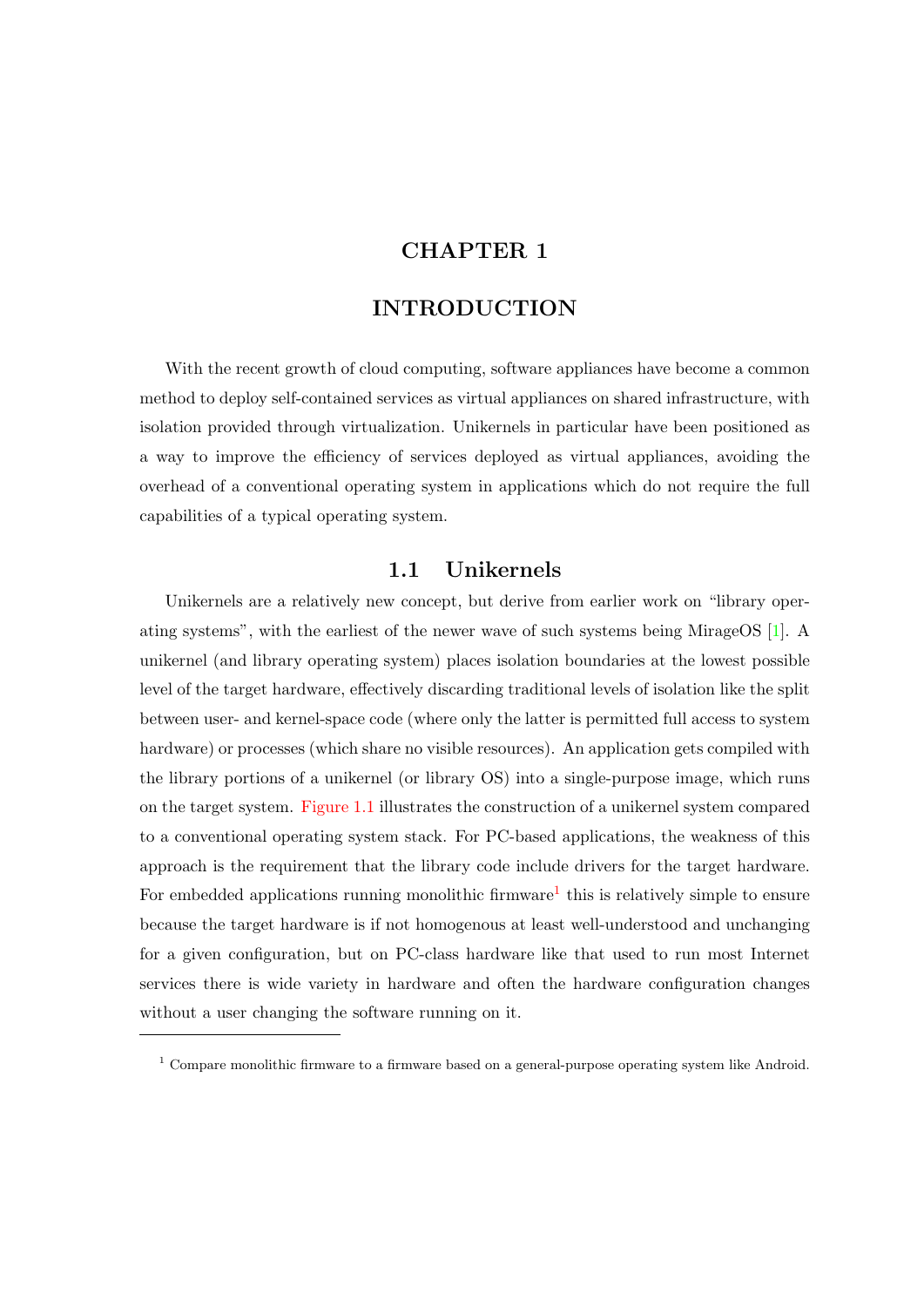<span id="page-9-0"></span>

Figure 1.1: Traditional OS organization (left) vs unikernel (right). Adapted from [1]).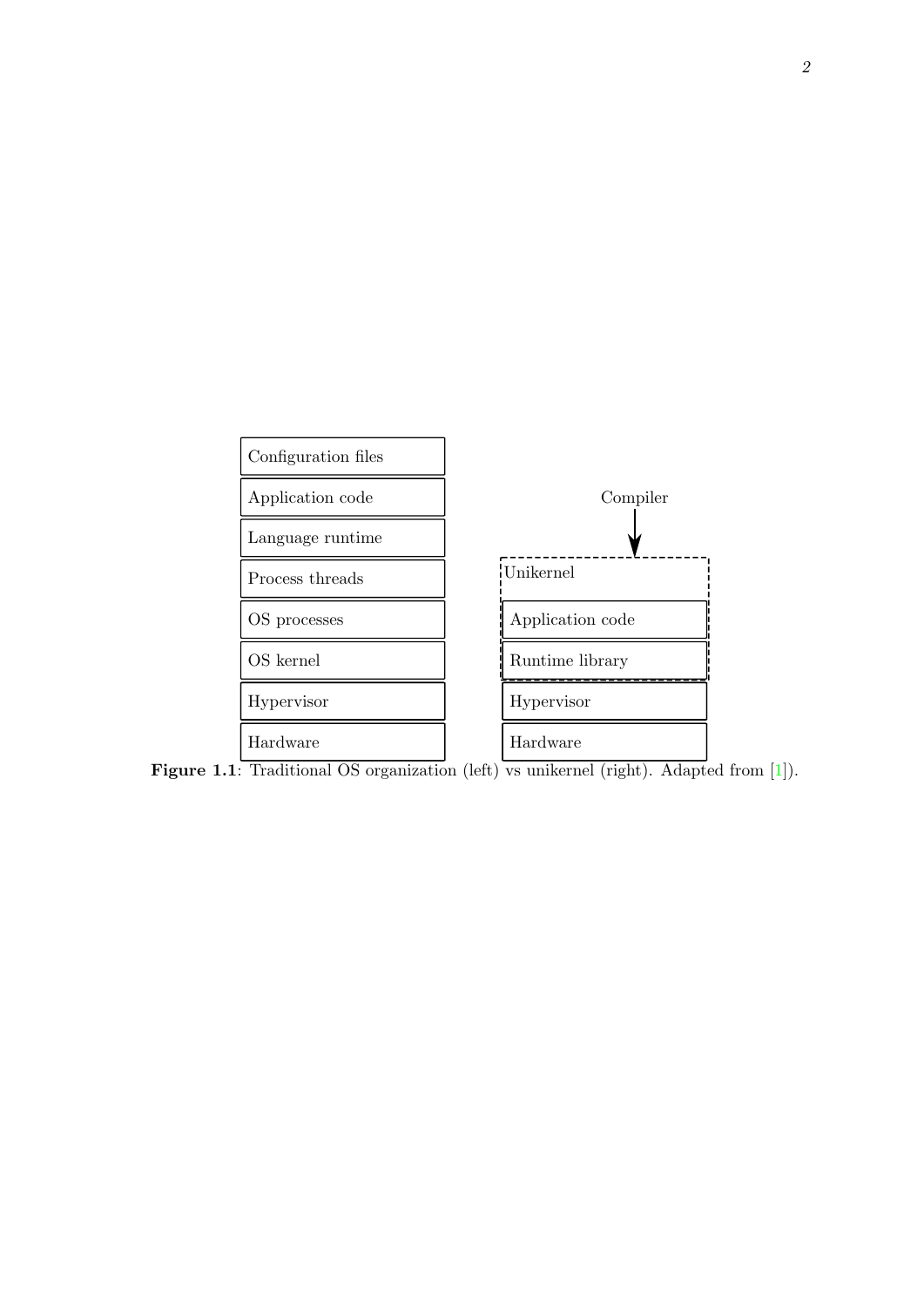The motivating observation for the new wave of unikernels is that in virtualized environments the visible hardware (especially in paravirtualized environments) can be made to appear homogenous even if the underlying hardware has great variance, so the unikernel must support only a small set of hardware devices. The cost of virtualization compared to running on bare metal without a hypervisor is non-zero, but the isolation granularity between guests of a single hypervisor is lower than that between processes under a single operating system [1] (so can be assumed to be higher-performing), and the cost of using a hypervisor is effectively zero if a given deployment would be virtualizing applications in any case (such as in the environments provided by typical cloud service providers).

### **1.2 Existing Implementations**

<span id="page-10-0"></span>The implementations of these unikernel systems have taken two main approaches to date: providing a minimal runtime library to host software implemented in a managed-memory language, or adapting existing code from general-purpose operating systems. Systems taking the former approach include MirageOS [2] (OCaml), HaLVM [3] (Haskell) and Erlang on Xen  $[4]$  (Erlang), while those taking the latter approach include Rumprun  $[5]$  (derived from BSD source components) and OSv  $[6]$  (BSD components with custom C++ and supporting Linux binaries).

#### **1.2.1 S[af](#page-67-1)e Language Unikernels**

<span id="page-10-1"></span>Those systems depending on language runtime support for enforcing program safety tend to depend on garbage collection, which typically has a negative effect on performance, especially in predictability. Earlier work attempting to characterize the performance of unikernels under realistic workloads saw generally good performance from Mirage for example, but latency had generally higher variance and slower worst-case performance [7]. Other measurements of GC pauses with modern runtime environments show comparable pause durations of around 1 millisecond, with worst cases as high as 50 milliseconds [8].

While there exists previous work on implementation of garbage collection algorith[m](#page-67-2)s with predictable characteristics suitable for real-time applications  $[9, 10]$ , these still sacrifice performance in exchange for freeing application code from the need to manage me[m](#page-67-3)ory. Bacon et al.'s Metronome garbage collector [11, 12] exhibits predictable pause times of as little as one millisecond, but with actual memory use more than [d](#page-67-4)[oub](#page-67-5)ling the size of the application's working set in some benchmarks and minimum application CPU utilization of about 45%. This implies an application m[ay](#page-67-6) r[equ](#page-67-7)ire overprovisioning in both CPU time and memory capacity by approximately a factor of two in order to be able to meet real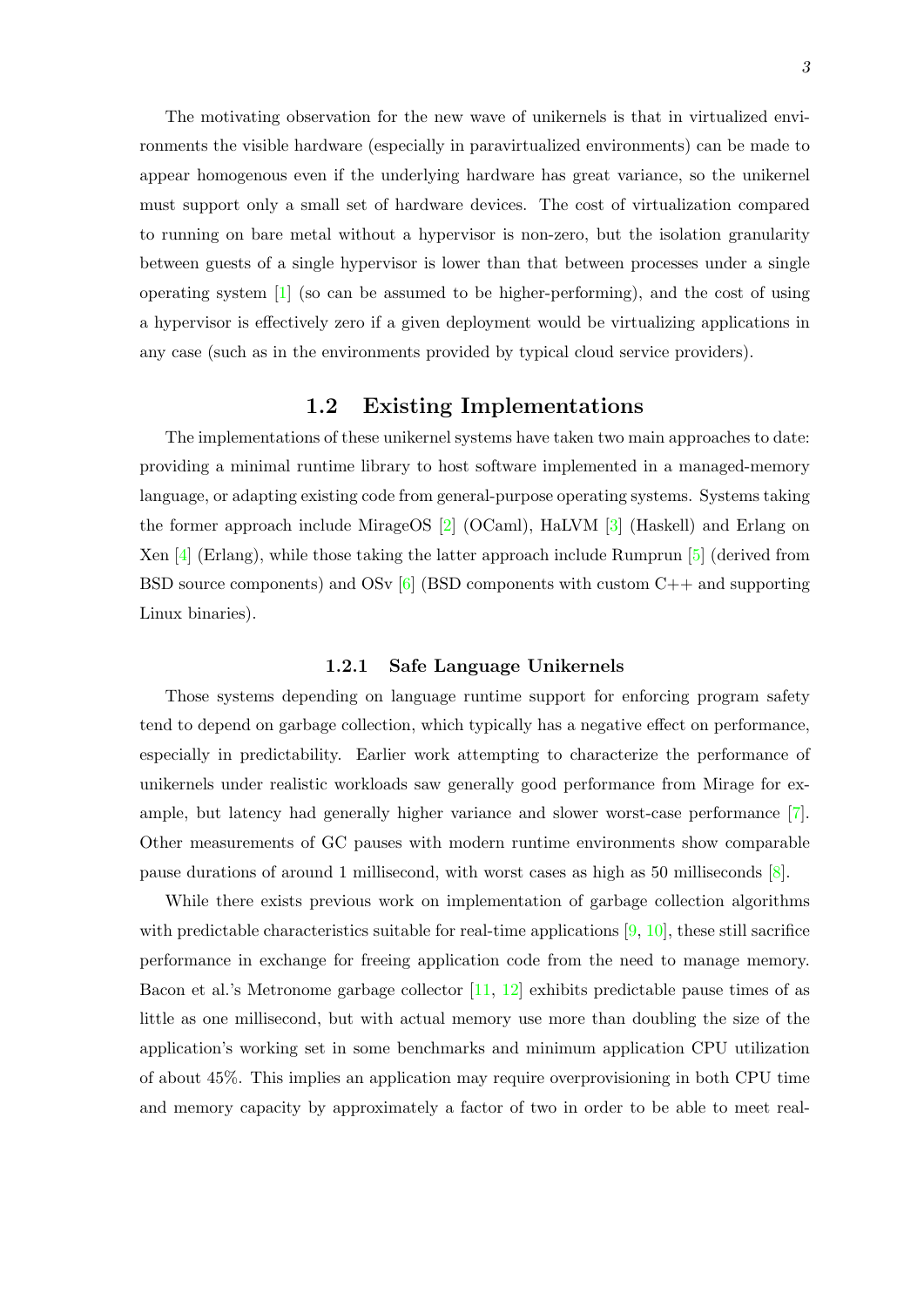time guarantees using a garbage collector. For systems requiring sub-millisecond response times, not even Metronome is a reliable choice. Later work has demonstrated garbage collection implementations achieving 100% application CPU utilization in some applications through implementation of garbage collection in specialized hardware, but still sacrificing some absolute throughput in exchange for a higher level of abstraction [13].

The performance characteristics of unikernel garbage collectors have not been measured in the literature, but profiling of Mirage OS applications appears to show performance similar to that of the mainline OCaml garbage collector measured b[y S](#page-67-8)cherer [8], with typical GC pauses in the 1 to 10 millisecond range [14].

#### **1.2.2 C-based Unikernels**

<span id="page-11-0"></span>The ability of a unikernel to correctly and secure[ly p](#page-67-9)erform its designed tasks is strongly dependent on the implementation being free of bugs, because it has by design discarded common levels of protection, especially regarding memory safety; any part of the system can write anywhere in memory, easily corrupting state in case of an error. The runtimemanaged category of systems depend on their runtime implementations for correctness, which is difficult to characterize. In general these implementations are as immature as the unikernel concept itself, but they may be based on high-quality mature runtimes with small modification.

Among those implementations based on existing code bases capable of running existing programs, the code tends to be very mature, and as such is assumed to be largely bugfree. However, given that these are typically implemented in C, the very nature of the implementations suggests a high probability that potentially high-impact bugs continue to exist undiscovered. Tools like Csmith  $[15]$  and KLEE  $[16]$  illustrate the prevalence of bugs even in well-tested C and C++ programs (C compilers in the former case, usually implemented in C or C++ themselves), and the ever-present danger of undefined behavior in C programs may even be heightened wit[hin](#page-68-0) a unikernel w[her](#page-68-1)e parts of system code which are not usually concurrently visible to the compiler become visible, potentially allowing the compiler to exploit new and exciting undefined behaviors which are not observed in the domains in which the application and system code are well-tested.

### **1.3 A Rust Unikernel**

<span id="page-11-1"></span>Rust is a new systems programming language designed to fit the same niches currently occupied by C and C++, but with improved compile-time safety guarantees  $[17]$ . The safe subset of Rust statically prevents most classes of memory errors and many concurrency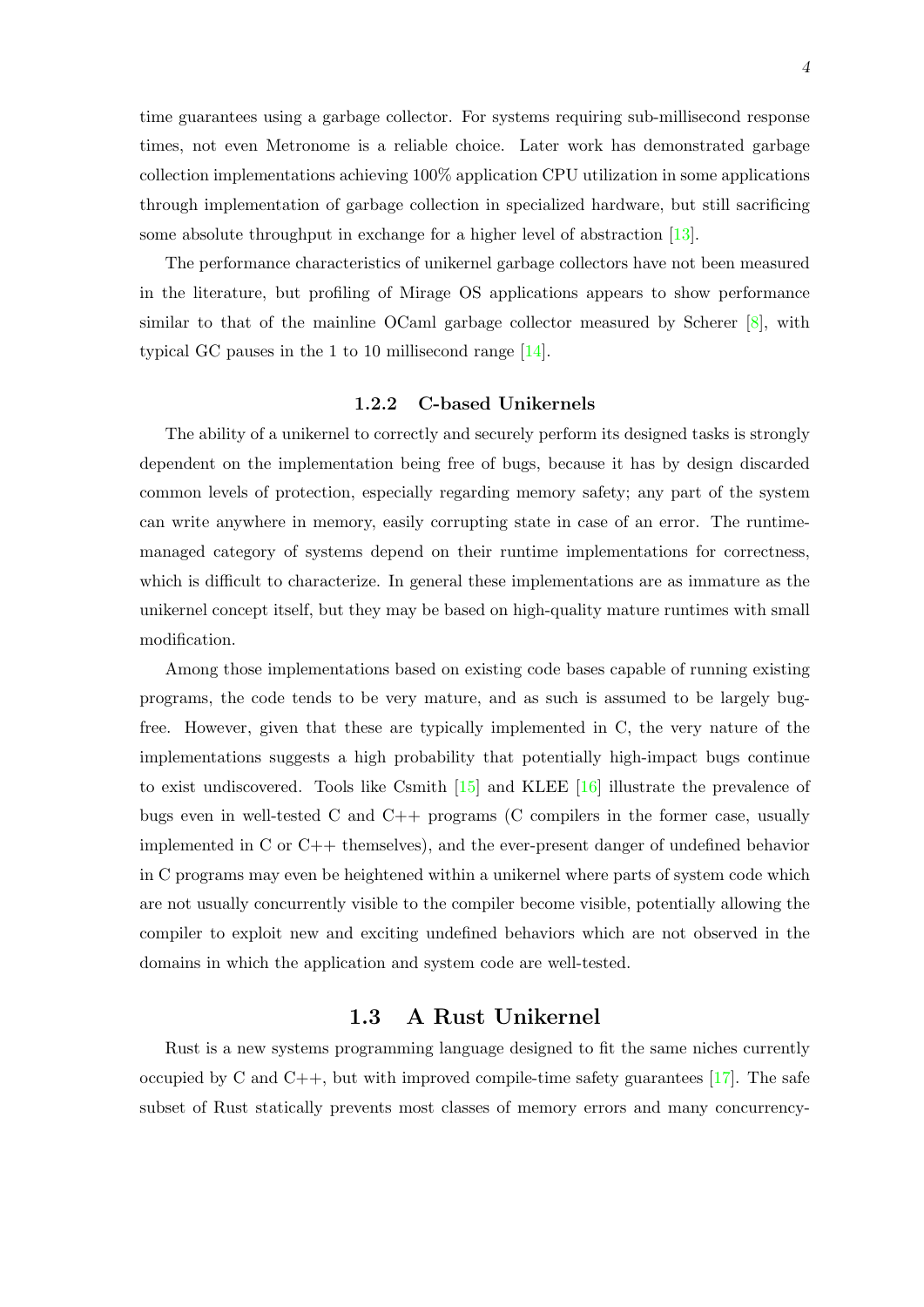related errors, while the 'unsafe' subset of the language enables the types of low-level operations which are necessary in systems code like creating and using arbitrary pointers to memory.

There are a number of other Rust-based operating systems projects extant, but no notable ones targeting the same use cases as RKOS. rustboot [18] and intermezzOS [19] are small OS kernels targeting simple experimentation with the language or teaching. Redox [20] is the most useful, designed as a conventional microkernel with the usual split between userand kernel-space.

The use of Rust permits unique approaches to some implementation primitives [with](#page-68-2) improved compile-time checking and encourages the use of safe code in applications without sacrificing performance. The language's expressiveness (especially when compared with C) also allows simpler code, better suited for experimentation and pluggable implementations. This work has also inspired several extensions to the Rust language and its current compiler which are useful to other projects with similar operating-system-like goals.

This work presents RKOS, a unikernel system written in Rust, intended to be suitable for real-time applications where unpredictable latency due to runtime overhead is unacceptable without sacrificing performance and providing stronger safety guarantees than those systems with similar performance properties but implemented in less strict languages (namely, C). The APIs available to a RKOS program should be familiar to programmers with some experience programming Rust in conventional contexts. Development of RKOS also spurred development of additional language and compiler features which may simplify systems programming tasks and permit more efficient code.

Chapter 2 describes in some detail the Rust language and how it enforces safety, and Chapter 3 describes the language and compiler changes implemented. Chapter 4 describes the design of RKOS, and Chapter 5 the current implementation of the system. Chapter 6 summarizes [th](#page-13-0)e work and discusses possible avenues for future work.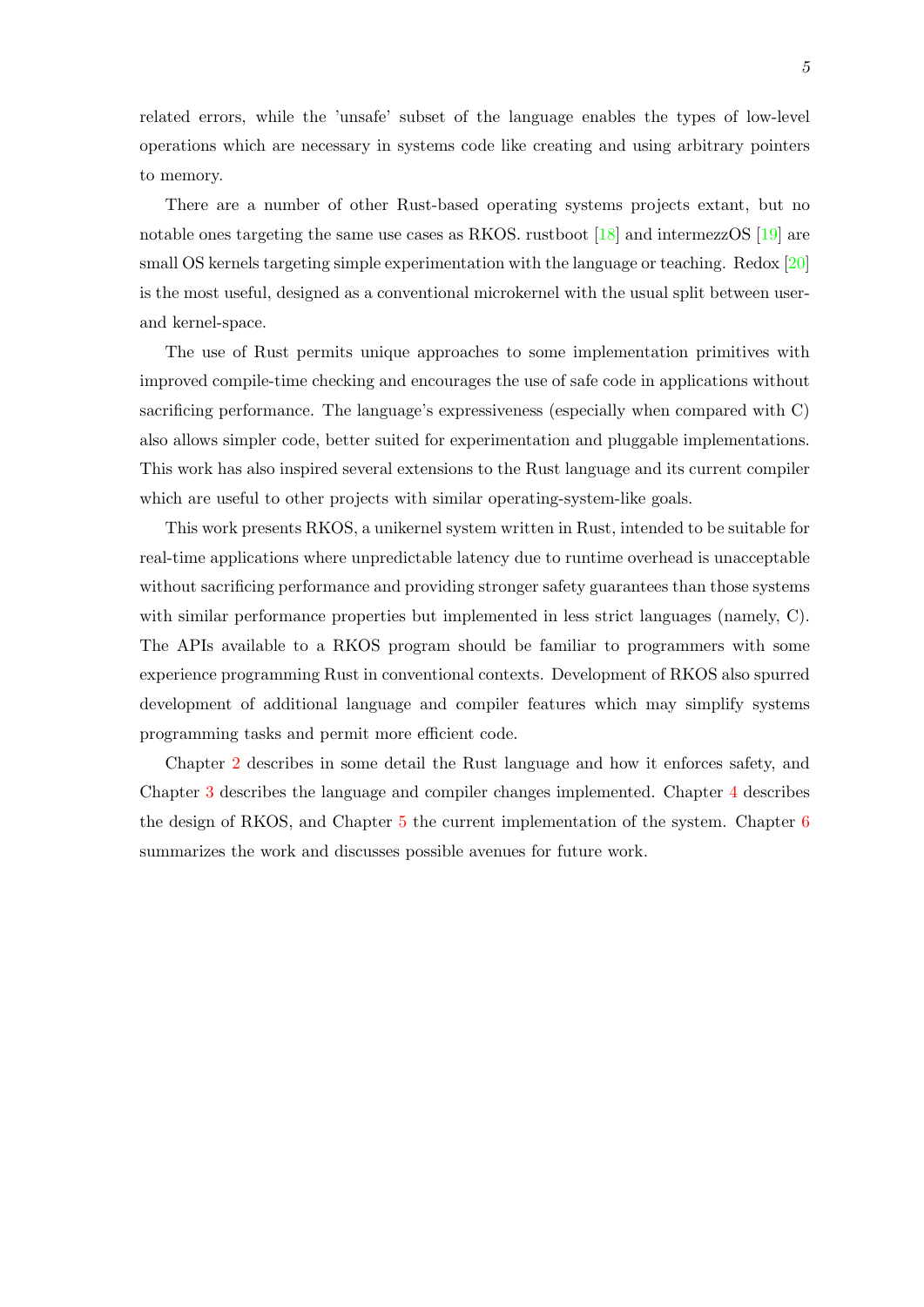## **CHAPTER 2**

## **THE RUST LANGUAGE**

<span id="page-13-0"></span>Rust is a relatively new programming language targeting systems tasks, especially those where C or C++ might otherwise be used. Its design focuses on safety, while imposing performance costs on programs only for those features that a program uses [21]. Of particular note, the "safe" subset of Rust statically prevents many common errors including use-after-free, buffer overflow and data races, all of which is done without an underlying runtime environment providing memory safety via garbage collection or refer[enc](#page-68-3)e counting. This is often characterized as "free of segfaults," which is not strictly accurate but characterizes the language's unique features well. "Unsafe" Rust code is permitted to perform arbitrary operations which are not provably safe, allowing implementation of items which provide safety through enforcing their own invariants which the compiler is not capable of tracking. There are no limits on where unsafe code may be used or guarantees regarding its safety however, so programmers writing unsafe code must be careful.

Influences on Rust's design notably include the ML family (OCaml and SML), C++ and Haskell [22], with the approach to memory safety coming from research-oriented languages, particularly Cyclone [23].

This chapter discusses some of the aspects of Rust's design that make it attractive for impleme[nta](#page-68-4)tion of a unikernel system like RKOS and how it enforces safety in low-level code while minimizin[g th](#page-68-5)e runtime costs of its features.

### **2.1 Traits**

<span id="page-13-1"></span>Generic programming in Rust is supported by traits, which are analogous to interfaces in languages like Java and  $C#$ , or typeclasses in Haskell. The trait definition defines a set of function or method signatures and associated types, with optional default definitions for the defined items. This approach can be unfamiliar to programmers steeped in a tradition of object inheritance, but offers similar expressiveness while offering some unique capabilities.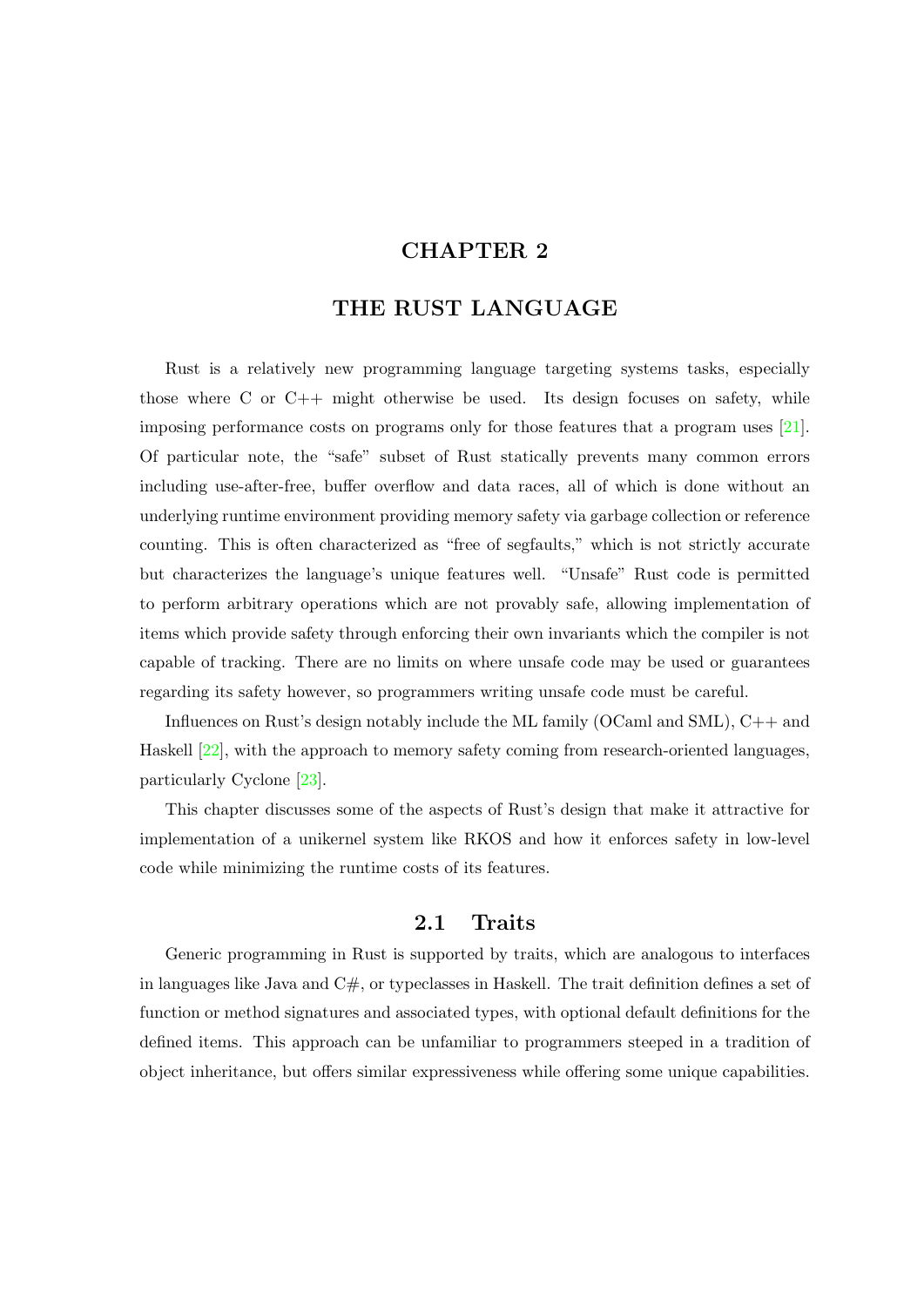A sample trait definition and implementation is given in Listing 2.1, approximately matching the language definition of addition. The Add trait marks types for which addition with addends of types Self (the type for which the trait is implemented) and RHS yield a result of type Output.

```
trait Add <RHS> {
    type Output ;
    fn add(self, rhs: RHS) \rightarrow Self::Output;}
impl Add < i32 > for i32 {
    type Output = i32 ;
    fn add (self, rhs: i32) -> i32 {
         self + rhs
    }
}
```
Listing 2.1: A trait for types supporting addition

Add is a language-level trait which, among some others, is understood specially by the compiler rather than being defined entirely in libraries. These allow language operators to be used with custom types in addition to those provided by the compiler. The implementation of Add for i32 in Listing 2.1 is one such implementation that is inherent in the language, written explicitly here only as an example: addition between signed 32-bit integers is defined at the language-level, and in fact the self + rhs expression would cause unbounded recursion with su[ch an imple](#page-14-1)mentation.

### **2.1.1 Marker Traits**

<span id="page-14-0"></span>Traits may be defined without any members, useful for collecting multiple traits into a single supertrait or to indicate that a type has properties which cannot be expressed in terms of associated types or functions. A library might require that types used for a particular optimized implementation have specific memory layout, so may define a trait to be implemented by types with the required layout.

A trait can be marked unsafe, for which implementations must also be marked unsafe. This ability is of particular value to definitions of marker traits, because they are generally dependent on properties of the implementing types which are not enforceable exclusively through the language's type system.

The language defines two traits important to the correctness of concurrent programs:

• Send marks types which are safe to move between threads.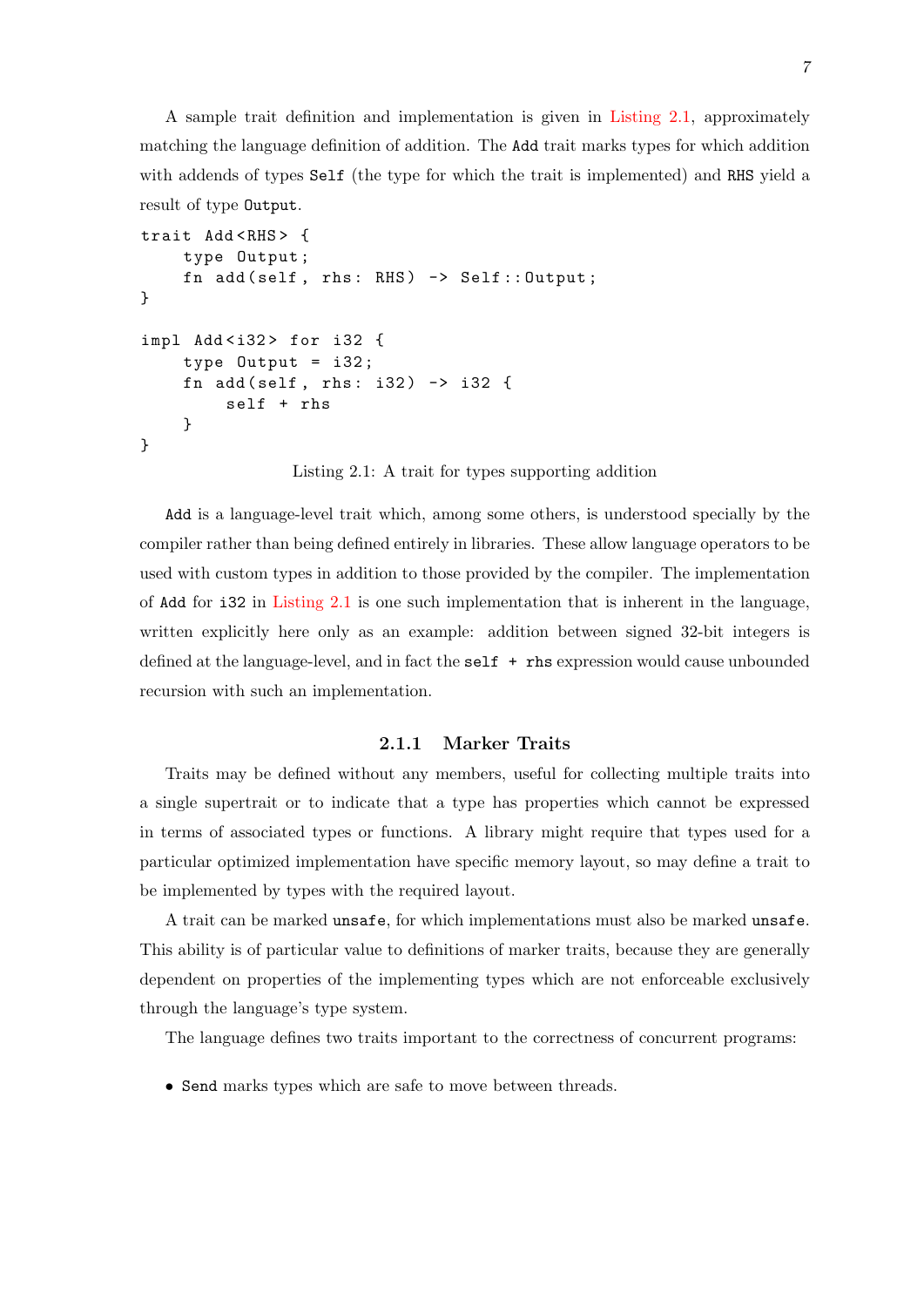• Sync applies to types which can be safely shared between threads (implying  $\&\mathsf{T}$  is Send for any T that satisfies Sync).

These traits are implemented automatically by the compiler according to type-based heuristics. In general, all types implement both of these bounds except raw pointers and the UnsafeCell primitive which permits mutation through immutable references and thus can cause data races if shared between threads. In cases where a type is automatically assumed to be non-Sync (or Send) such as because it contains raw pointers, it can be opted in to (asserting that the type is safe but not possible for the compiler to prove so automatically) with unsafe impl. Similarly, a negative trait bound of !Sync or !Send can be used on a type which is automatically determined to be thread-safe but is in fact not.

## **2.2 Generic Programming**

<span id="page-15-0"></span>Traits provide Rust's basis for generic programming, in which both types and traits may be generic over arbitrary types. The definitions in Listing 2.2 illustrate a struct containing values of two arbitrary types T and U, and a trait generic over an arbitrary type T. struct Pair $(T, U)$ ;

```
trait Combine<T> {
      fn combine (k \text{self}, t : kT) \rightarrow \text{Self};
}
```
Listing 2.2: A simple generic struct and trait definition

Without the ability to constrain the properties of type parameters, it is difficult or impossible to provide more useful functionality. For instance, if the Combine trait were to be implemented for the Pair struct such that invoking the combine function performs pairwise addition, constraints like those in Listing 2.3 could be specified.

```
impl<T, U, V, W> Combine<Pair<V, W>> for Pair<T, U>
         where T: Add <i>V</i>, Output = T > + Copy,
               U: Add <W, Output=U> + Copy,
               V: Copy, W: Copy \{fn combine (& self, x: & Pair <V, W > > -> Pair <T, U > {
         Pair ( self .0 + x.0, self .1 + x.1)
    }
}
```


In effect, this trait implementation defines the operation of Combine between any two Pairs, provided addition is defined between the elements of each Pair. The where clauses mark the traits which each named type must satisfy, in this case that addition between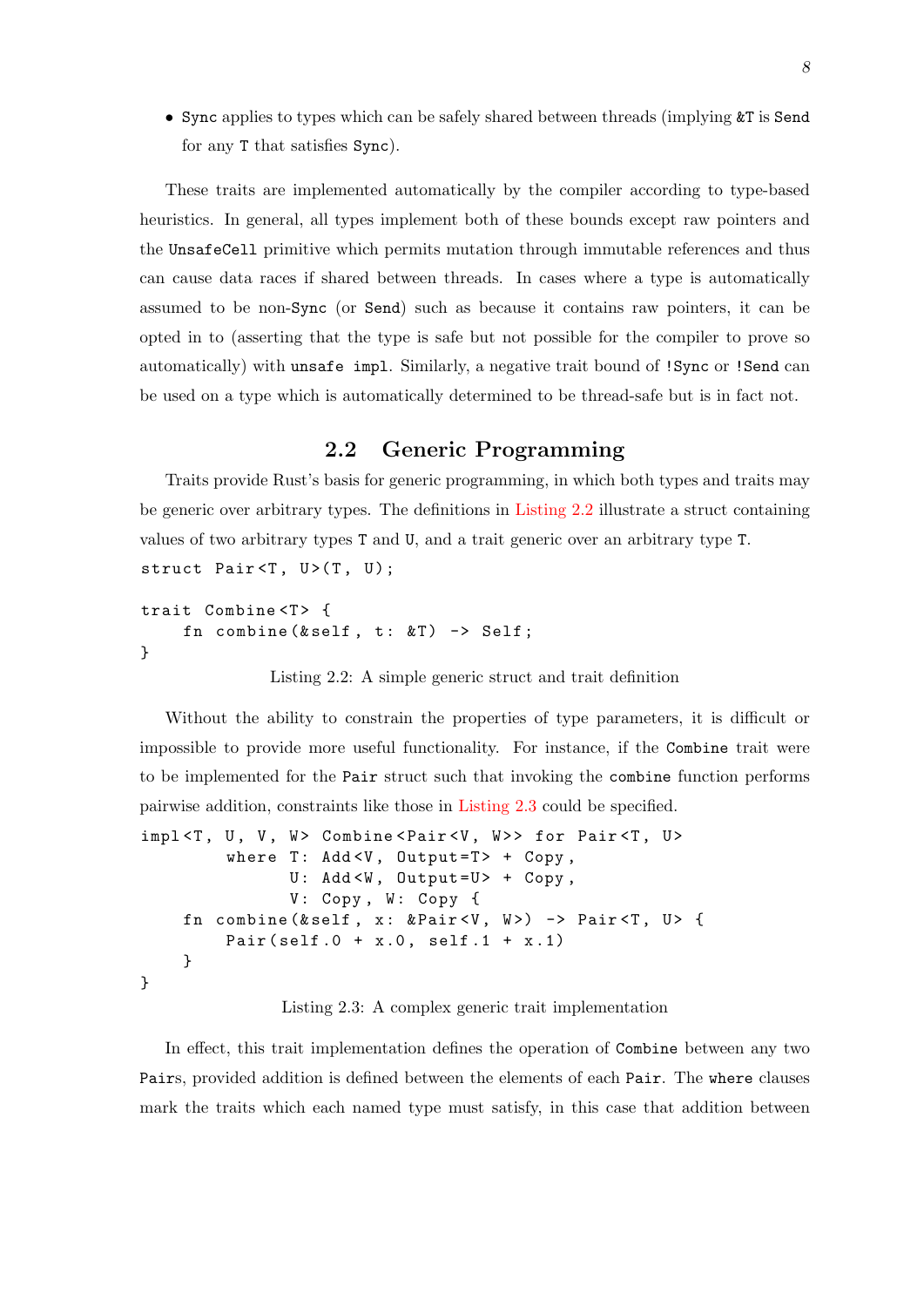values of types T and V and U and W must be defined to yield values of types T and U, respectively. The types contained in each pair must also be copyable, because the inputs to combine are immutable references so the contained values cannot be moved or otherwise modified.

Generic items are monomorphized at compile-time, like templates in  $C_{++}$ . This ensures that there is no runtime cost in checking of trait bounds because the types are statically known and thus the appropriate code can be used directly, but this approach can increase the size of compiled code if many different types are used with the same generic item. Recursive generics are also forbidden, because in general it is not possible to determine whether a chain of recursive generic invocations (adding layers of type parameters with each invocation) will terminate. A similar pattern in a language without strict monomorphization could be allowed, because types (and implementing code for those types) may be constructed at runtime.

#### **2.2.1 Dynamic Dispatch**

<span id="page-16-0"></span>It is possible to perform trait-based dynamic dispatch, but doing so requires explicit action on the programmer's part. When a trait name is used in a position where a type is expected, this is interpreted as a *trait object*, encapsulating a vtable for the trait (set of function pointers for the trait implementation) and actual instance of the implementing type. The size in memory of a trait object depends on the size of the implementing type, so trait objects must usually be placed behind pointers, like &Trait, a reference to a value with known type elsewhere, or Box<Trait>, an owned trait object stored on the heap where it need not have a statically-known size.

### **2.3 Enumerations**

<span id="page-16-1"></span>Rust's enumerated types are an important building block for many library primitives, and can be used either as tagged unions or simple names for constants. One of the most common examples is Option, which has two variants; Some and None:

```
enum Option <T> {
    None ,
     Some (T)
}
```
The Some variant embeds an instance of an arbitrary type, while None does not. Logically, these can represent the presence or absence of a value which is of particular utility when optionally using a value by reference. A reference must refer to a valid value so the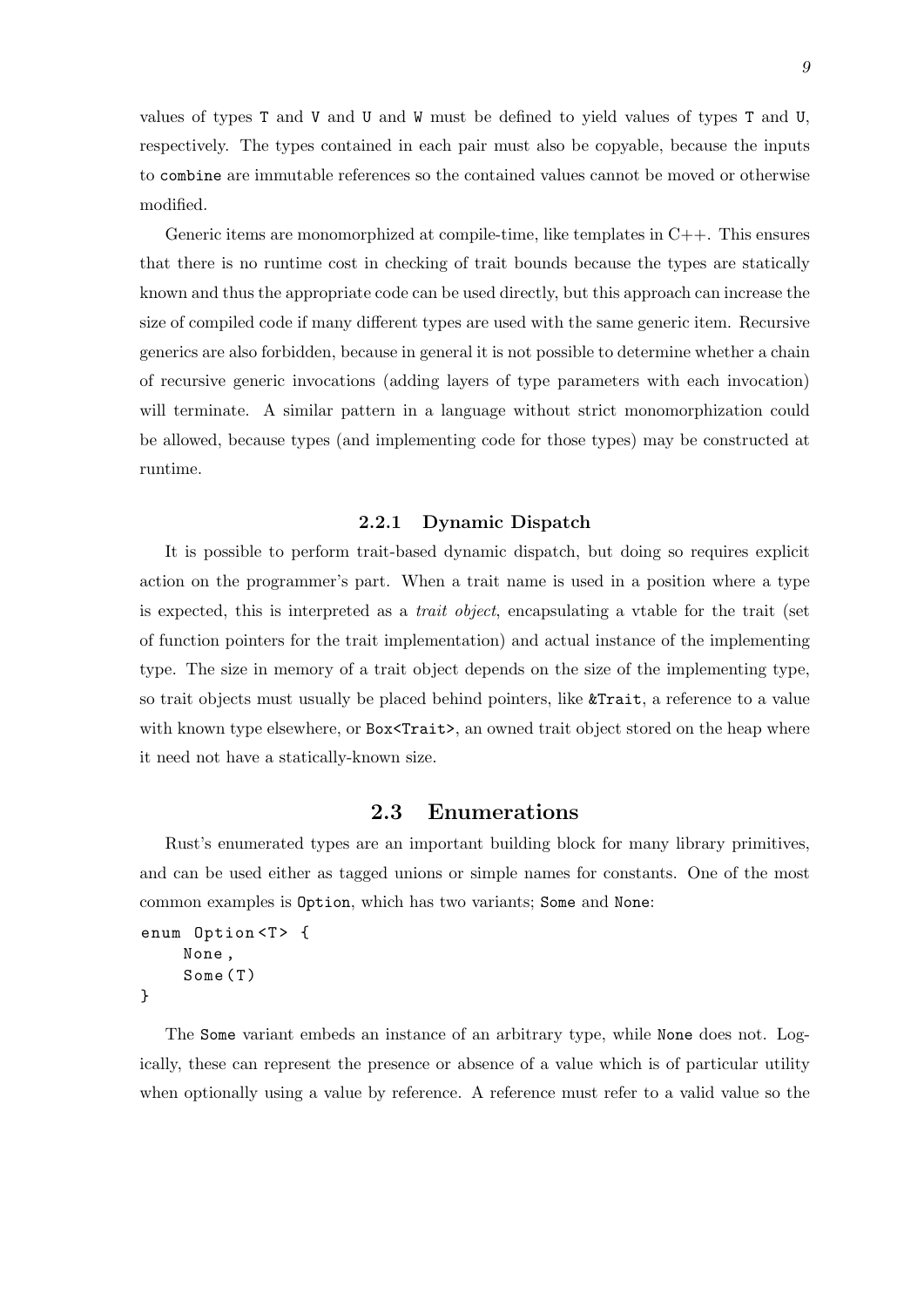C-like solution of using NULL as a special value is not legal, but None is explicit about the absence of a value. Additionally, the compiler applies an optimization to non-nullable types (references included) such that None in such a type is represented as a null value so additional storage need not be allocated to discriminate between Option variants.

Enumerated types are often destructured through pattern matching to branch according to the current variant. It is forbidden to use a contained value without first ensuring the correct variant is in use, a major pillar of memory safety.

#### **2.3.1 Error Handling**

<span id="page-17-0"></span>The Result enumeration, shown in Listing 2.4, is another commonly-used type, in this case for indicating the presence or absence of an error, allowing the consumer of a Result value to get the result of an operation on success or the reason for failure on error. In order to get the result on success, this [type enforc](#page-17-1)es that a user at least acknowledge the possibility of error, like the example in Listing 2.5.

```
enum Result<T, E> {
    0k(T),
    Err(E)}
                         Listing 2.4: The Result type
let file_handle = match File :: open (" data . bin ") {
    0k(f) \Rightarrow f,Err (ref e) => {
         match e.kind () {
              ErrorKind:: NotFound => {
                  /* File does not exist */
              },
              \angle => panic! ("Unexpected error: {}", e)
         }
    }
}
```
Listing 2.5: Representative consumption of a Result when performing I/O.

In this example the program takes some unspecified action if the file to open is not found, and carries on normally if the operation is successful. In case of other errors, the program panics: the current thread terminates after reporting the given error message, and unless specifically handled will terminate the entire program. The panic macro is used for handling of unexpected errors from which the program cannot recover (including errors like out-of-bounds array accesses), while Result requires handling for errors which may occur during normal operation (but a program may choose to panic in response).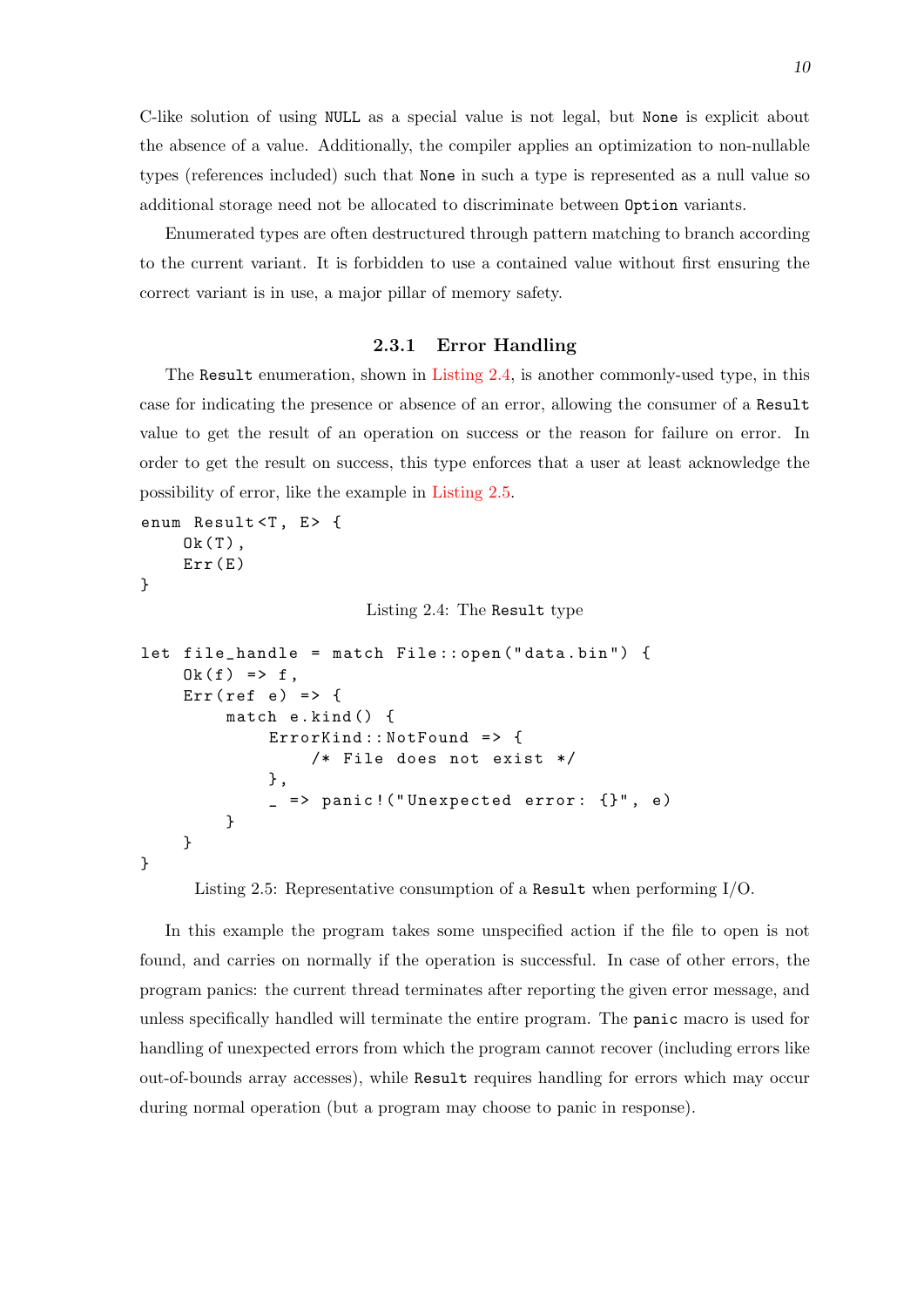### **2.4 Ownership Semantics**

<span id="page-18-0"></span>The heart of the Rust compiler's ability to prevent many types of memory unsafety is in the language's ownership semantics. In general, a given value has exactly one owner at any given time, and ownership changes through assignment. Ownership moves by default, in which a value assigned from one variable binding to another becomes usable only with the last name. Use of any binding with values moved out is an error. In Listing 2.6, a vector value is bound to the name v, then to  $\nu$ . Following the second assignment, use of v is an error.

let  $v = vec.[1, 2, 3];$ let  $v2 = v$ ;

Listing 2.6: Moving a value between bindings

<span id="page-18-2"></span>The Copy trait marks types which can safely be copied with no additional logic, often referred to as "plain old data" (POD). Most primitive types are copyable, including integers and pointers, but user-defined types are not Copy unless specifically defined to be. Vec as used in Listing 2.6 is not a copyable type, but if a different (copyable) type were used, like  $i32$ , v and  $-v2$ — would be usable concurrently because the initial value would be copied rather than moved.

Mut[ability is a](#page-18-2) property of bindings rather than values, and bindings are immutable by default. An immutable binding may not be assigned to, while a mutable one may; mutation of values regardless of their depth may only happen through a mutable binding, so a struct field for example may only be modified if a binding to the struct as a whole is mutable. This "immutability by default" approach can help prevent some bugs, but is not critical in enforcing safety.

#### **2.4.1 References**

<span id="page-18-1"></span>Rust references act like C++ references: they are guaranteed to refer to a valid value and are typically represented at the machine level as a simple pointer. Taking a reference to a value is often referred to as "borrowing" the value, in that ownership does not move but access is restricted as long as the reference is live. Similar to variable bindings, references are immutable by default but mutable references may only be taken from mutable bindings. The example in Listing 2.7 creates a mutable reference to an integer and increments it via the reference.

<span id="page-18-3"></span>let mut  $x = 0$  i32; let  $p = \&$  mut  $x$ ;  $*p += 1;$ 

Listing 2.7: Modifying a value through a mutable reference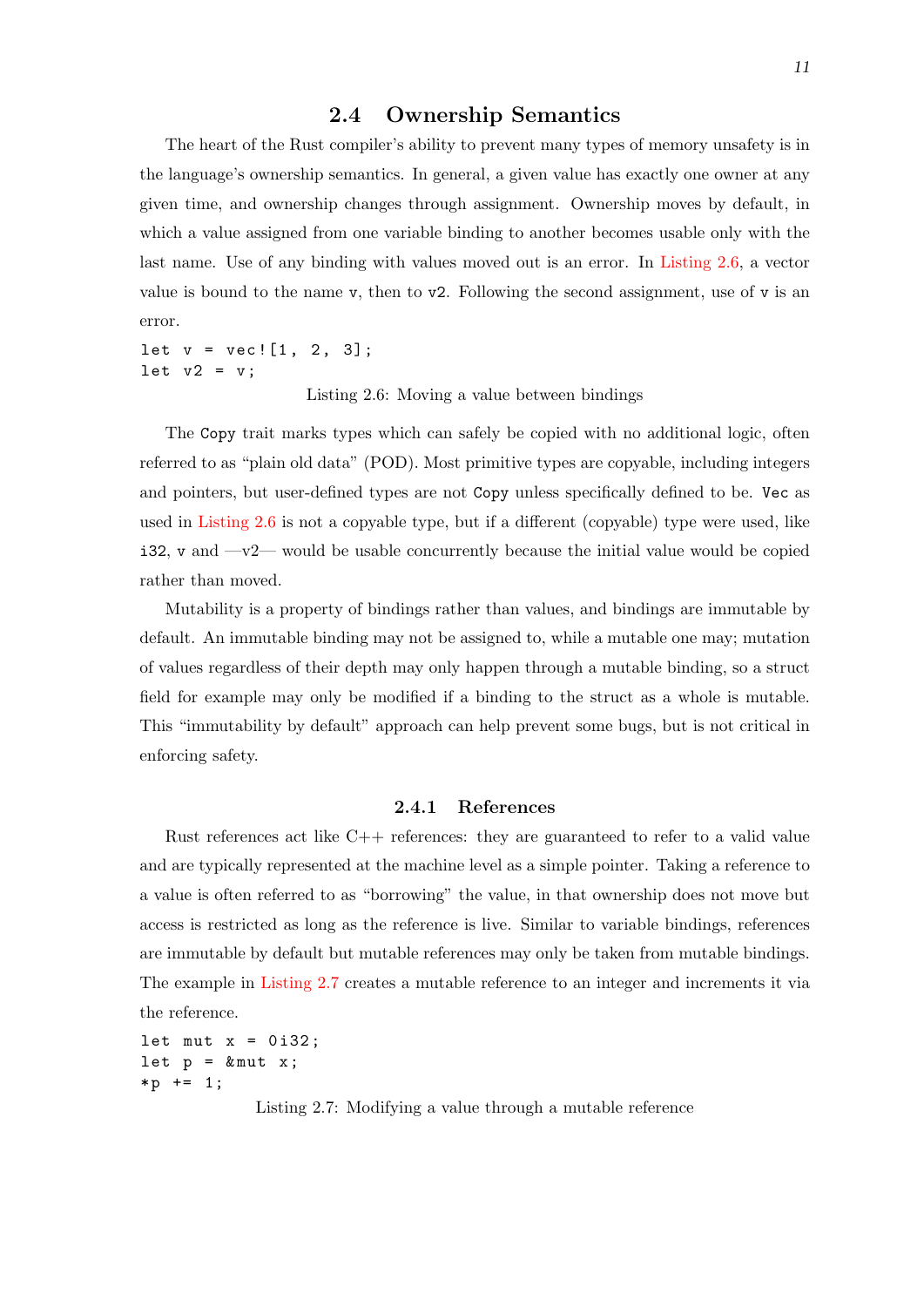Taking a mutable reference to a value precludes any further use of that value as long as the reference is live, including creating other references; mutable references never alias. Immutable references are permitted to alias, because it is guaranteed that during the lifetime of any given immutable reference there can be no mutation of the referent.

As a practical example of how these rules prevent unsafety, we consider the problem of iterator invalidation in C++ where an iterator over a value may be invalidated by mutation of that same value. Listing 2.8 illustrates this pattern in equivalent Rust code.

```
let mut v: Vec \le 32 = vec \: [1, 2, 3];
for i in v.iter() {
    if * {
        v.push (* i * 2);
    }
}
```
 $\hat{ }$ 

Listing 2.8: Iterator invalidation in Rust

Here a list of integers is iterated over, binding references (&i32) to i. When the value from the iterator is less than six, it is doubled and appended to the list. However, the Rust compiler rejects this code because appending to the list may invalidate the iterator:

```
error: cannot borrow 'v' as mutable because it is also borrowed
       as immutable [E0502]
   v.push(*i * 2);\hat{ }note: previous borrow of 'v' occurs here; the immutable borrow
     prevents subsequent moves or mutable borrows of 'v' until
     the borrow ends
   for i in v.iter() {
```
Calling the iter method of v creates an immutable reference to the list, and using the push method would require taking a mutable reference to the same value. Because these references may not be live at the same time, this code is rejected by the compiler, preventing memory-unsafety in the case where appending to the list requires allocating memory and invalidating references contained by the iterator.

Some programs require a way to express shared ownership of a value, which remains possible in Rust but not in purely safe code. The standard library type Rc<T> is one such implementation, providing reference counting for the contained value. This is often com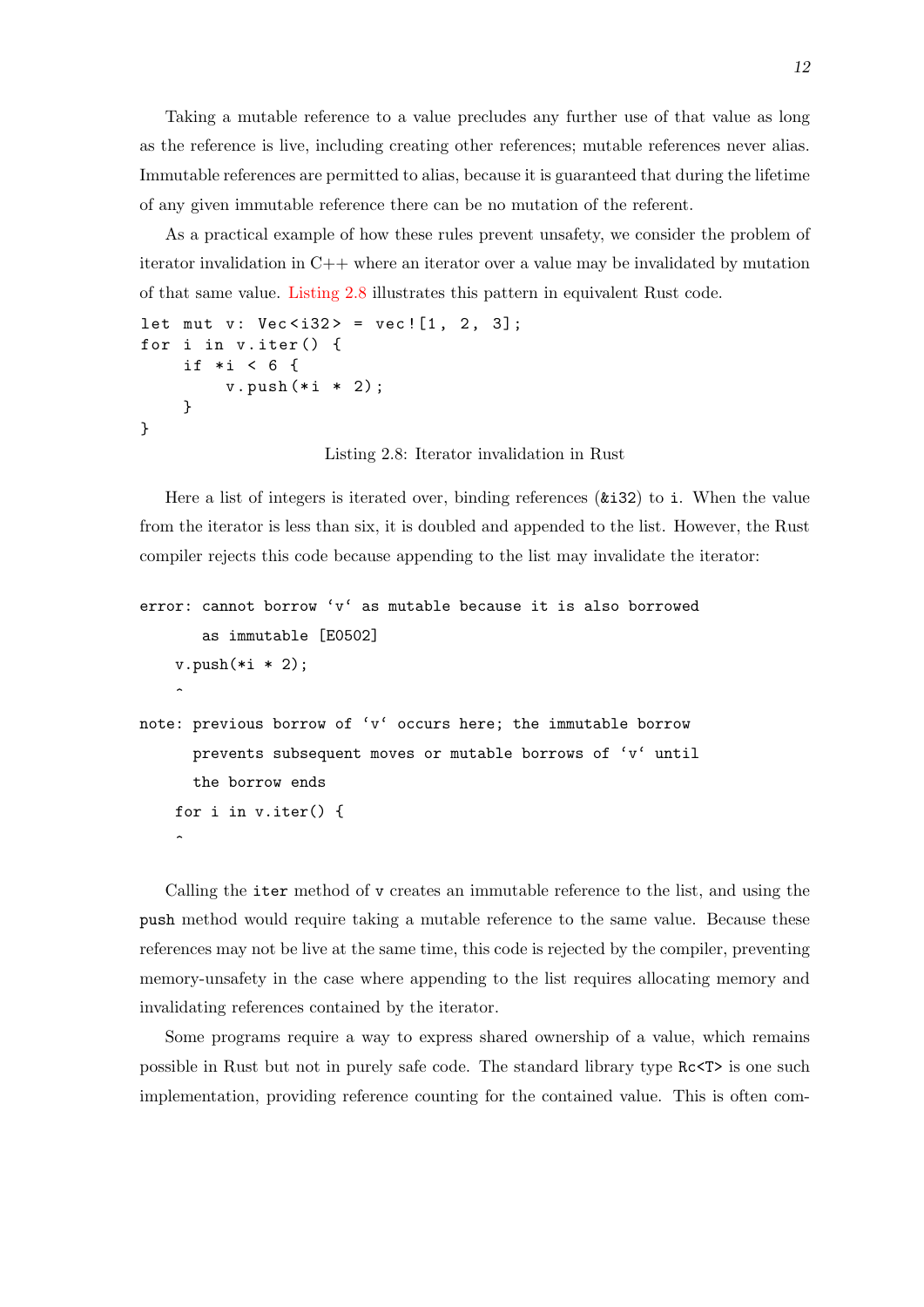bined with Cell<T>, which permits mutation of the contained value through an immutable reference, maintaining language mutability requirements through runtime checking.

#### **2.4.2 Lifetime Annotation**

<span id="page-20-0"></span>The compiler does not have perfect visibility into implementing code; the language depends on lifetime annotations for references passing through API boundaries to determine what operations are safe rather than having oracular checking abilities, with design largely derived from earlier work on region annotations in Cyclone [23].

An example signature of a binary search function in C is given in Listing 2.9. It receives a pointer to a contiguous block of memory, a target element and comparator function pointer, returning a pointer of unspecified type. With only this typ[e si](#page-68-5)gnature, it is impossible to know which of the input parameters the output is in reference to.

```
void * bsearch (
    const void *key, const void *base,
    size_t nel , size_t width ,
    int (* compar) (const void *, const void *)
) ;
```
Listing 2.9: A binary search function in C

The function signature in Listing 2.10 is an idiomatic Rust interpretation of the same function. This version also receives a pointer to a contiguous block of memory, implicitly including the number of elements in the referenced region. This function is generic over all types which have a defined tot[al ordering, i](#page-20-1)ndicated by the Ord trait, and returns a reference to a value of type T or None.

```
fn bsearch < 'a, T: Ord > (
     key: \&T, items: & a [T]) \rightarrow Option < a T>;
```
Listing 2.10: A binary search function in Rust

<span id="page-20-1"></span>In addition to the type parameter  $\mathsf{T}$ , this function also receives a lifetime parameter  $\mathsf{a}$ which is applied to the reference to items and the output reference, indicating the output reference refers to a member of the input array, and not the input key.

Revisiting the example of Listing 2.8, the signature of iter is fn iter<'a>>>>>>(&'a self)-> Iter<'a>, where 'a is the name of the Vec's lifetime which the returned iterator must not outlive. This signature in effect includes information to the compiler that the iterator includes a reference to t[he list itself](#page-19-0) without explicitly stating the internal structure.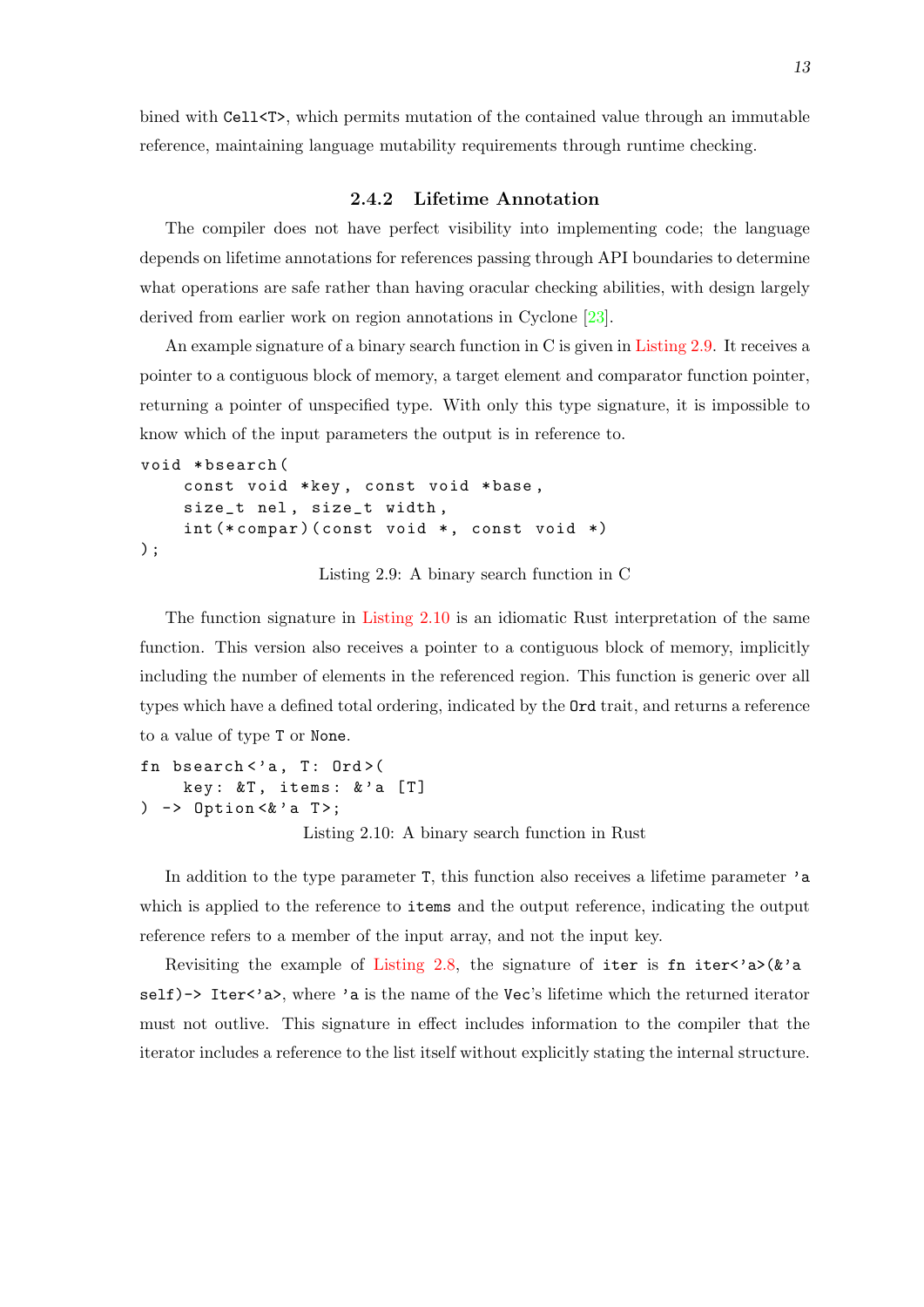#### **2.4.3 Static Lifetimes**

<span id="page-21-0"></span>A common error committed by beginning C programmers is returning a pointer to a value with automatic storage duration, illustrated in Listing 2.11. Modern C compilers are capable of emitting warnings in response to such an incorrect construct, but warnings are often ignored by the programmer, especially so when the programmer is inexperienced. Any use of the resulting pointer is undefined behavior [2[4\] so users m](#page-21-1)ight expect an error from the compiler, but merely creating such an invalid pointer is not in itself an error. Even when built with a compiler which is incapable of leveraging the undefined behavior in this function, the referent can trivially be modified er[ron](#page-68-6)eously by changes to the stack (the typical location for values with automatic storage duration) like calling another function.

```
int *returnPointer() {
    int x = 0;
    return &x;
}
```
<span id="page-21-1"></span>Listing 2.11: A C function allowing for undefined behavior with an invalid pointer

This function is an error in Rust unless the output reference is given a valid lifetime. The function in Listing 2.12 is rejected by the Rust compiler because there is no inferable lifetime for the output reference which makes it valid. The compiler's messages (below) indicate that the programmer must specify a named lifetime for the reference because there is no lifetime to [implicitly as](#page-21-2)sign to it.

```
fn returnPointer () -> & i32 {
    let x: i32 = 0;& x
}
```
Listing 2.12: An illegal Rust function with invalid reference lifetime

```
error: missing lifetime specifier [E0106]
fn returnPointer() -> &i32 {
                       \sim\sim\sim\simhelp: run 'rustc --explain E0106' to see a detailed explanation
help: this function's return type contains a borrowed value, but
      there is no value for it to be borrowed from
help: consider giving it a 'static lifetime
```
Naively taking the compiler's advice to annotate the function in Listing 2.12 with a 'static lifetime (Listing 2.13) results in a different error: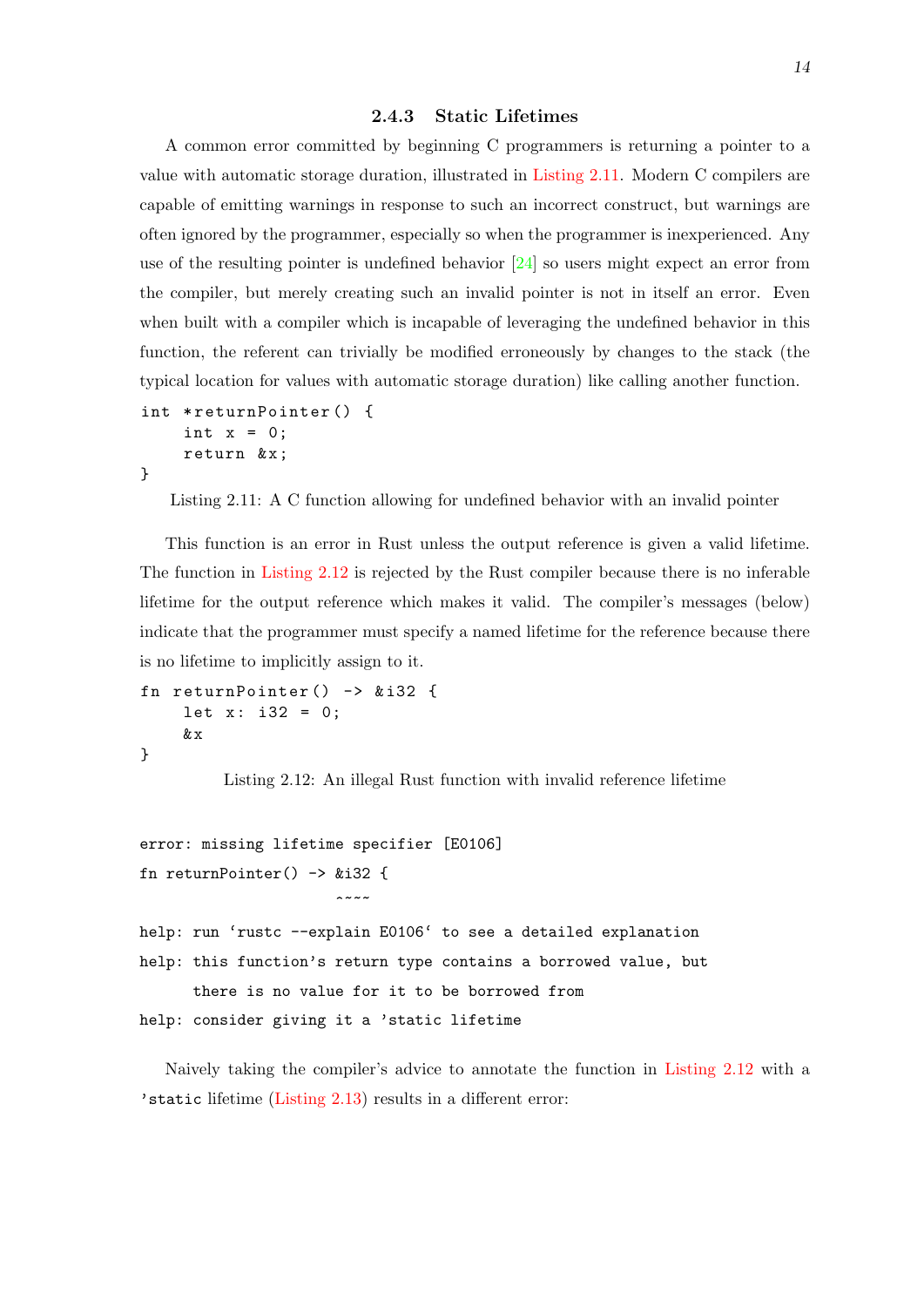```
fn returnPointer () -> & ' static i32 {
     let x: i32 = 0;& x
}
        Listing 2.13: The function from Listing 2.12 with incompatible lifetimes
error: 'x' does not live long enough
     &x
      \ddot{\phantom{1}}note: reference must be valid for the static lifetime...
note: ...but borrowed value is only valid for the block suffix
      following statement 0 at 2:19
     let x: i32 = 0;\hat{\phantom{a}}
```
Here the declaration of the function is legal because the returned reference is assigned a valid lifetime, but the implementation does not match the lifetime specified by the function signature. The compiler automatically determines the lifetime of values in the program and in this case the anonymous lifetime assigned to the value x corresponding to the time during which the function is executing is shorter than the entire time during which the program is executing.

This illustrates that lifetimes are descriptive rather than prescriptive. The compiler will never automatically satisfy lifetime requirements: the programmer must design code such that the requirements are satisfied, leaving the programmer in full control over any necessary tradeoffs. A legal implementation of the function (but with limited utility, expanded upon in Section 2.5) is shown in Listing 2.14.

```
fn returnPointer () -> & ' static i32 {
    static X: i32 = 0;& X
}
```
Listing 2.14: A legal implementation of the signature from Listing 2.13

<span id="page-22-1"></span>The declaration of X as static (allocated in the program's data section rather than on the stack) makes annotating the reference to it with the static lifeti[me legal, an](#page-22-0)d implies that all calls to returnPointer will receive a pointer to the same memory.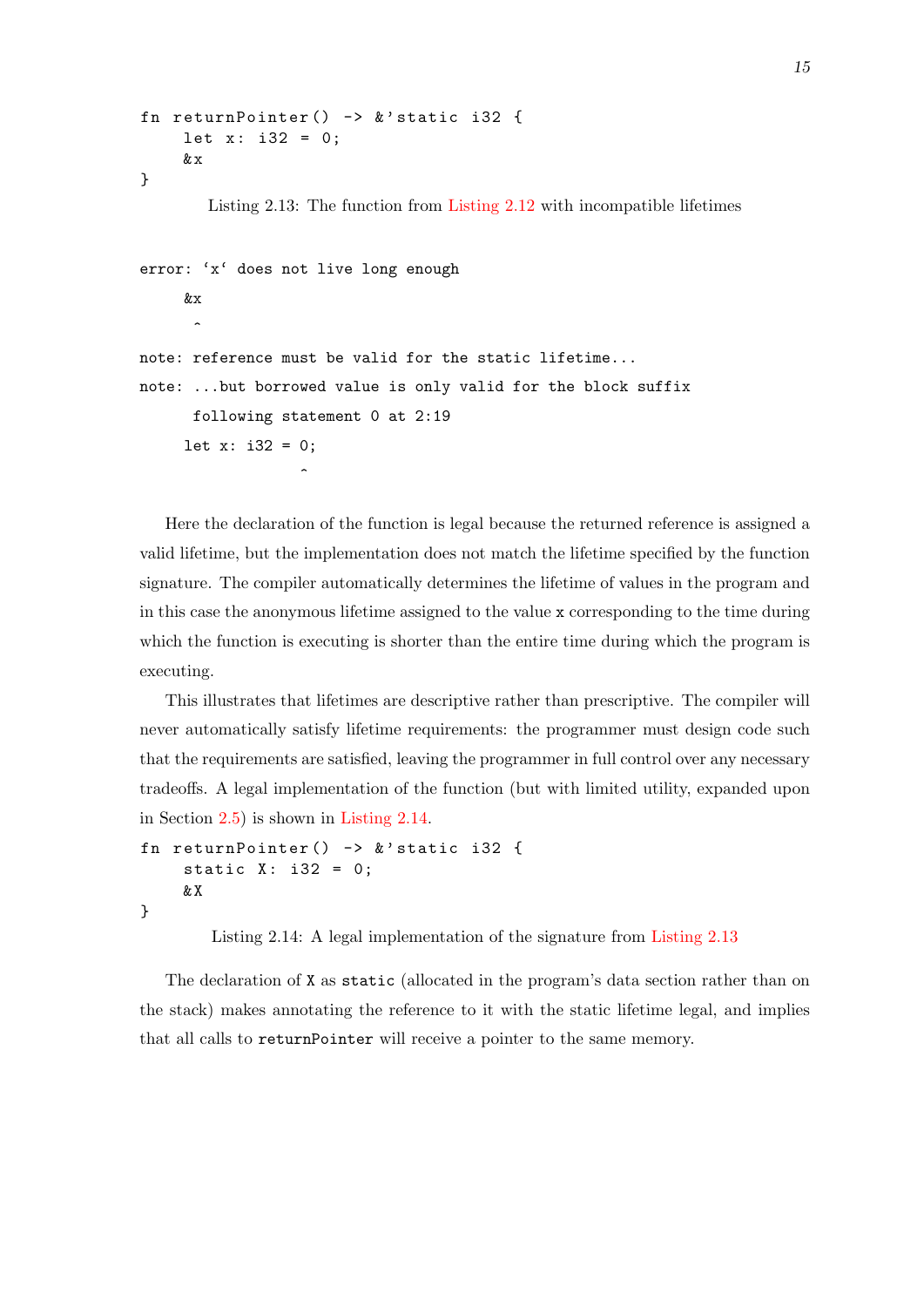#### **2.4.4 Exclusivity of Mutable Borrows**

As previously discussed, any access to a value when there exists a mutable reference to it is invalid. What may not be evident however is why doing so may be unsafe.

```
enum T {
    A(bool),
    B ( i32 )
}
let mut value: T = T :: A (true);
if let mut T : : A (ref internal) = value {
    value = T :: B(-1);
}
```
Listing 2.15: Creating a reference into an enum-type value

In Listing 2.15, potentially unsafe behavior is prevented by the compiler:

```
error: cannot assign to 'value' because it is borrowed [E0506]
     value = T::B(-1);***************
note: borrow of 'value' occurs here
     if let T::A(ref internal) = value {
                 ^~~~~~~~~~~~
```
The assignment in this example would invalidate the reference internal because while the memory it refers to remains valid, its interpretation has changed; it contains an integer rather than bool. Attempted use of the same memory after its meaning has changed would be an error, especially so in that bool permits only 0 or 1 as values while an integer in the same location may contain any bit pattern.

The rationale here can be interpreted as an anonymous lifetime being assigned to the reference, referring to the lifetime of the borrowed value. Mutating value ends that lifetime In this case mutating value does not require taking a mutable reference to it, but writing to it ends the lifetime associated with internal which is an error because a reference must not outlive its referent.

### **2.5 Shared Mutability**

<span id="page-23-1"></span>The function in Listing 2.14 is legal, but of limited utility because a plain reference does not permit mutation of its referent and thus a user of the returned reference cannot perform any useful operations other than reading the constant value of its referent. Additionally,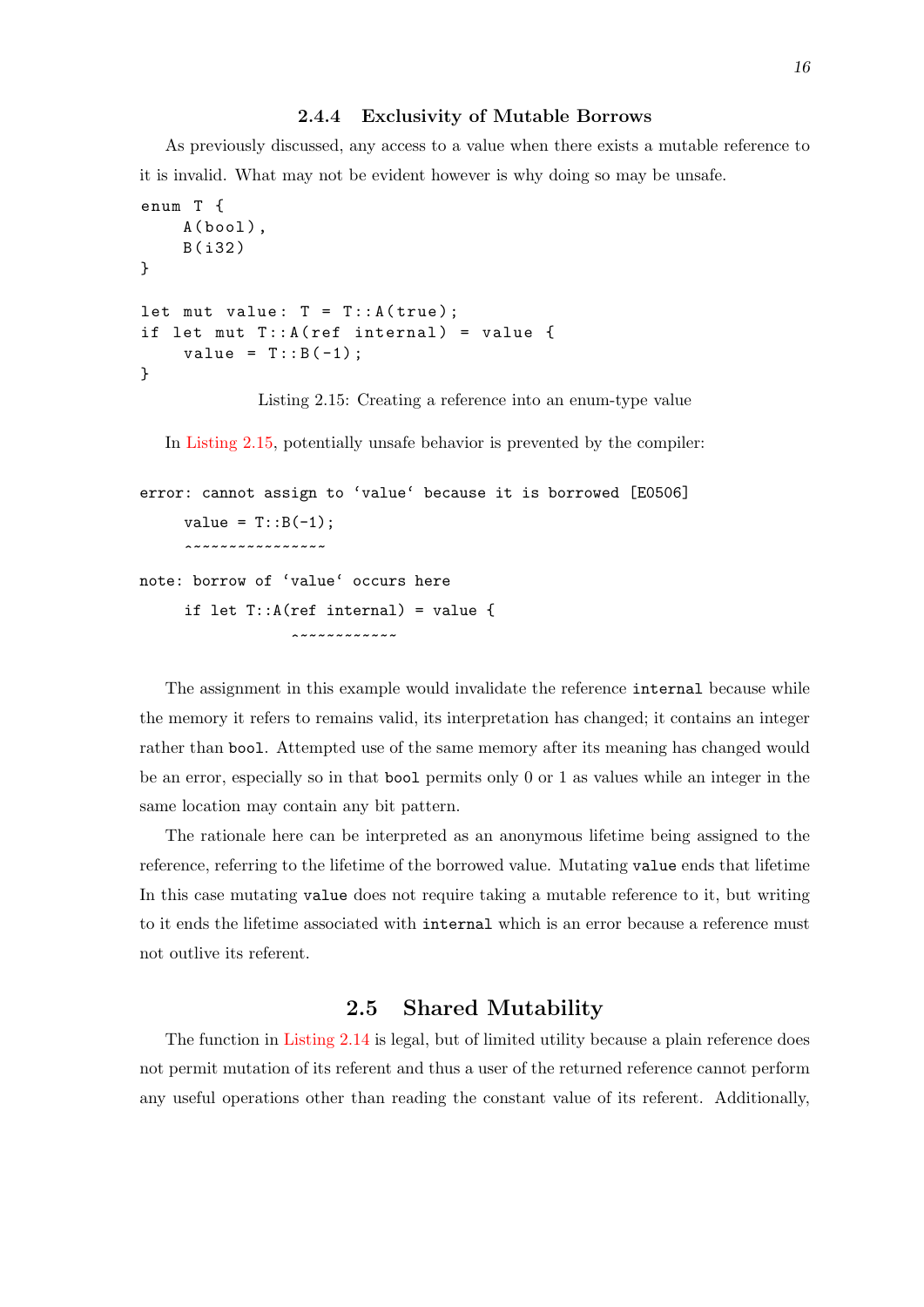mutable values with static storage duration are always unsafe to access and may not be used within safe code because they are invariably accessible to all threads within the program by dint of having a fixed, known location in memory. Thus, modifying the function to return a mutable reference would be incorrect.

Safe use of a value with static storage duration requires use of a type that satisfies the Sync marker trait. For the function in question, the value might be used as a shared counter, for which the primitive type AtomicIsize would be an appropriate choice. Types like the atomic primitives and mutexes allow mutation through immutable references because they synchronize access, preventing data races and include any necessary memory barriers to ensure ordering constraints are followed.

The function in Listing 2.16 applies this to the function from Listing 2.14, making it a useful piece of global state that would be usable as an event counter, for example.

```
fn getGlobalCounter () -> & ' static AtomicIsize {
    static X: AtomicIsize = AtomicIsize::new(0);
    & X
```

```
}
```
Listing 2.16: A useful version of the function in Listing 2.14

## **2.6 Undefined Behavio[r](#page-22-1)**

<span id="page-24-0"></span>In the interest of portability and efficiency, many systems languages leave certain operations undefined in their formal specifications. In some cases the exact result of an operation is left to the language implementation, allowing the implementer to choose a behavior most sensible for the target platform. For example, the result of applying the >> to a signed type is specified by the C99 specification to be implementation defined  $[24]$ . In practice, compilers usually implement either a logical or arithmetic bit shift but are according to the letter of the specification allowed to yield any value from such an operation.

While implementation-defined behavior can harm a program's port[abil](#page-68-6)ity, it is rare enough that it rarely causes problems for programmers. By comparison, *undefined* behavior is much more dangerous, in that a compiler is permitted to make arbitrary assumptions about code which performs undefined behavior. Use of undefined behavior can result in surprising bugs, often when an optimizing compiler removes code which inadvertently performs undefined operations [25]. While tools like Clang's UBSan [26] allow programmers to instrument their applications and detect undefined behavior at runtime, these require awareness of the problem in order for the programmer to begin to use the tool, and can only detect errors which actua[lly](#page-68-7) happen rather than those with m[ere](#page-68-8) potential to occur.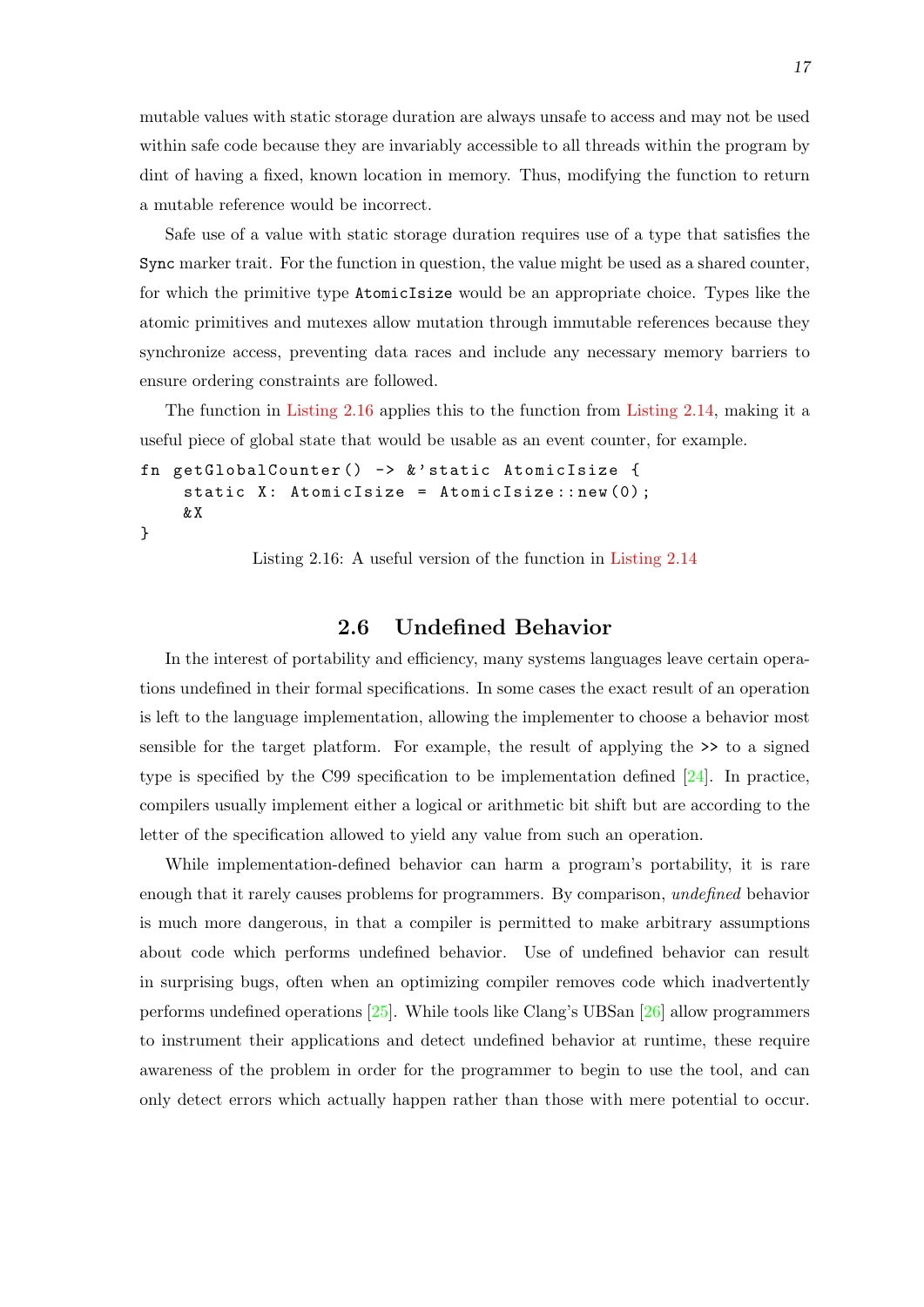Consequently, effective use of such tools requires either good test cases or willingness to accept a (usually small) loss in performance for improved hardening [27].

Rust attempts to eliminate many classes of undefined behavior, but not all. Safe code can be assumed to be free of undefined behavior given any unsafe code it relies on is free of bugs. This correctness is enforced in most cases within the langua[ge'](#page-68-9)s type system, but in some cases such errors are checked for at runtime. When writing unsafe code, the Rust programmer must still be aware of what operations are illegal so they can be avoided, but this is a somewhat easier task than doing so in C.

#### **2.6.1 Integer Overflow**

<span id="page-25-0"></span>In C, the effect of integer overflow on reaching the limit of a type's representable range depends on its signedness. Unsigned overflow is specified to wrap (so UINT\_MAX  $+1$ ) becomes 0), but overflow of signed values is undefined  $[24]$ . Both types of overflow can introduce surprising bugs in programs, and overflow has been noted as a common source of vulnerabilities, especially in operating systems code [28, 29].

Rust treats all implicit integer overflows as errors, bu[t n](#page-68-6)ot as undefined behavior [22]. The compiler currently assigns wrapping semantics to all operations for "release" builds, but causes a panic on overflow in "debug" mode.<sup>1</sup> For t[hos](#page-68-10)[e ca](#page-68-11)ses where overflow is intended, wrapping primitives are provided for which overflow and underflow are not errors.

#### **2.6.2 Out-of-[B](#page-25-1)ounds Access**

Indexing operations on arrays and array-like types are checked in Rust, preventing errors due to out-of-bounds memory access. Whereas C arrays are usually referred to as bare pointers with separate (sometimes implicit) information regarding the actual size, Rust arrays always include size information for runtime checking. Both languages specify that referring to out-of-bounds memory is undefined behavior.

Sized arrays carry length information in their type, like [u8; 8] indicating an array of eight unsigned 8-bit integers. Unsized arrays ([T] for a type T) are represented internally as a tuple of *pointer-to-storage* and *number-of-elements*. Library types like Vec<T> include bounds checks in their implementations of the Index family of operators.

Runtime checking of indexes has a performance cost, but failure to perform correct bounds checking is a common source of bugs and especially security problems due to buffer overflows [29]. Rust attempts to mitigate the performance concerns associated with bounds

<span id="page-25-1"></span><sup>&</sup>lt;sup>1</sup>There is a performance cost to checking for overflow, so release builds targeting maximum performance do not curr[entl](#page-68-11)y do it.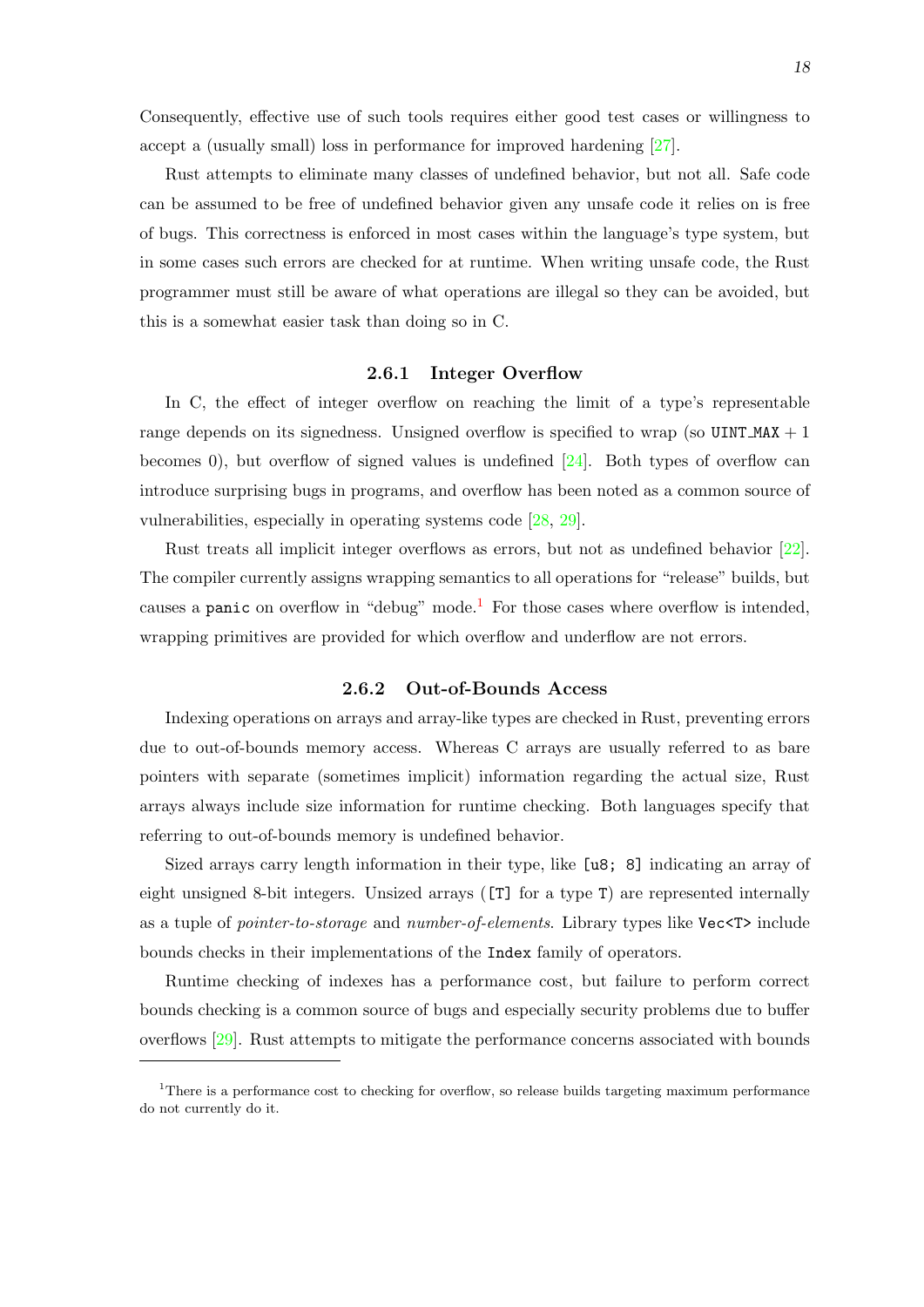checking by encouraging the use of iterators (implemented with unsafe code) which bypass the usual indexing (and thus bounds checks) but still offer a memory-safe API.

#### **2.6.3 Strict Aliasing**

<span id="page-26-0"></span>Low-level software like operating systems often performs type-punning on data in memory, reinterpreting data behind a pointer as different types according to the code's needs. This often runs afoul of C's strict aliasing rules, which state that the behavior of dereferencing a pointer which aliases (points to the same address as) another pointer of an incompatible type is undefined. Compilers taking advantage of this undefined behavior has been an issue for OS programmers for more than a decade [30].

Rust's pointer aliasing rules are weaker than those in C, and are inherited from those applied by the compiler's LLVM backend  $[31]$ . In general, a raw pointer must be used only to access memory associated with the value from which it is [de](#page-68-12)rived. Pointers derived from other pointers (such as by casting a i32\* to i8\*) have the same basis as the original pointer: that is, the compiler treats the pointers a[s a](#page-68-13)liasable and use of the latter is not undefined behavior.

Rust references are defined to never alias mutable and immutable bindings, and this is enforced by borrow checking in safe code (see Section 2.4). Unsafe code must ensure that references generated from raw pointers do not break the borrow-checking rules.

#### **2.6.4 Data Rac[es](#page-18-0)**

<span id="page-26-1"></span>Rust and C use the same semantics for data races, in which threads fail to correctly synchronize accesses to shared state: a data race is always undefined behavior. This is a relatively rare concern even among C programmers, because a race condition is usually nondeterministic and potentially buggy even before a compiler might take advantage of a data race for optimization purposes.

Rust prevents race conditions in safe code by requiring the Sync marker trait in locations where state-sharing is made possible, and these requirements are often also relevant to unsafe code.

#### **2.6.5 Additional Dangers**

<span id="page-26-2"></span>The goal of a unikernel system is to provide as much of the system as is possible at compile-time, leveraging trust in the code to eliminate runtime protections and gain efficiency. No matter the implementing language, this requires trust that the implementation is free of bugs. In a C implementation, undefined behavior might lurk unknown, until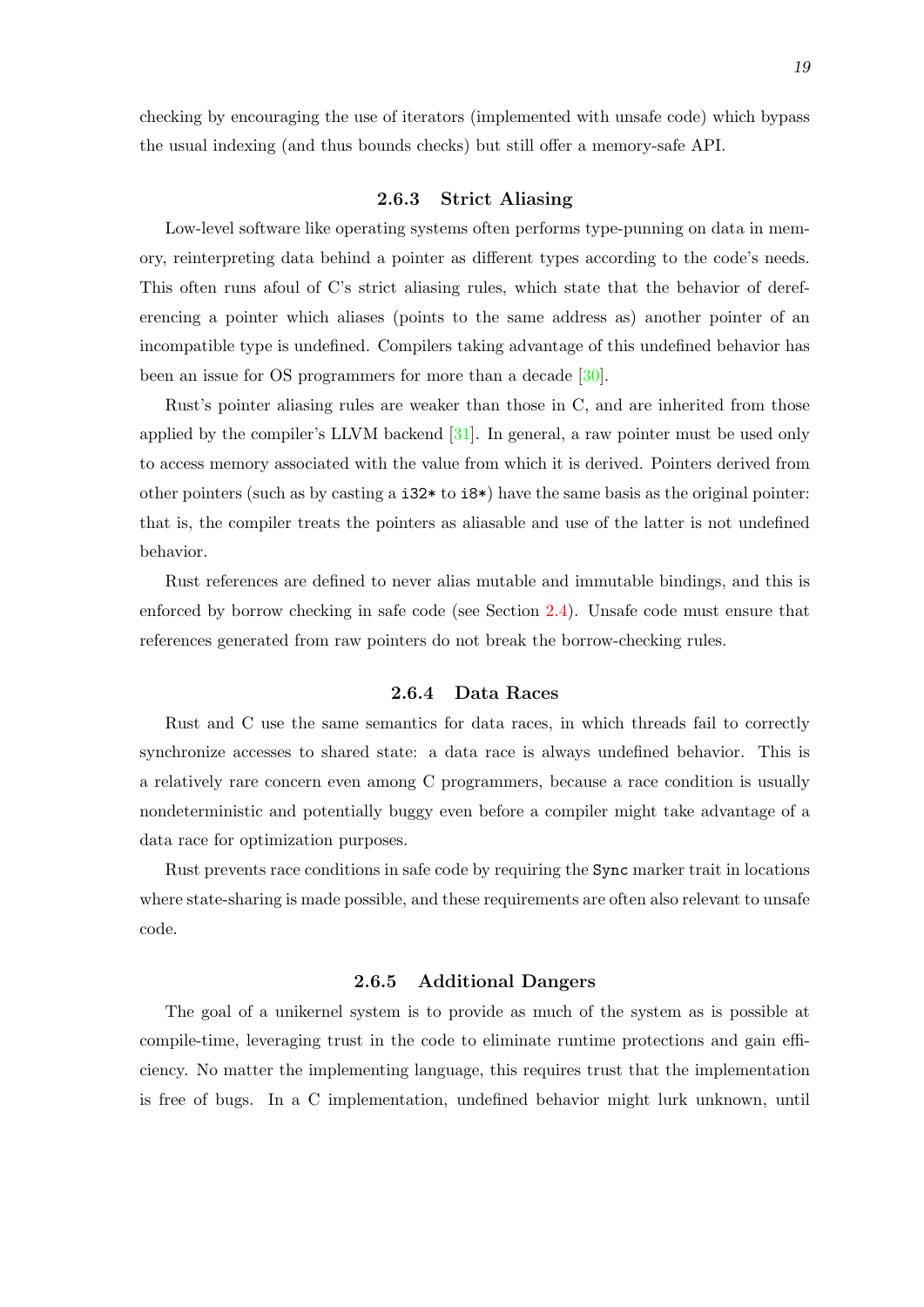ever-more-aggressive optimizers become capable of finding performance gains in previously unexploited parts of a system.

In directly exposing functionality to a compiler that is disjoint in a traditional operating system (userspace APIs and kernel implementations), an unusually high amount of logic becomes exposed to the optimizer. Consequently, the chance of new exploitation of undefined behavior is increased. This is a particular danger to unikernel systems built on existing (mature) operating systems code, since the trusted code is being used well outside the domain in which it has been widely tested.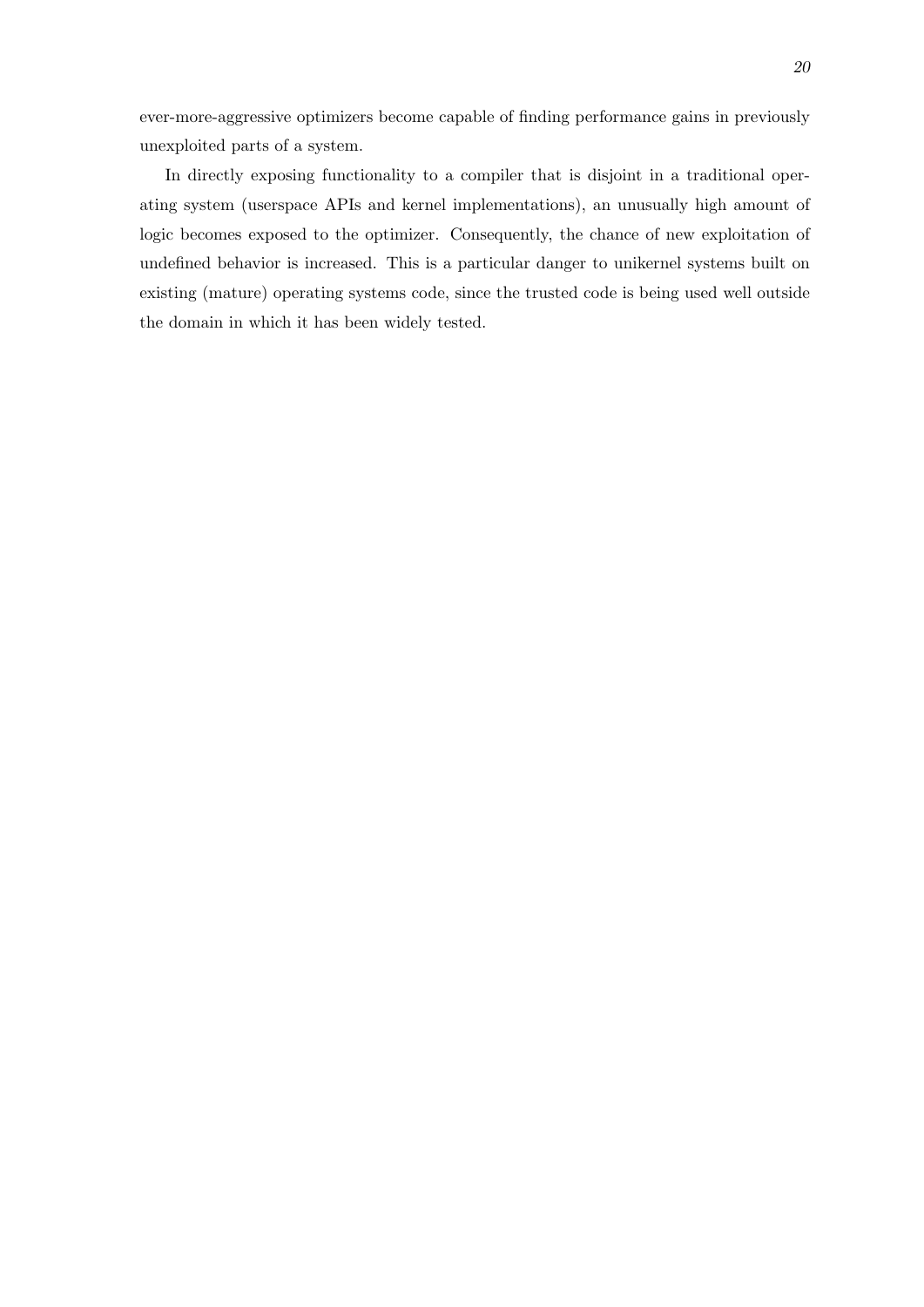## **CHAPTER 3**

### <span id="page-28-0"></span>**COMPILER INTERRUPT SUPPORT**

While useful for writing operating systems code, the Rust language is yet relatively immature and also welcoming of extensions to improve the language. While developing RKOS, I determined the available language tools for managing system state especially around interrupts were lacking and proposed and implemented solutions to simplify Rust code which must handle interrupts. While not strictly necessary from a functional perspective, these features allow simplification of code and offer some efficiency improvements in compiled code.

### **3.1 Motivation**

<span id="page-28-1"></span>A responsibility unique to operating systems programming that does not appear in other (higher-level) software is in servicing hardware interrupts. While it is possible to write operating system software without handling interrupts, doing so limits its ability to handle unexpected errors and respond to external events in a timely fashion. As a practical example, Table 3.1 lists some of the architecturally-defined interrupts in x86.

Of those listed, the majority should not occur in a bug-free program, but some are used to support features of the operating system. The page fault vector is very commonly used, for exam[ple, to im](#page-29-0)plement demand paging. Without the hardware support embodied in that interrupt, it is impossible for the software to implement demand paging in an efficient fashion.<sup>1</sup>

External interrupts are usually configurable through a programmable interrupt controller, with connectivity to most major system peripherals like network interfaces and disk controllers. These can be polled with relative ease, but high-speed peripherals can trigger events with very high frequency such that timely processing of external events requires very

<sup>&</sup>lt;sup>1</sup>The alternative to using hardware support to implement demand paging is for the operating system to emulate all memory accesses performed by code which may cause a benign page fault, at significant performance cost.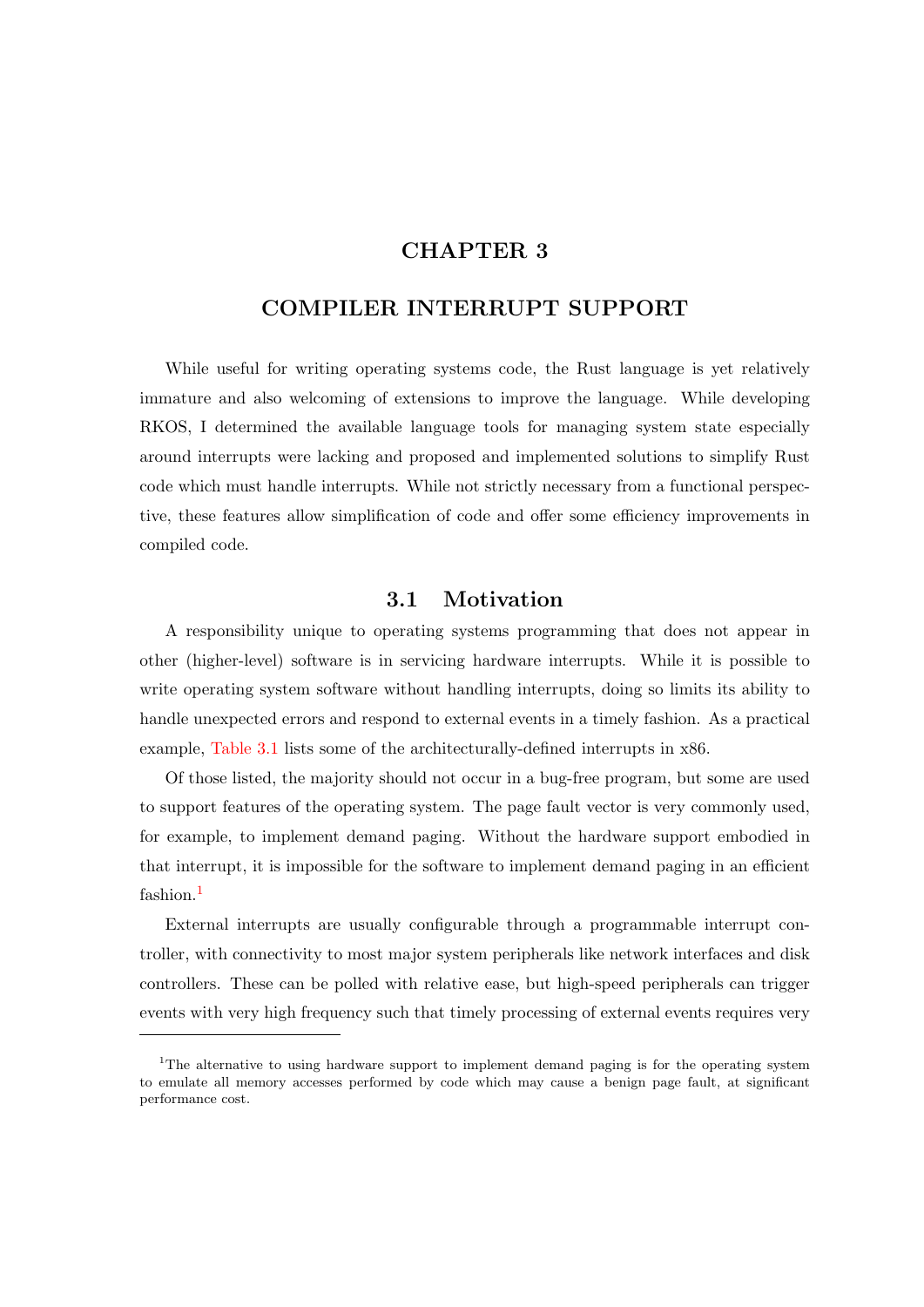<span id="page-29-0"></span>

| Vector         | Name                   | Cause                                                      |  |  |  |
|----------------|------------------------|------------------------------------------------------------|--|--|--|
| 0              | Divide by zero         | Integer division by zero                                   |  |  |  |
| 1              | Debug                  | Hardware debug event triggered                             |  |  |  |
| $\overline{2}$ | Non-maskable interrupt | External signal                                            |  |  |  |
| 3              | <b>Breakpoint</b>      | Executed INT3 instruction                                  |  |  |  |
| $\overline{4}$ | Overflow               | Executed INTO instruction while overflow flag was set      |  |  |  |
| 5              | Bound-range            | <b>BOUND</b> instruction check failed (not in 64-bit code) |  |  |  |
| $\cdots$       | .                      | .                                                          |  |  |  |
| 13             | General protection     | Attempted invalid memory operation in protected region     |  |  |  |
| 14             | Page fault             | No virtual memory mapping available for memory access      |  |  |  |
| $\cdots$       |                        |                                                            |  |  |  |
| 17             | Alignment check        | Misaligned memory access                                   |  |  |  |
| 18             | Machine check          | Hardware-detected error                                    |  |  |  |
| 19             | SIMD floating point    | SSE floating-point exception                               |  |  |  |
| $\cdots$       | .                      |                                                            |  |  |  |
| 255            | External interrupt     | Peripheral hardware interrupts                             |  |  |  |

**Table 3.1**: Partial list of x86 interrupt vectors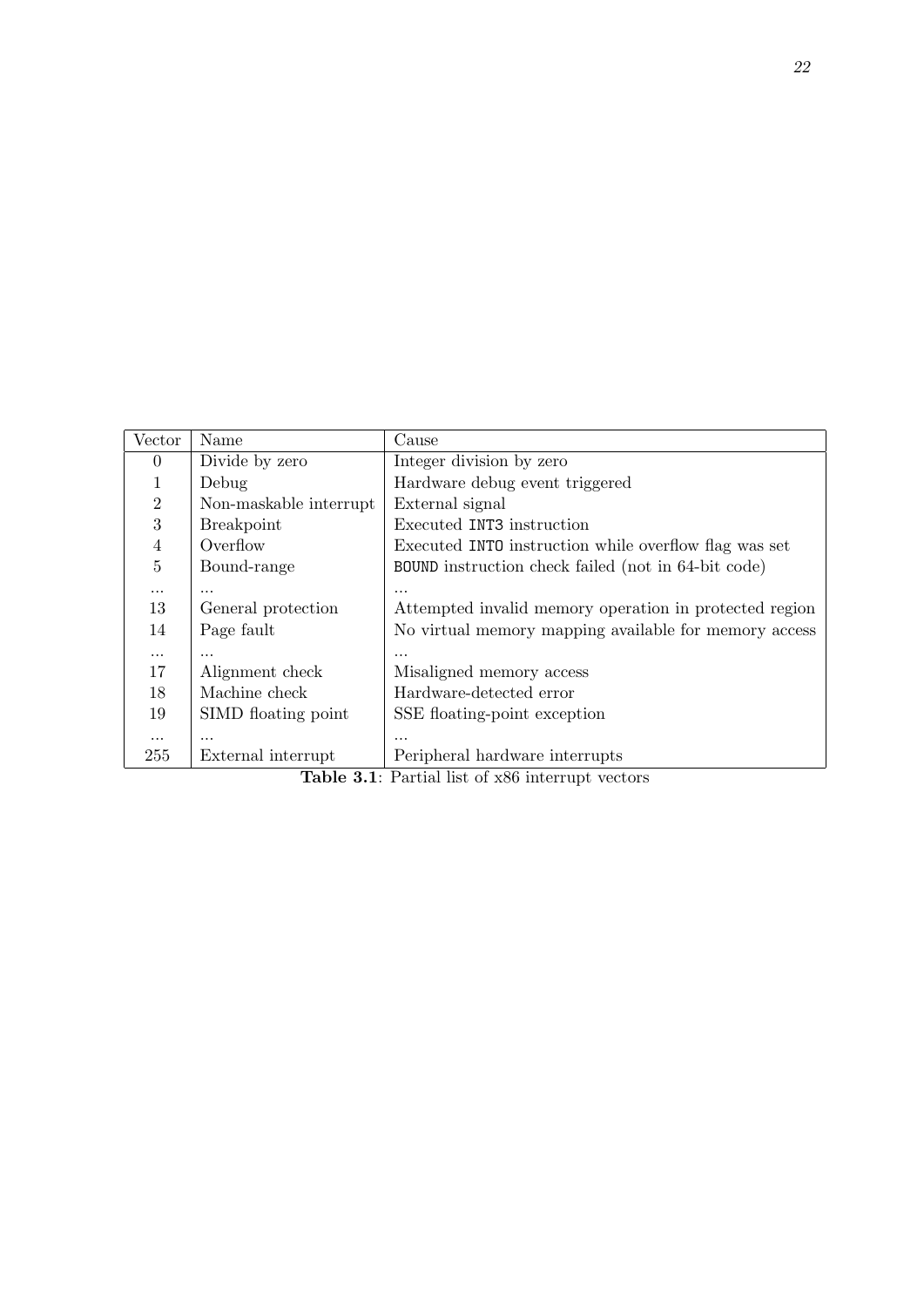frequent polls, in turn demanding an application that is aware of the response needs or very frequent preemption in order to perform polling. Though the complexity of writing efficient interrupt handlers is high, servicing peripheral interrupts is the best way to ensure good performance with minimal complexity.

## **3.2 Traditional Implementation**

<span id="page-30-0"></span>The typical approach to handling interrupts uses handwritten assembly language to implement the minimal required functionality as specified by the architecture, using that as a bridge into compiled code.

For example, Linux on x86 implements interrupt context switches in assembly which is linked against the C components of the kernel  $[32, \text{arch}/\text{xs6}/\text{entry}/\text{entry}\text{-}64.$  S, line 423]. Stubs are generated for individual interrupt vectors which save the IRQ number, then jump to a common function which collects machine state in a known format, then calls the desired C function according to IRQ number. The flow [of](#page-69-0) logic for this implementation is illustrated in Figure 3.1.

The pt\_regs structure captures register contents on interrupt entry which can be (and are) used or modified by logic further down the call stack, under do\_IRQ. Passed by ref[erence, the](#page-31-0) pointer to this structure is constructed such that it includes the machine state saved on the stack by hardware on interrupt entry, which contains meaningful information like the address at which the interrupt triggered.

Similar logic for interrupt dispatching is possible to implement in Rust, in largely the same way. Linkage between assembly and Rust merely requires that the desired name be provided with public linkage and a known calling convention. For example, the Rust entry point in RKOS in called from an assembly stub which performs low-level system initialization, and is declared as shown in Listing 3.1. The no\_mangle attribute prevents the compiler from applying its usual name mangling to the function's name so the name is predictable at link-time, and marking it as extern "C" causes the generated code to be compatible with the target platform's C ca[lling conven](#page-30-1)tion.

```
#[ no_mangle ]
pub extern "C" fn kmain () {
    /* ... */
}
```
Listing 3.1: A Rust function with external linkage

<span id="page-30-1"></span>It is thus possible to do the same kind of double dispatch performed by Linux in response to an IRQ in Rust, and this is in fact what some other experimental Rust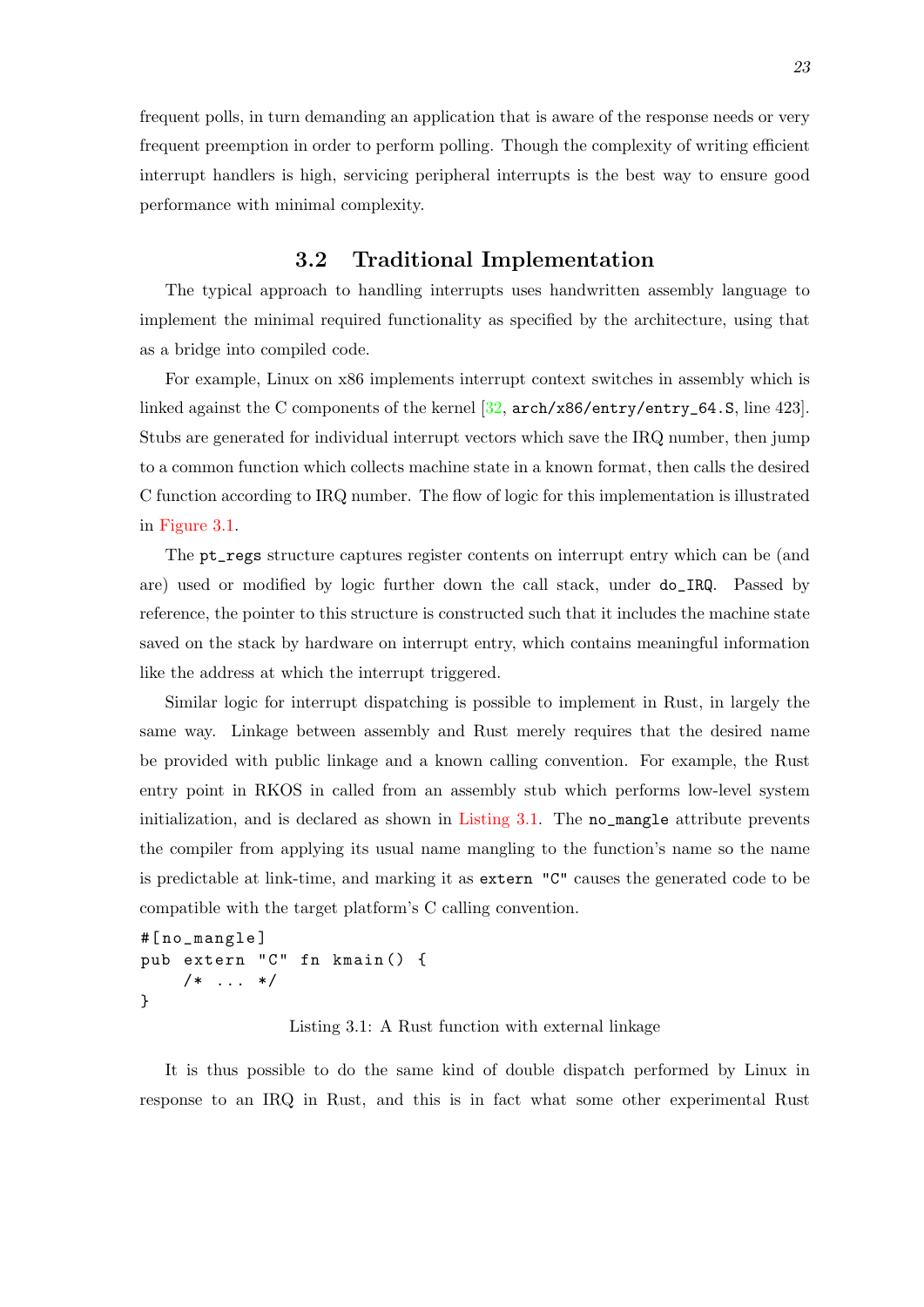<span id="page-31-0"></span>

**Figure 3.1**: Control flow in Linux IRQ handlers on x86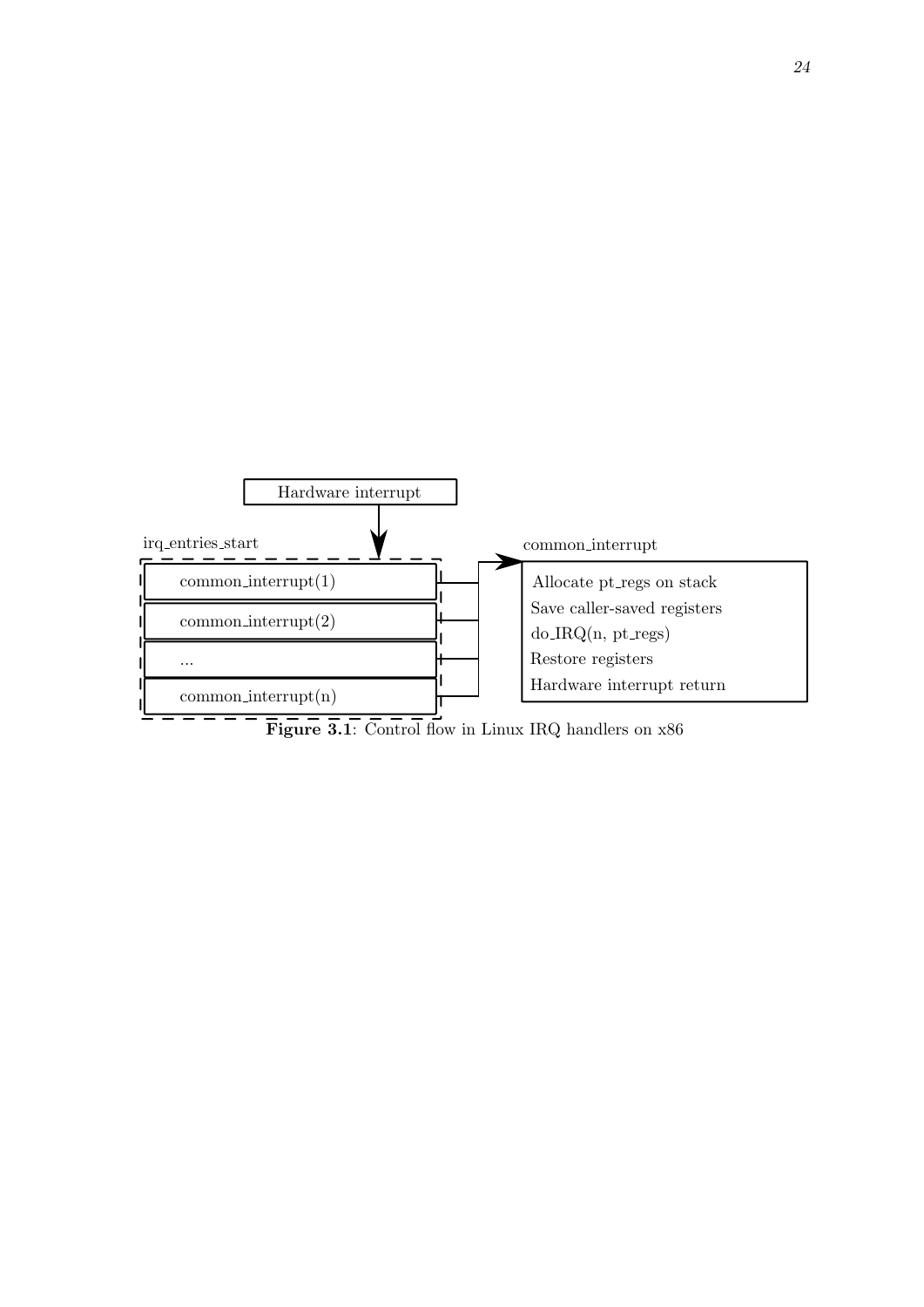operating system projects do [19, src/src/arch/x86\_64/interrupt\_handlers.asm] [18, arch/x86/cpu/interrupt.rs, line 89]. In systems which are designed to permit runtime configuration this approach is logical, in that only a small amount of code need be aware of the system-specific details [of](#page-68-14) interrupt handling, abstracting away those details [and](#page-68-15) dispatching to other components like device drivers.

In RKOS however, the goal of static configuration at the cost of support for varying hardware configurations in a single binary permits some improvements.

#### **3.2.1 Performance Costs**

<span id="page-32-0"></span>In the dynamically-dispatched system, control flow will typically go through a trampoline before reaching a dispatch function which in turn calls the desired function. The trampolines and dispatcher are logically separate, especially if implemented in assembly and a compiled language respectively. Consequently, the structure of this system can be difficult for humans to follow. Further complicating the code of such a system, the requirement that individual vectors have largely similar but slightly different code implies a good implementation will add additional levels of indirection in source code to avoid excessive repetition.

The code to perform dispatch through those two levels incurs its own cost at runtime, as well as in logical code complexity. The cost of memory to hold the code is small but nonzero<sup>2</sup> and thus incurs a cost in cache consumption, but assuming large caches and relatively frequent interrupts makes memory consumption a minor concern. More relevant to real-world performance on modern CPUs is branching, particularly in making branches predictable [33].

The branch predictors in modern processors tend to be very good, but are still limited by the amount of resources allocated to branch prediction. With multiple trampolines feeding a single disp[atc](#page-69-1)h function, the trampolines themselves consume entries in the CPU's branch target buffer, and the target of the jump out of the dispatch function (to the final target) is an indirect jump, which may not even be predicted by the CPU. Most recent Intel CPUs (as a common example) have branch target buffers with on the order of  $2^{10}$  entries, though this number varies widely between microarchitectures [34]. The comparison of buffer size to the number of interrupt vectors typically in use is favorable, with the majority of interrupts serviced by a given CPU coming from a small number of vectors. The number of interrupts for each vector on two representative Linux syst[em](#page-69-2)s are given in Table 3.2 as

<sup>&</sup>lt;sup>2</sup>The IRQ trampolines in x86<sub>-64</sub> Linux are eight bytes each, for instance.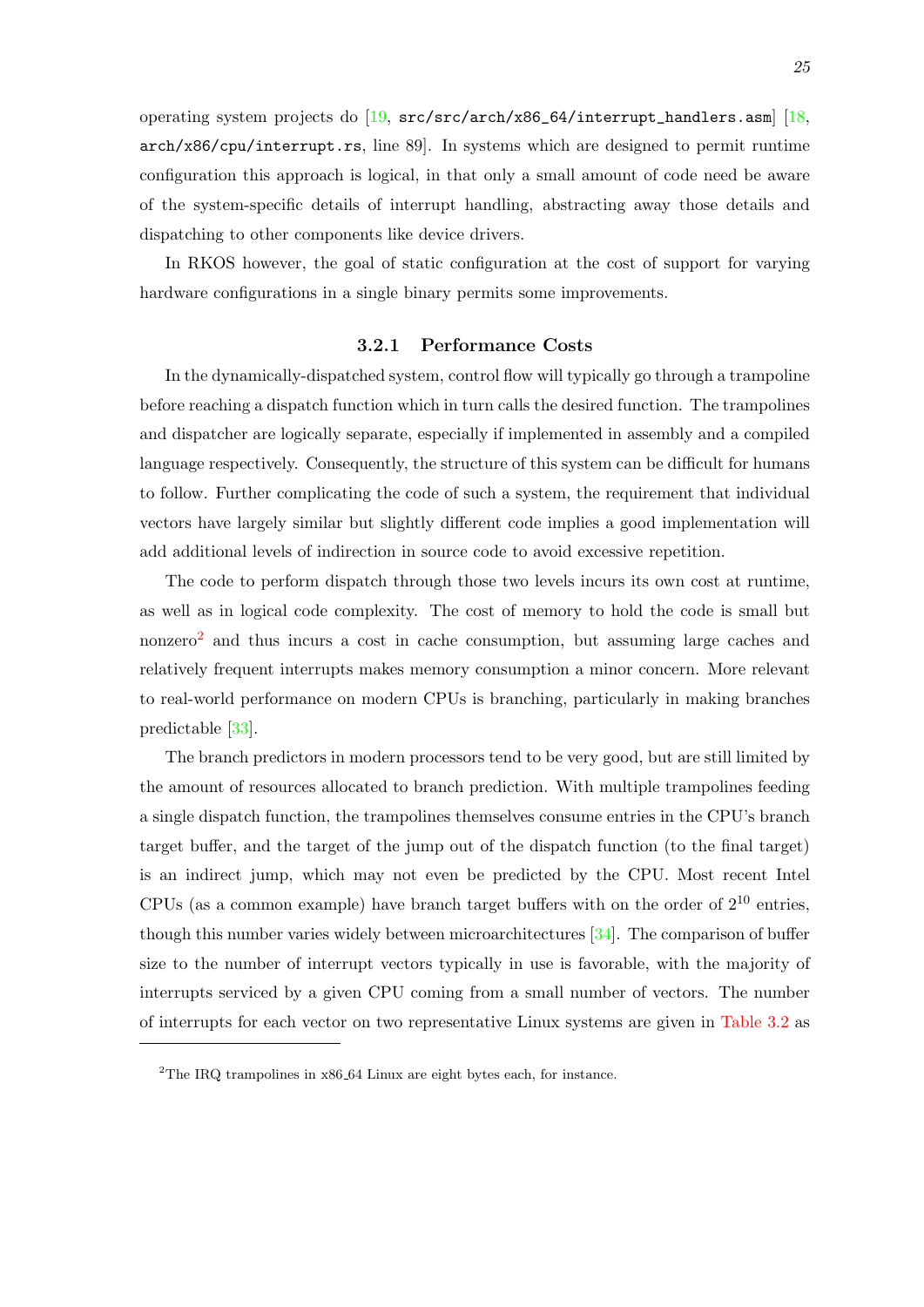representative examples.<sup>3</sup> Despite the expected low ratio of unique vectors used in normal operation to BTB entries, the CPU may still choose to evict BTB entries corresponding to IRQ trampolines due to capacity-related pressure depending on branch frequency in non-interrupt code and frequency of IRQs.

By eliminating dynamic dispatch through interrupts, it is possible to avoid unnecessary pressure on the processor's branch prediction machinery, even eliminating branches other than those which are inherently part of the relevant interrupt service routine. Doing so imposes an important limitation on implementation: because ideally there are zero jumps the compiler must be capable of building the entire code path through the interrupt without external linkage (which would require at least a jump from human-written code to compilergenerated code). If the compiler is capable of generating the entire interrupt code path, it also becomes easier to avoid generating code for unused interrupt vectors. A similar (desirable) abstraction over machine-level details to the one that exists in a dynamicallydispatched system continues to exist in this scheme but with the complexity moved into the compiler rather than in a (potentially difficult to reuse) single-use implementation.

## **3.3 Interrupt Calling Conventions**

<span id="page-33-0"></span>In order to expose maximal interrupt code to the compiler to enable the efficiency improvements discussed above, a logical approach is to add functionality to the compiler such that it is capable of managing the entire interrupt lifecycle, from hardware context switch through returning to mainline execution. In support of that goal for the implementation of RKOS, I proposed and implemented support for assembly-free interrupt handlers in LLVM, and proposed use of such functionality in the Rust compiler (which uses LLVM as a backend for code generation).

The layout of the stack on entry to an interrupt on x86 64 is illustrated in Figure 3.2. An error code is provided with some interrupt vectors, and the flags register is automatically saved. The saved stack and code segment registers (CS and SS) combine with the instruction and stack pointers to indicate exactly the state of the machine when the [interrupt](#page-35-0) was serviced. General-purpose registers are notable in their absence from the interrupt stack frame, so the ISR must save all registers which it uses. By inspecting or modifying the interrupt stack frame's contents and doing the same to the contents of the general purpose

<sup>&</sup>lt;sup>3</sup>Note that no global statistics are tracked for common exceptions like page faults or division by zero. Page faults are expected to be common during normal operation, but most other exceptions usually cause termination of the offending process.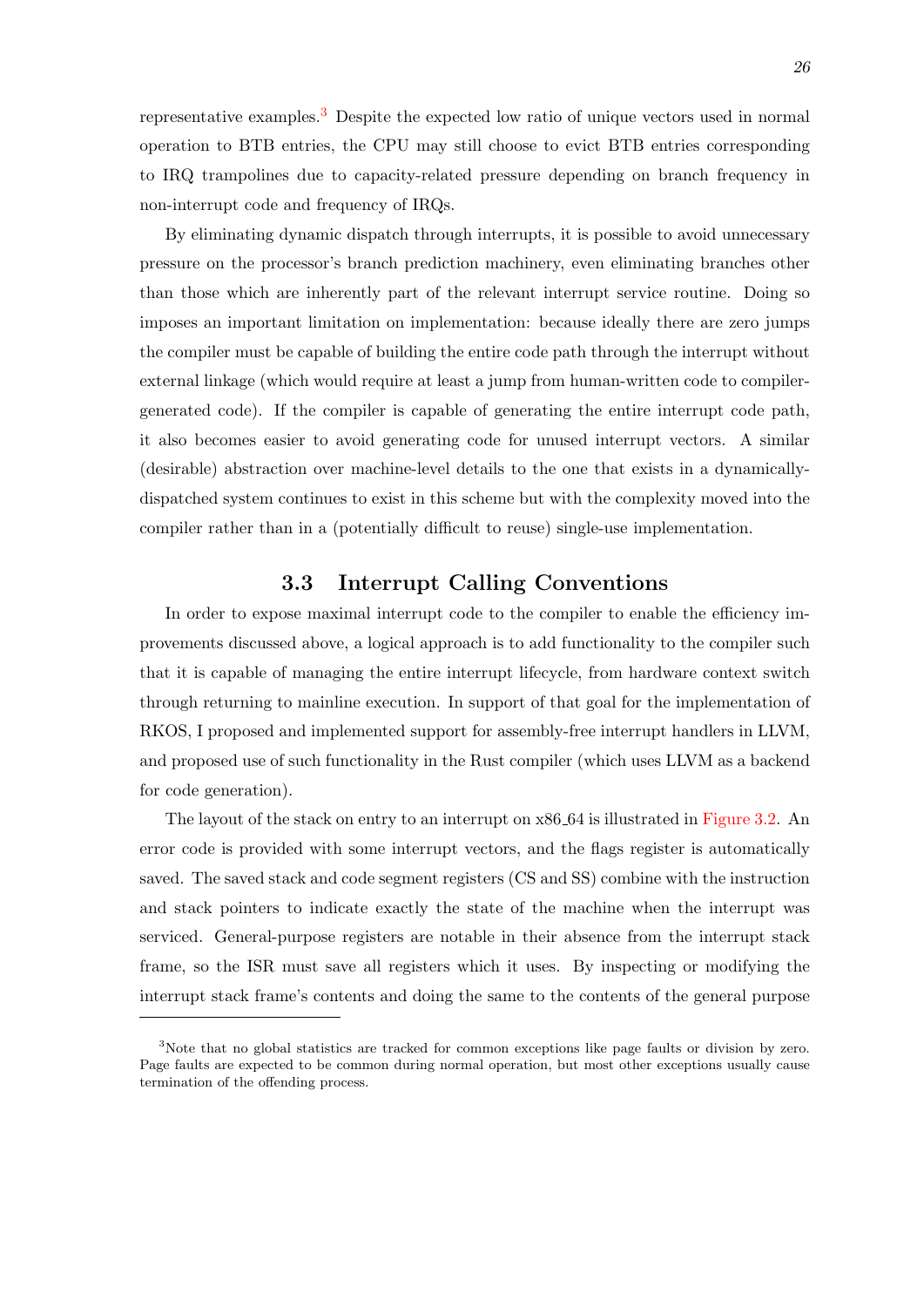|            | Machine A      |                  | Machine B        |                  |                  |                        |
|------------|----------------|------------------|------------------|------------------|------------------|------------------------|
| Vector     | <b>CPU</b>     | <b>CPU</b>       |                  |                  |                  | Use                    |
|            | $\overline{0}$ | $\boldsymbol{0}$ | 1                | $\overline{2}$   | 3                |                        |
| $\theta$   | 40             | 18               | $\boldsymbol{0}$ | $\overline{0}$   | $\overline{0}$   | timer                  |
| 1          | 9              | $\theta$         | $\theta$         | $\theta$         | $\theta$         | i8042                  |
| 6          | 3              | $\Omega$         | $\theta$         | 0                | $\boldsymbol{0}$ | floppy                 |
| 8          | $\theta$       | $\theta$         | $\theta$         | 1                | $\overline{0}$   | $\operatorname{RTC}$   |
| 9          | 0              | 3                | $\overline{0}$   | $\theta$         | $\overline{0}$   | <b>ACPI</b>            |
| 10         | 362110         | 0                | $\overline{0}$   | 0                | $\boldsymbol{0}$ | USB, VirtIO            |
| 12         | 134            | 3                | $\theta$         | 0                | 1                | i8042                  |
| 23         | $\Omega$       | 128              | 34               | 14               | 6                | <b>USB</b>             |
| 25         | 10507232       | $\overline{0}$   | $\overline{0}$   | $\overline{0}$   | $\overline{0}$   | VirtIO request         |
| 27         | 26553978       | 18697815         | 4982250          | 3513106          | 2218695          | VirtIO input, USB      |
| 28         | 488            | 116979589        | 44907620         | 27830861         | 16111854         | VirtIO output, Disk    |
| 29         | $\overline{0}$ | $\theta$         | 15               | $\overline{0}$   | $\theta$         | Management coprocessor |
| 30         | $\overline{0}$ | 190847           | 32942            | 27592            | 23414            | Sound                  |
| 31         | $\overline{0}$ | 294227           | 94710            | 78589            | 64704            | Graphics               |
| 32         | 0              | 171726536        | 19419748         | 17190010         | 13361988         | Network                |
| <b>NMI</b> | 0              | 2315             | 1396             | 1384             | 1374             | Non-maskable           |
| LOC        | 580251090      | 53234543         | 48506830         | 48831507         | 48923785         | Timer preemption       |
| <b>PMI</b> | $\theta$       | 2315             | 1396             | 1384             | 1374             | Performance monitor    |
| <b>IWI</b> | 47744          | 1                | $\overline{0}$   | $\boldsymbol{0}$ | $\overline{2}$   | IRQ work               |
| <b>RES</b> | $\overline{0}$ | 15945685         | 15509188         | 13043577         | 12752507         | Rescheduling           |
| CAL        | $\theta$       | 15805            | 14504            | 16008            | 12931            | Function call          |
| <b>TLB</b> | $\overline{0}$ | 214956           | 193343           | 227811           | 202658           | TLB shootdown          |
| <b>MCP</b> | 12070          | 1497             | 1497             | 1497             | 1477             | Machine check poll     |

Table 3.2: Linux interrupt counts, by vector, for two representative systems. Vectors with zero recorded interrupts on either system are omitted. Machine A is a virtualized server, and machine B is a workstation. Where a vector is used by both, the use per-machine is separated by a comma.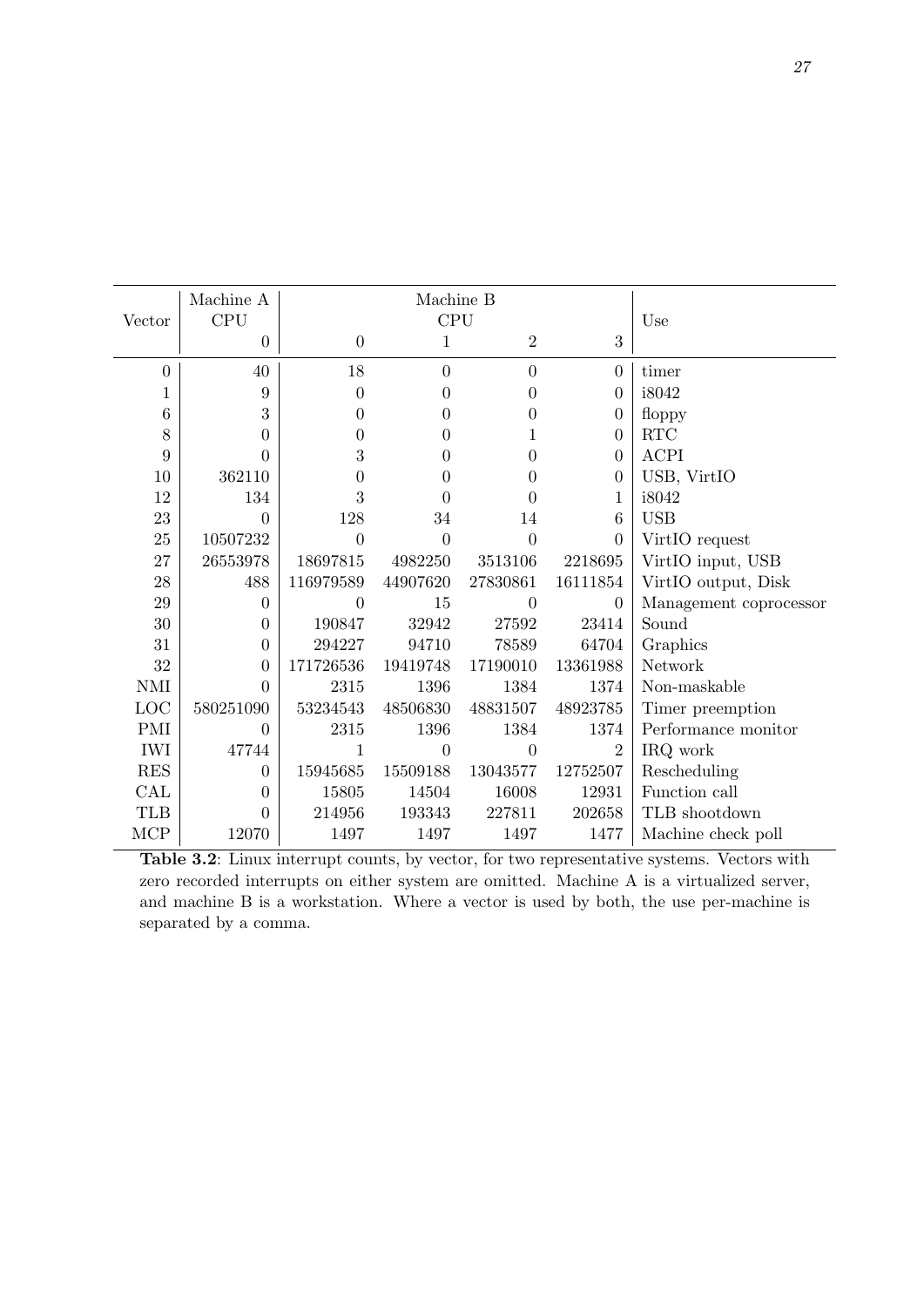<span id="page-35-0"></span>

Figure 3.2: Stack layout on  $x86.64$  interrupt entry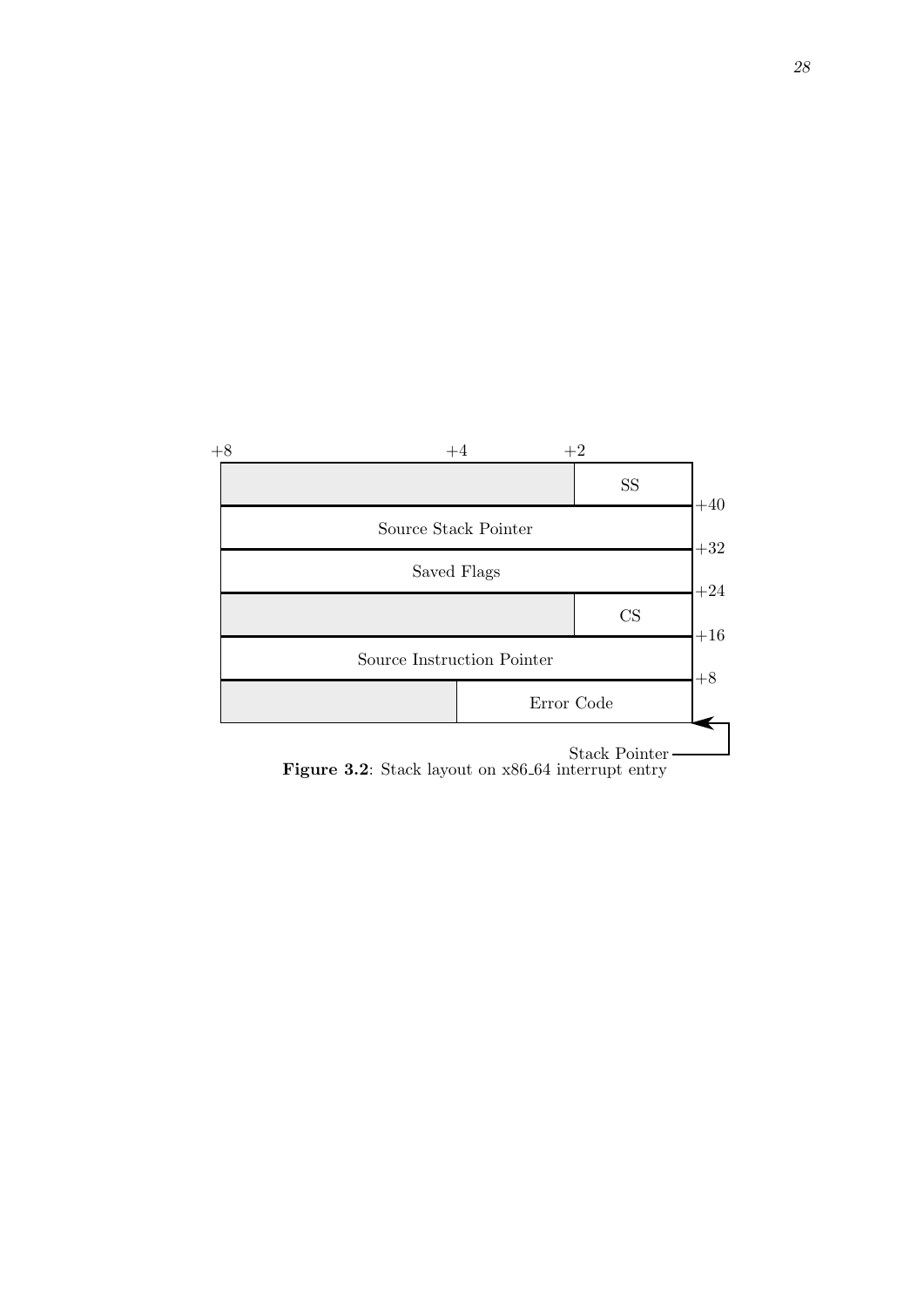registers, an interrupt handler can both determine what the interrupted code was doing and arbitrarily redirect execution (usually first saving the state elsewhere for later resumption).<sup>4</sup>

The initial proposal for x86 interrupt support in LLVM allowed constructs like those in Figure 3.3 [35]. A function declared with the x86\_intrcc calling convention may receive zero or one parameters, corresponding to whether the intended interrupt vector provides an error code. The error code is in the stack slot which would be occupied by the return [address in](#page-37-0) a [no](#page-69-3)rmal call, and all modified registers must be saved on use and restored before returning. The return from interrupt uses the iret instruction rather than ret.

This implementation inspired a proposal for support of a similar feature in Clang, LLVM's C frontend  $[36]$ . In this proposal, functions declared with a particular attribute gain access to an intrinsic function for access to the machine state stored on the stack, including the error code if applicable. Some individuals expressed skepticism regarding the performance benefits [of](#page-69-4) the feature against the status quo combined with the additional compiler complexity to support it, and these concerns are also valid with Rust. However, some aspects of Rust (discussed further in Section 3.4.2) invalidate assumptions that are correct when programming in C and make a similar feature more desirable than it might be for a C compiler.

I proposed support for this compiler-supported f[orm o](#page-39-0)f interrupt handling in Rust as a user-visible calling convention, and generalized to a family of "interrupt" calling conventions varying across target architectures and interrupt types (for those architectures with multiple interrupt types), such that an x86 interrupt handler might be written as illustrated in Listing 3.2 [37].

```
extern "x86_64_interrupt" fn my_isr (ecode: u32) {
    /* ... */
}
```
Listing 3.2: Possible use of an x86 interrupt calling convention in Rust code

<span id="page-36-0"></span>This proposal was met with a favorable response from interested Rust users and developers, but was ultimately not accepted for inclusion in the language in favor of support for naked functions (Section 3.4), a feature with greater precedent in other compilers and relevance to more use cases.<sup>5</sup>

<sup>4</sup>Legacy x86 provides hardwar[e-ass](#page-38-0)isted task switching in 32-bit code, but this support is not available for 64-bit code which must inste[ad](#page-36-1) take advantage of interrupt state-saving.

<span id="page-36-1"></span><sup>&</sup>lt;sup>5</sup>Though not accepted, the good reception for language-level interrupt calling conventions leaves the door open to later revisitation.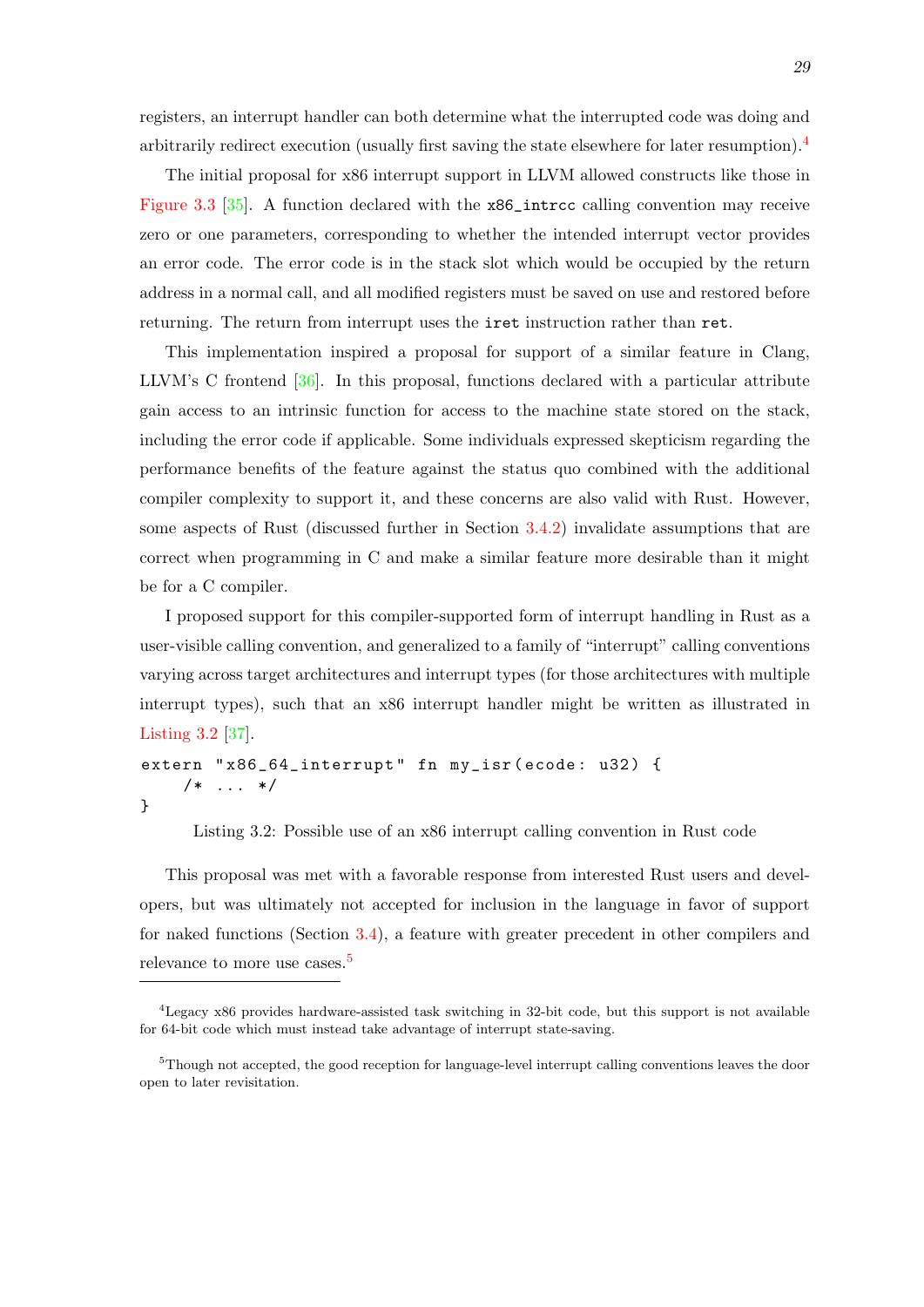```
define x86_intrcc void
@test_isr_noparams () {
  ret void
}
define x86_intrcc void
@test_isr_oneparam ( i32 % ecode ) {
  call void asm sideeffect
    " movl $0, % eax",
      'm, 'eax}'"(i32 % ecode)
  ret void
}
             (a) LLVM IR
                                       test_isr_noparams :
                                          iretq
                                       test_isr_oneparam :
                                         pushq % rax
                                         movl 8(%rsp), %eax
                                         popq % rax
                                         addq $8, %rsp
                                          iretq
                                          (b) Generated assembly
```
**Figure 3.3**: Sample LLVM use of the proposed x86 interrupt calling convention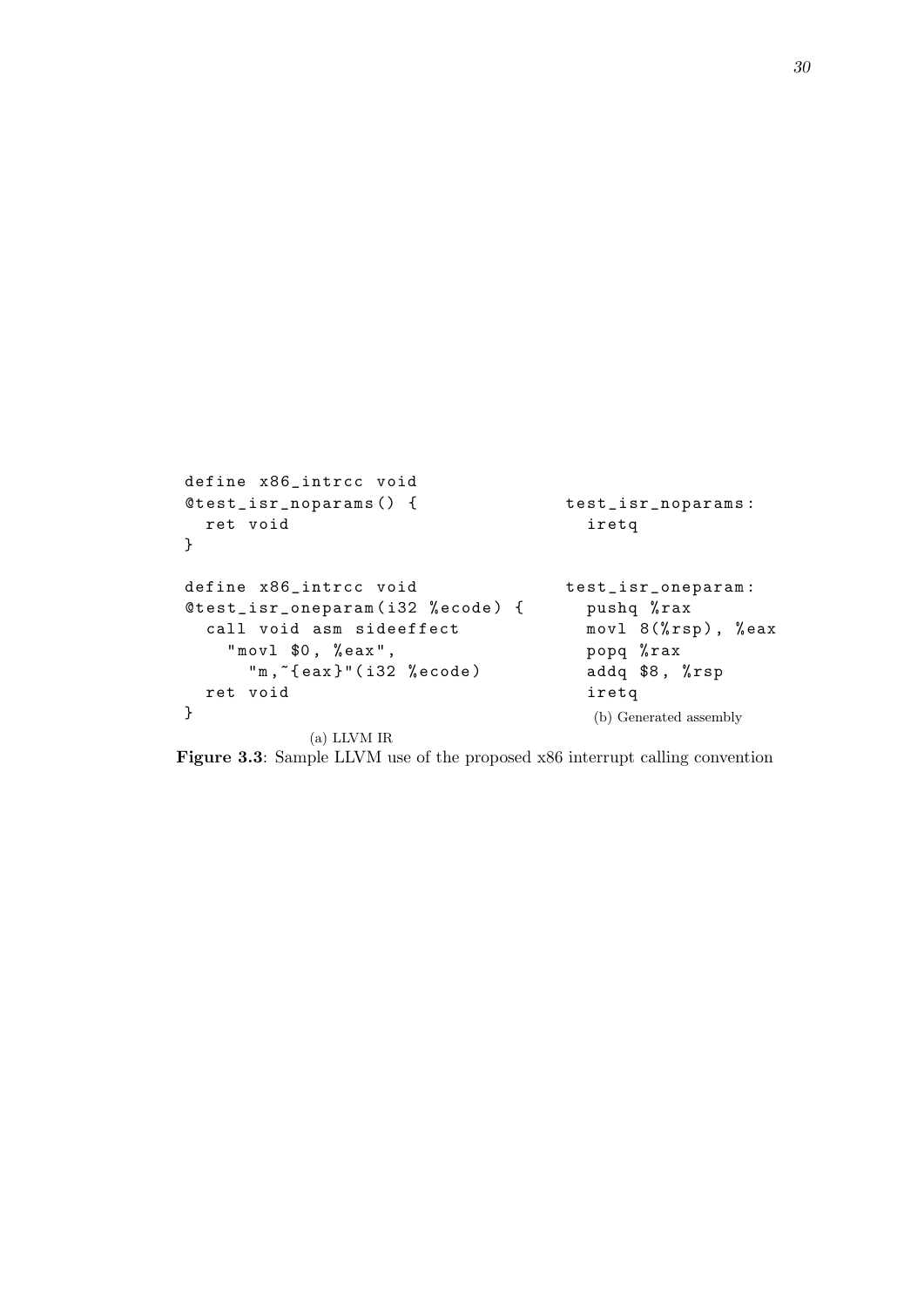Despite deferral of the proposal for language support in Rust, there was sufficient interest among LLVM developers to include a modified version of the original proposal for an x86 interrupt calling convention in LLVM itself. The feature which was eventually added adds a pointer parameter to interrupt handler functions which points to the stack region allocated by hardware on interrupt entry, roughly equivalent to part of the pt\_regs structure in Figure 3.1, providing direct access to the interrupt stack frame which was lacking in the original proposal [38].

### **3.4 Naked Functions**

<span id="page-38-0"></span>Many C comp[iler](#page-69-5)s, including MSVC, GCC and Clang support so-called "naked" functions [39, 40, 31], which do not have compiler-generated prolog or epilog code. Naked functions are most useful when the program must utilize a statically known calling convention which is not supported by the compiler. In other cases, the programmer may wish to im[plem](#page-69-6)[ent](#page-69-7) [a f](#page-68-13)unction depending on system-level details which are not exposed by the compiler, such as getting the address of a function's caller by directly reading from the stack.

In each of these cases the compiler's own prolog and epilog must be suppressed. In the former case register allocation may differ between the compiler's assumed calling convention and the actual one in use, causing the compiler to corrupt machine state, for example by using a register used for parameter passing as a temporary and modifying its value or inadvertently corrupting the caller's stack frame. In the latter example, the programmer may have no guarantees regarding the compiler's stack frame layout and so must construct their own to ensure the machine state is predictable.

In general, naked functions are not meant to contain regular statements in the compiled language but instead only inline assembly statements. While none of the aforementioned compilers enforce such a limitation, writing C statements in naked functions with GCC is specifically called out as an unsupported use and the consequences of doing anything with a naked function in LLVM are described as being "very system-specific." [31] MSVC does support mixed C and assembly in naked functions, made safe by inclusion of a \_\_LOCAL\_SIZE macro which provides the size of the containing function's stack frame. Use of that macro allows the programmer to write a custom function prolog and epilog which [sati](#page-68-13)sfy the needs of the function's body.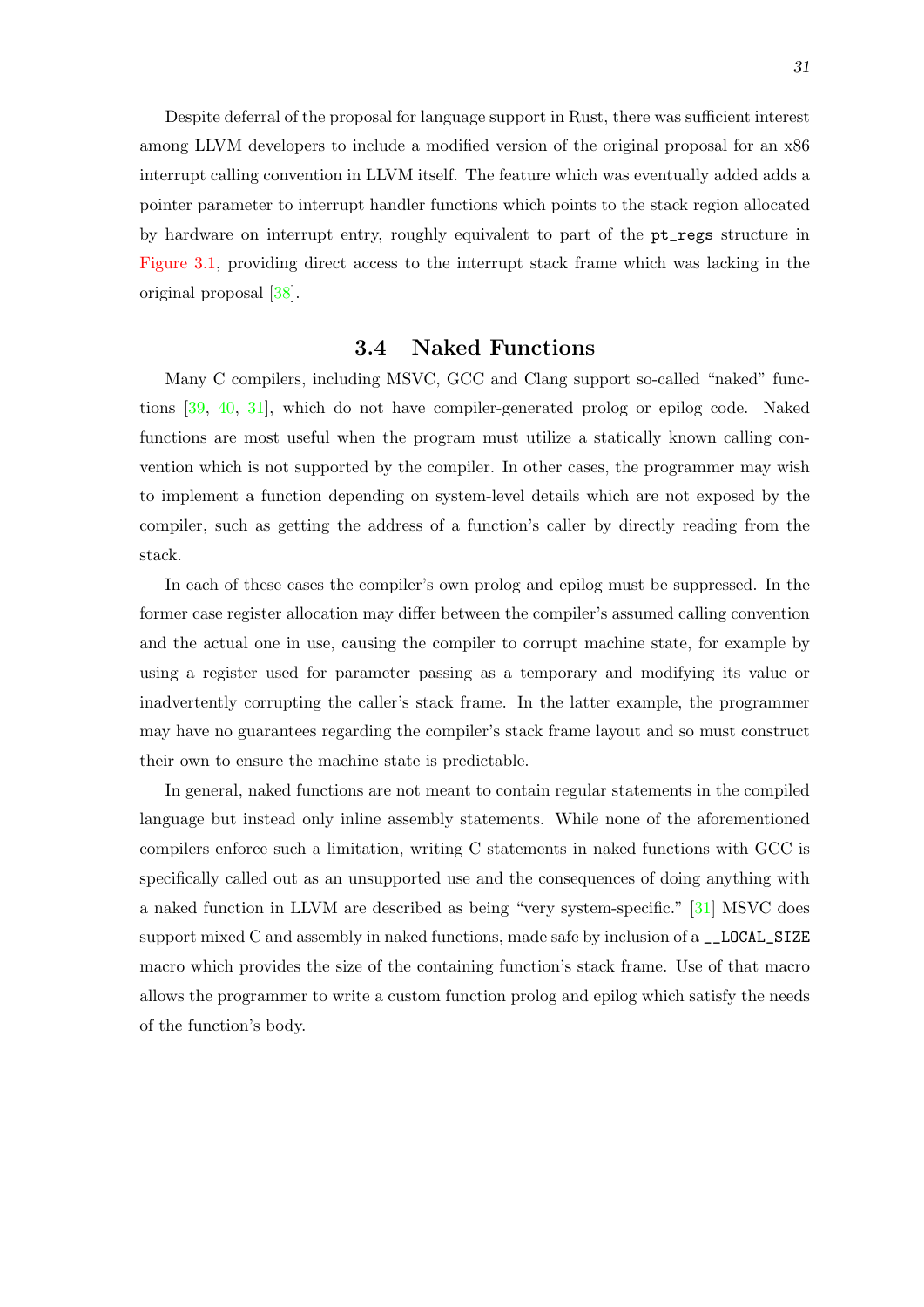#### **3.4.1 Naked functions in Rust**

Inclusion of support for naked functions in Rust is a logical choice, given the prevalence of similar features in major C compilers. The Rust approach to code safety calls for a more precise design than the more cavalier approach taken by GCC and Clang, however.

For a Rust naked function, it should be impossible to generate incorrect code outside of a unsafe block. Consequently, the design which I proposed and was later accepted on an experimental basis stipulates that a naked function must contain no non-unsafe statements. Some individuals expressed a desire to be able to write Rust code in addition to inline assembly in naked functions despite the utter lack of safety guarantees regarding stack layout, so it was required that the entire body of such a function be marked unsafe rather than forbidding non-assembly code outright. Listing 3.3 illustrates a valid naked function under my design as it is currently implemented in the language [41].

```
#[ naked ]
unsafe extern "C" fn naked () {
    /* \dots */}
```
Listing 3.3: A naked function in Rust

### **3.4.2 Performance of Naked Functions**

<span id="page-39-0"></span>While not capable of exploiting the same optimizations that can be made when using a compiler-controlled interrupt calling convention, a Rust naked function for interrupt handling still permits compile-time code generation via macros so a single jump from a naked landing pad to a given IRQ's handler is possible to write without additional tooling, offering a slight improvement in code complexity (and thus expected performance) over Section  $3.2.1$ 's double dispatch.

An interrupt calling convention as discussed in Section 3.3 offers unique advantages when placed in the context of Rust compared to that of C. In particular, the Rust calling convent[ion is](#page-32-0) deliberately unspecified (allowing for future changes without concern for backwards compatibility  $[42]$ ) so it is impossible for a pro[gram](#page-33-0)mer to conform to that ABI in the general case, which has two important implications:

- 1. It is unknown which [reg](#page-69-8)isters are callee-saved, so the programmer must pessimistically treat all registers as caller-saved.
- 2. Storage for parameter passing is unknown, so passing values to or receiving values from a Rust-ABI function is impossible (a Rust function declared with the C calling convention must be used as a bridge).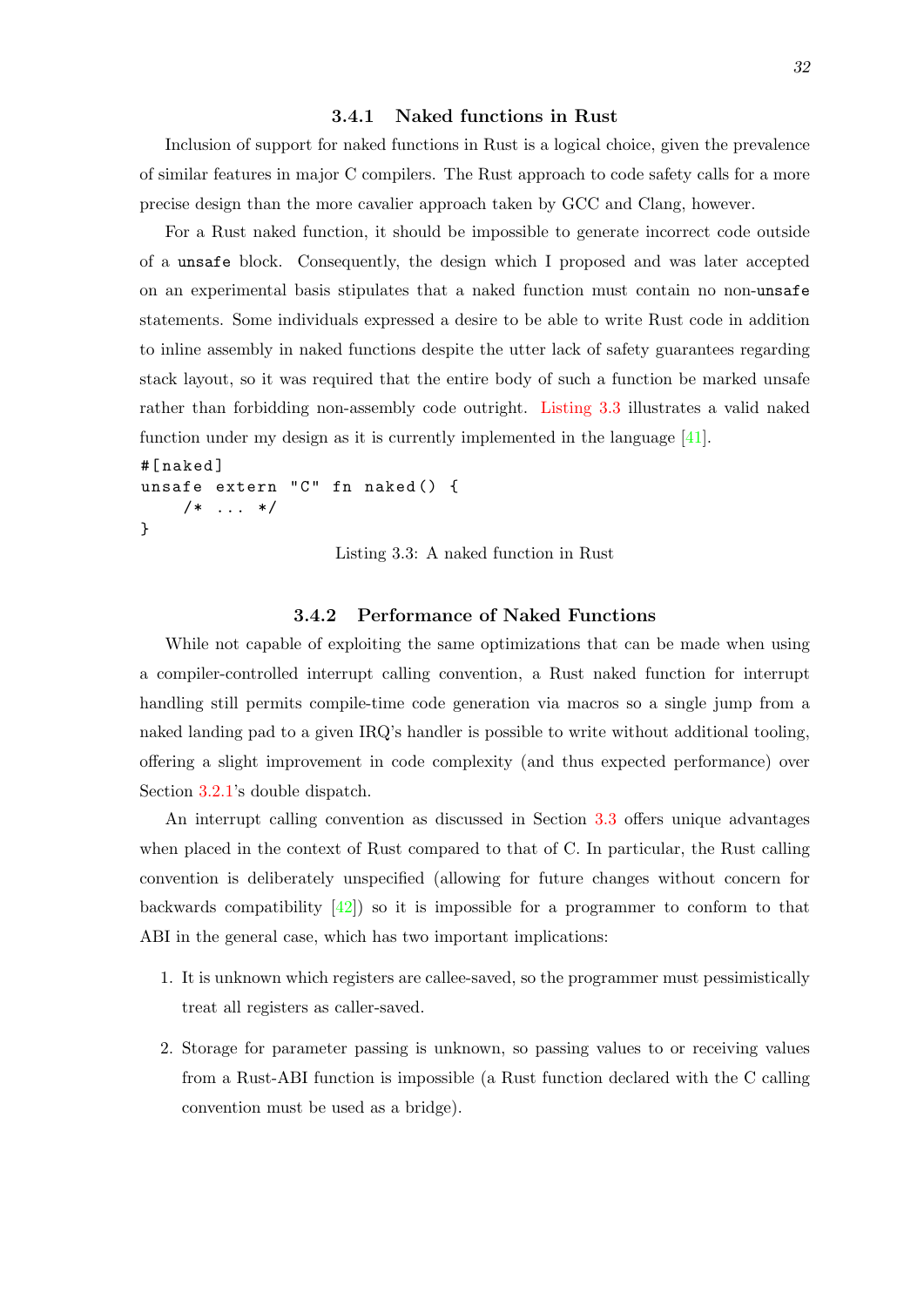When compared to the C calling convention, the cost of the first point is particularly salient. In the common x86 64 C calling convention, there are six callee-saved registers of fifteen total general purpose registers, with up to six of the others being used to pass parameters [43]. In the case of interfacing from an ISR trampoline to a Rust-ABI function containing actual ISR logic, the cost of six additional stack pushes compared to a C implementation of similar logic may have a meaningful impact on performance.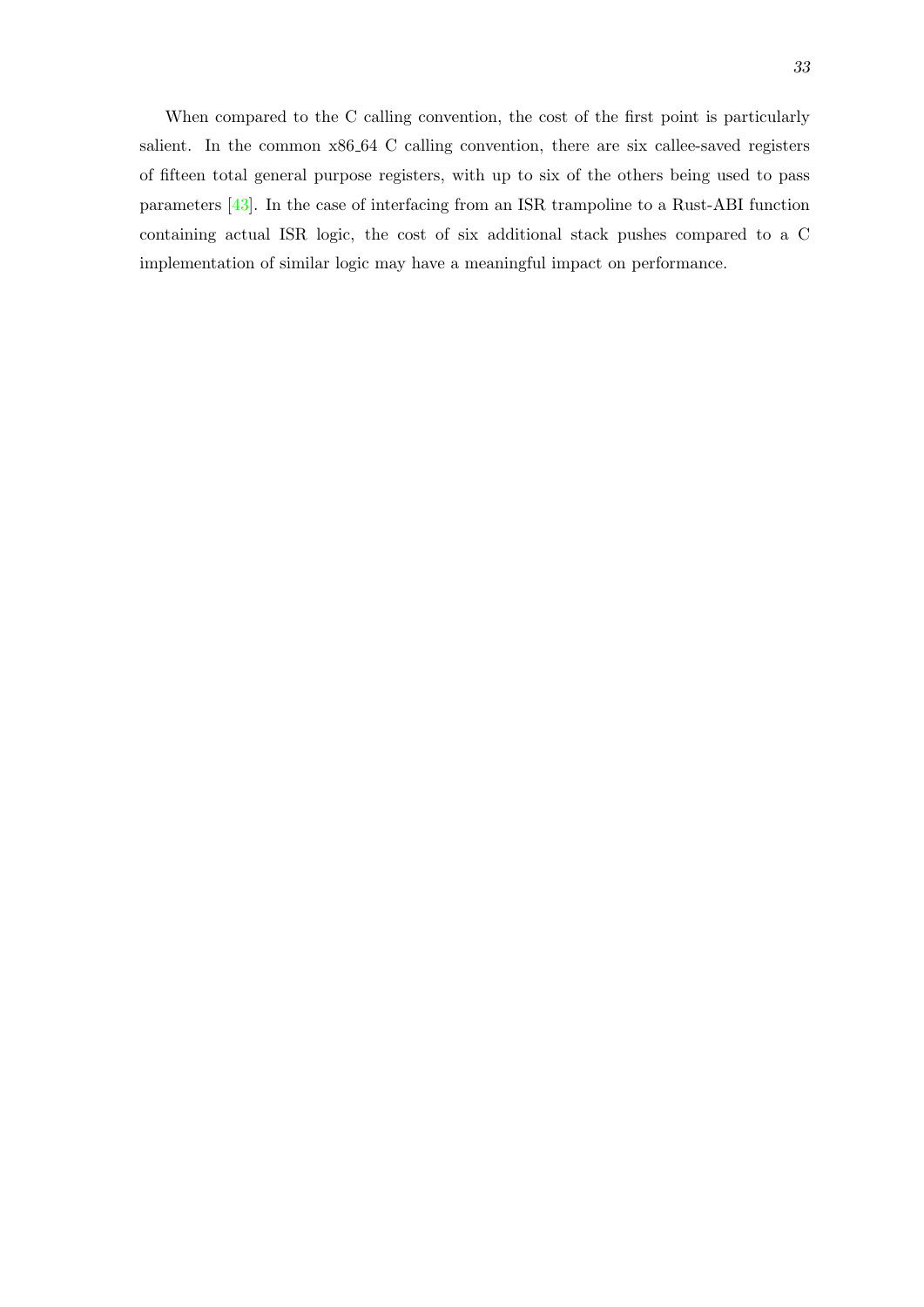## **CHAPTER 4**

## **RKOS DESIGN**

<span id="page-41-0"></span>The overall design goal of RKOS is to expose large amounts of code to the optimizer at compile-time, taking advantage of the properties of a unikernel-type system and typical deployment patterns to simplify the implementing code and offer efficiency improvements over other software. Two particular observations guide the design:

- Mutual trust between components allows a shared, uniform address space.
- Virtualized runtime environments have uniform hardware configuration.

This chapter describes the particulars of my design, discussing the rationale for the embodied design decisions to build a system suitable for high-performance programs with relatively low complexity.

### **4.1 System Configuration**

<span id="page-41-1"></span>Configuration of the system is entirely performed at compile-time, within reasonable limits. Static configuration is desirable in that it can expose larger amounts of code to the optimizer where it might otherwise require dynamic dispatch according to what actual resources are available to meet system requirements. Additionally, avoiding the need for hardware-probing code (instead depending on having a configuration corresponding to that specified at compile-time) can simplify implementation.

Some aspects of a running system should be detected at runtime, either due to difficulty in manually specifying the requisite details or hardware features which can reasonably vary. Of particular note, memory capacity of the running system should be detected rather than specified in configuration, both because the physical memory map of a system can be onerously complex to specify manually and it may be useful to dynamically reprovision memory for a system without recompiling. In this instance, the cost of detecting memory at runtime is outweighed by the benefits.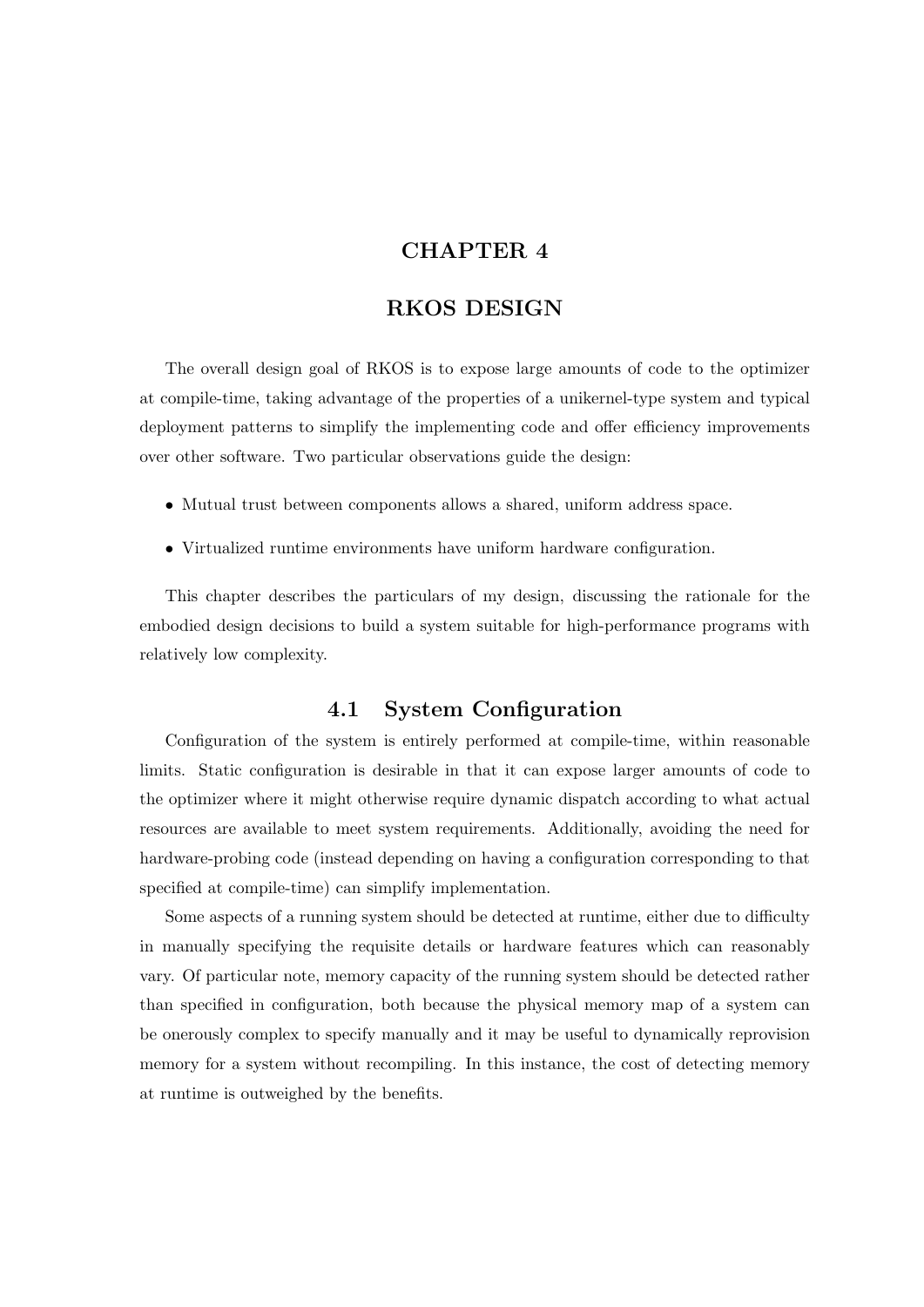Notable among aspects of the system which are configured dynamically in other systems but statically here is IRQ assignments: code generation may instead assign IRQs for particular peripherals to unique interrupt vectors. Combined with a compiler-mediated interrupt calling convention (Section 3.3), exposing the entire ISR code path to optimization may yield significant benefits.

The current implementation of configuration is minimal (described in Section 5.2), but a complete system for configuratio[n w](#page-33-0)ould read a textual configuration file at compiletime, applying additional logic where appropriate (such as for assigning interrupt vectors to components servicing IRQs), generating the source code for a module definitio[n li](#page-52-1)nking abstract interfaces to the implementation for a given configuration. The configuration format should allow specification of hardware and system resources used by the hardware, for example the I/O ports allocated to a UART or the PCI address of an external controller or the drivers being used for implementation of a higher-level driver. From the top level, the system configuration file should represent a tree with hardware resources at the leaves, each owned by a hardware driver providing abstraction of the device's function.

External devices like network interfaces or consoles conform to a defined interface implemented via traits, and the application code uses well-known module paths to retrieve an implementation of a given feature matching the current configuration. In cases where multiple items provide a particular interface, either a single one may be specified as the default with application code specifically using a non-default at times, or a meta-driver may be used to implement dispatch to an appropriate lower-level implementation. The choice of a default or meta-driver should be specified by configuration.

Application configuration should also be specified in the compiled configuration, but can easily be modeled with a tree of names, each corresponding to a configuration value. These should be accessible through a configuration API, where lookup of a field's name (as a string) yields a value of a primitive type (such as string or integer). This approach also permits a filesystem-like interface for applications, but with the difference that the file contents would be part of the system binary image rather than stored elsewhere.

### **4.2 Memory Management**

<span id="page-42-0"></span>The overall memory map of the system is diagrammed in Figure 4.1. The symbolic names for region borders have statically-known values. KIMAGE\_BASE and KIMAGE\_TOP delimit the compiled system binary, where the image is loaded into memory for execution. The heap grows upward from HEAP\_BASE, a fixed address into an unus[ed region, a](#page-44-0)nd the stack mapping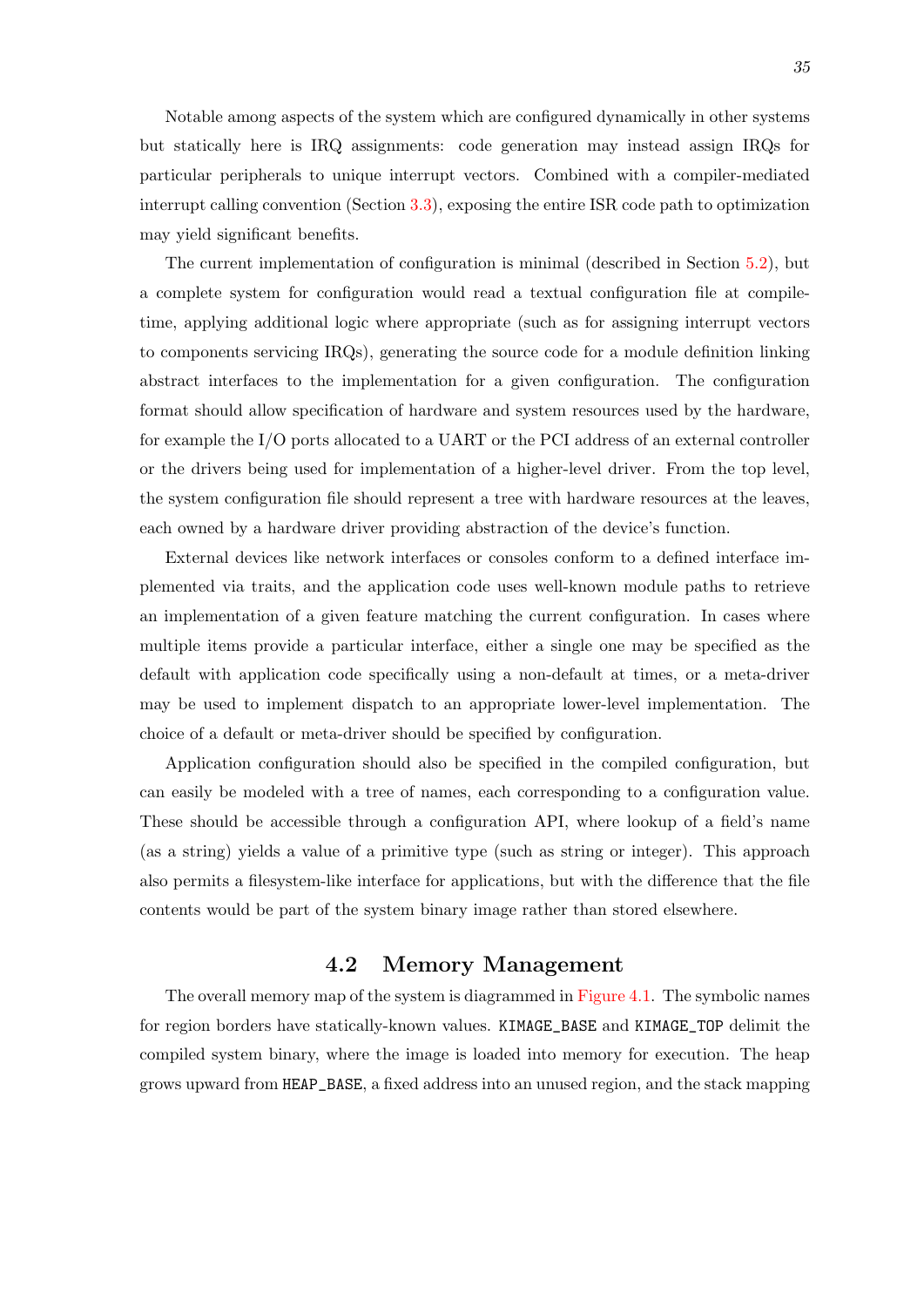for the executing thread grows downward from THREAD\_STACK\_TOP into the same unused region. The per-CPU interrupt stack grows downward from KIMAGE\_BASE.

#### **4.2.1 Virtual Memory**

<span id="page-43-0"></span>Changes to virtual memory mappings during normal operation are minimal, but virtual memory is important to allow a simple view of memory and mapping of stacks. On x86 machines especially, physical memory is usually highly fragmented like the representative memory map shown in Figure 4.2. The usable memory regions are highly fragmented, with regions reserved by firmware dispersed throughout the physical address space.

Virtual memory is used to remap the potentially-fragmented "available" memory regions into two contiguous bl[ocks to bac](#page-44-1)k the system binary image at KIMAGE\_BASE and heap at HEAP\_BASE.

Stacks are allocated from the heap with appropriate alignment to virtual memory pages so they may be mapped to the stack regions of virtual memory. Interrupt stacks are fixedsize and allocated per-CPU, so once mapped during system startup the interrupt stack mapping is not modified. Individual thread stacks are mapped into the thread stack region from their true location on the heap for each context switch. Because any given thread can by definition execute on only one CPU at a time, the differences between the view of memory for any two CPUs are minimized and permit useful gains in performance.

The other cost of virtual memory is in maintaining page tables, which must be stored in memory. The typical minimum granularity of page allocation is four kilobytes with each page requiring four or eight bytes in a page table, implying memory overhead for page tables of between approximately 0.02 and 0.01 percent. Though relatively small, this cost is still as much as 8 megabytes per gigabyte of virtual address space, typically allocated on a per-CPU and per-process basis.

In RKOS, the majority of the system's memory map is filled by global mappings for the system binary image and heap, which do not change once configured. With appropriate choice of constant addresses, the system's mappings can be configured such that page tables are shared between CPUs excepting the minimal amount for per-CPU stacks.

Some systems also permit multiple page sizes (4 KB, 2 MB and 1 GB for x86 64, for instance), which can be used to further reduce page table overhead by mapping virtual memory regions with the largest possible granularity. Doing so is subject to alignment restrictions in both virtual and physical address spaces so tends to be difficult to do in the general case, but one-time mapping setup in RKOS for the largest portions of memory makes large-page allocation relatively easy to ensure with a greedy algorithm, provided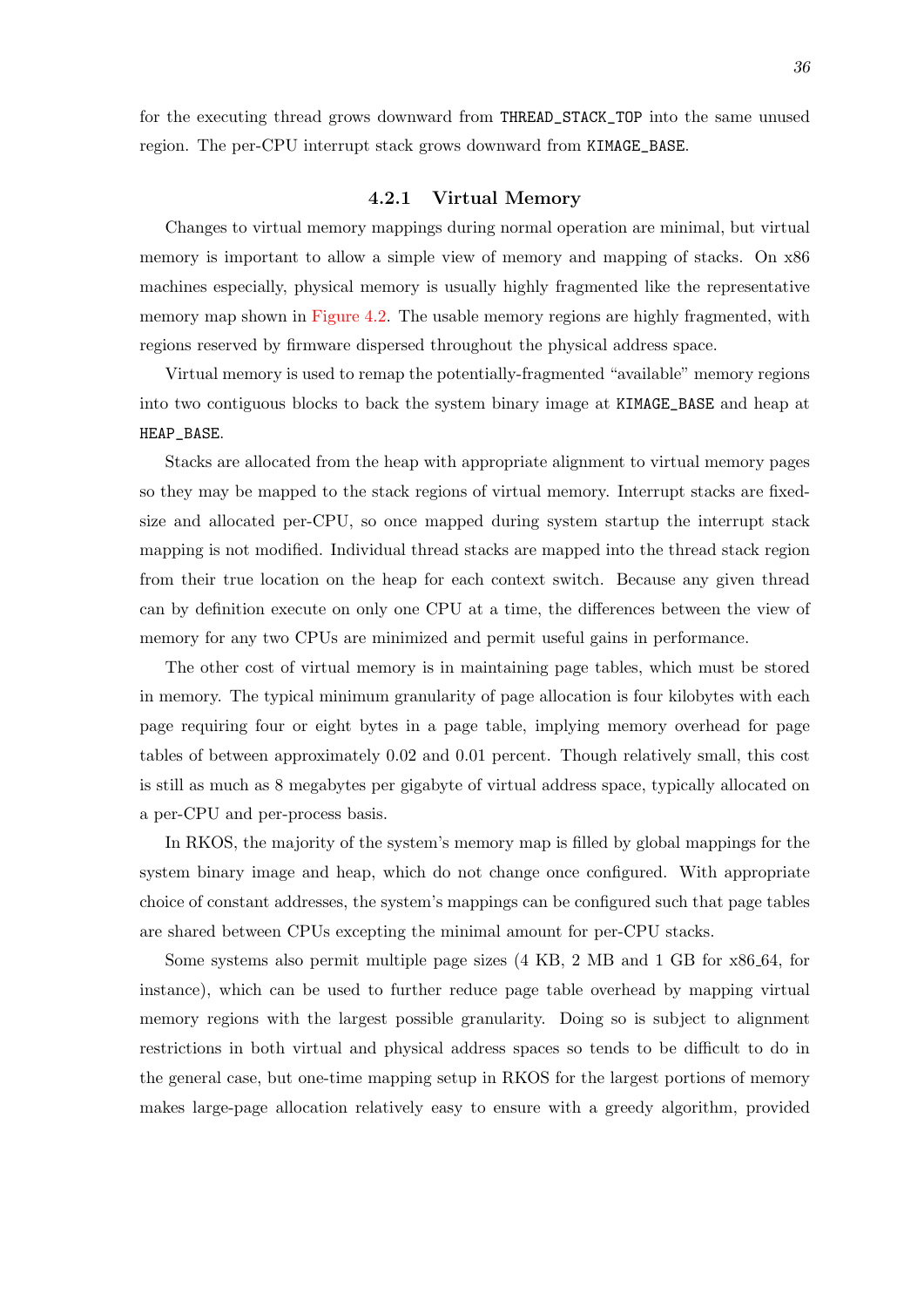<span id="page-44-0"></span>

**Figure 4.1**: RKOS memory map. Arrows indicate directions of region growth.

<span id="page-44-1"></span>

**Figure 4.2**: Representative x86 physical memory map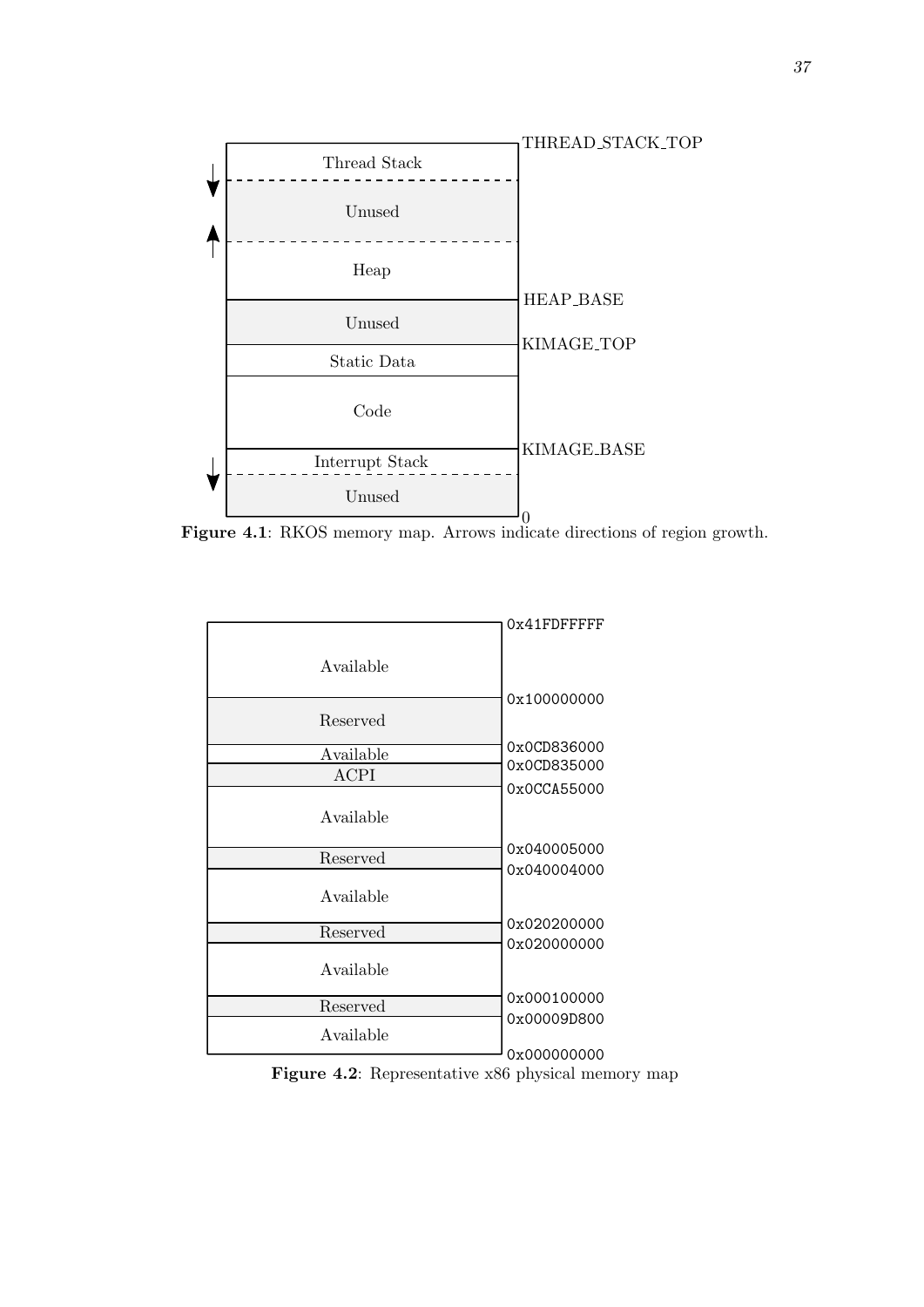appropriate choices for base addresses. By contrast, opportunistic large-page allocation in typical operating systems can be difficult due to memory fragmentation.

The RKOS design also offers benefits in TLB efficiency: a CPU's TLB caches virtual memory mappings to avoid the cost of additional memory accesses (reading page tables) when computing addresses, but these caches must be invalidated when mappings change. TLB entries correspond to page table entries, so page table entries with larger granularity can cover larger address ranges while consuming fewer TLB entries. Between using large virtual memory pages where possible and making relatively few changes to mappings, RKOS attempts to maximize TLB hit rates by minimizing evictions, both explicit invalidations due to changed mappings and implicit due to the TLB having finite capacity. Existing work quantifying the costs of TLB misses shows performance improvements of between approximately two and fifty percent when switching from 4KB to 1GB virtual memory pages under workloads with large working sets [44], so significant improvements may also be expected from RKOS' goal of maximizing page sizes through early allocation.

### **4.2.2 TLB S[hoo](#page-69-9)tdowns**

<span id="page-45-0"></span>In multiprocessor systems supporting shared memory, it is necessary to perform TLB shootdown operations when virtual memory mappings shared by multiple CPUs are updated to ensure the view of memory remains consistent. For instance, if CPU 'A' were to remap a region of memory in the page tables (stored in shared memory) for which CPU 'B' has the mapping cached in its TLB, a memory access to that region by CPU B will refer to the wrong portion of physical memory. At best this situation causes loss of written data or read of unrelated memory, and at worst could corrupt memory being used for some other purpose.

Performing a TLB shootdown involves sending an interrupt to any CPU which may have a copy of the mapping in question and waiting for acknowledgment of completion from every interrupted CPU. The minimum time cost of this operation on a modern CPU is around 500 nanoseconds in a two-processor system, with approximately linear scaling in servicing time against the number of CPUs. Under certain workloads the overhead of performing TLB shootdowns in a 128-CPU system approaches 50 percent, though more typical applications and hardware configurations see less drastic but still significant overhead [45]. While there exists work in the literature attempting to reduce the costs of TLB coherence, the focus largely tends toward modifying hardware architecture to provide partially- or fully-au[to](#page-69-10)matic interprocessor TLB coherence  $[46, 45, 47, 48]$  and is thus not relevant to a software-only design.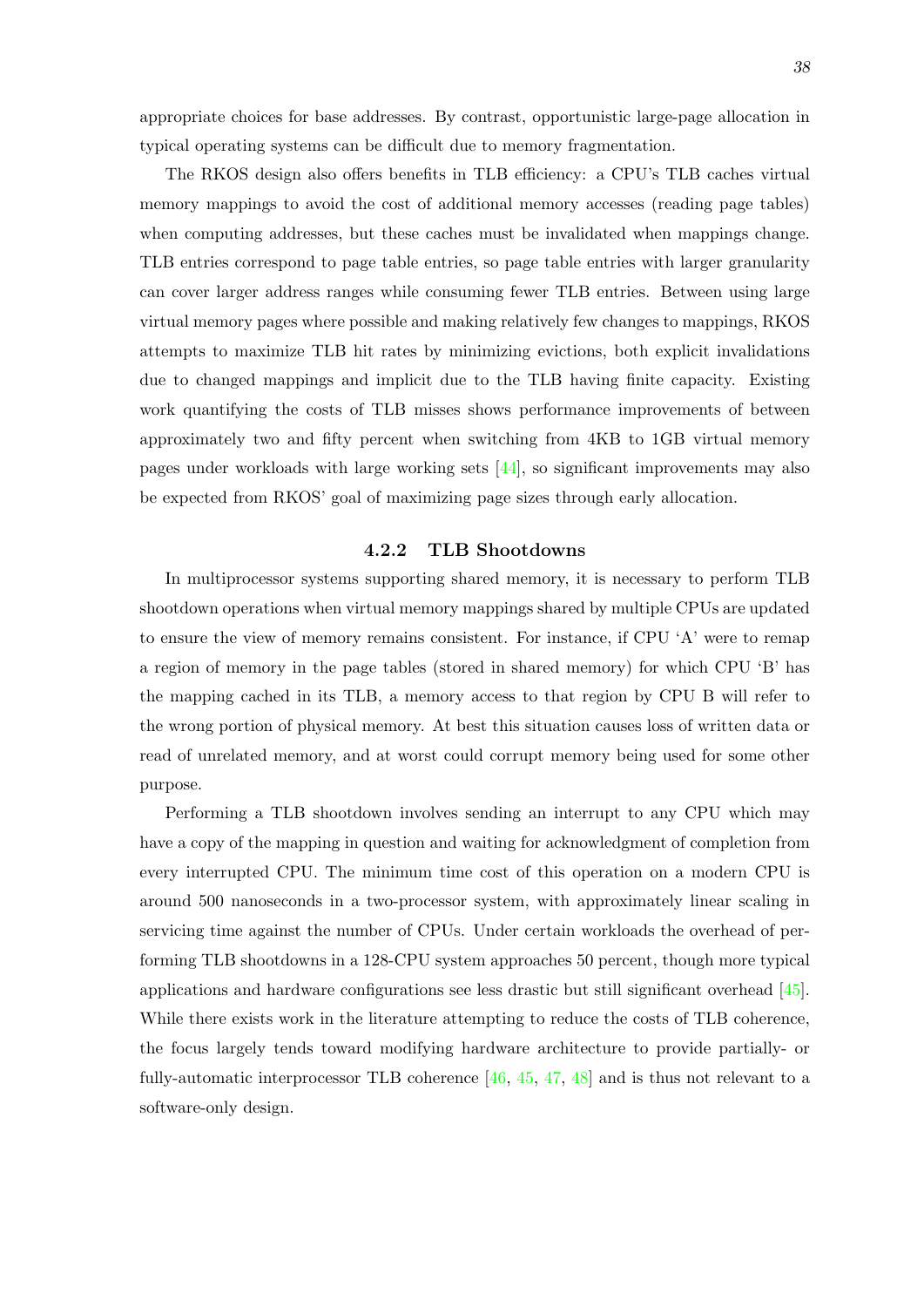By dint of having a uniform global view of memory, RKOS is entirely freed of the need for TLB shootdowns, both simplifying the management of virtual memory and eliminating the performance costs of performing shootdowns.

#### **4.2.3 Dynamic Allocation**

<span id="page-46-0"></span>The heap memory region is managed exclusively by a global allocator, the implementation of which is constrained only by the need to be thread-safe. The system does not necessarily have a page allocator like those contained in most operating system kernels, but such an abstraction might be useful to certain memory allocator implementations.

## **4.3 Threading Model**

<span id="page-46-1"></span>Threads are preemptible, scheduled non-cooperatively. Periodic timer interrupts preempt the running thread on each CPU and may cause the processor to switch context to a different thread, suspending the current one. Preemptive multitasking was chosen for the implementation largely due to precedent within existing systems, especially those supported by the mainline Rust standard library.

Cooperative multitasking could be a reasonable choice for a unikernel system because mutual trust between components obviates the concern of a single task consuming more than its fair share of resources, and can simplify concurrent programs because operations can be assumed to be atomic with respect to other threads unless they specifically yield the CPU. In order to work properly on a shared-memory multiprocessor however, such coarse-grained parallelism may not be used because other CPUs may modify memory even when a thread does not yield to other threads. Given the increasing prevalence of multiprocessor systems at all levels of complexity, the complexity of preemptive multitasking becomes a necessary aspect of utilizing hardware effectively.

#### **4.3.1 Stack Checking**

<span id="page-46-2"></span>Stack checking is of high importance to Rust applications in general, because the application does not necessarily have direct knowledge of its stack usage and availability. In case of a stack overflow, the system must prevent memory corruption, either by writes to the stack overwriting some other part of memory or writes to invalid stack memory addresses having no effect and thus reading back meaningless values.

Historically, Rust used split stacks for this application, in which all function which allocate stack memory would perform a call to the \_\_morestack runtime support function, which would check how much stack memory is free. If there is insufficient stack space to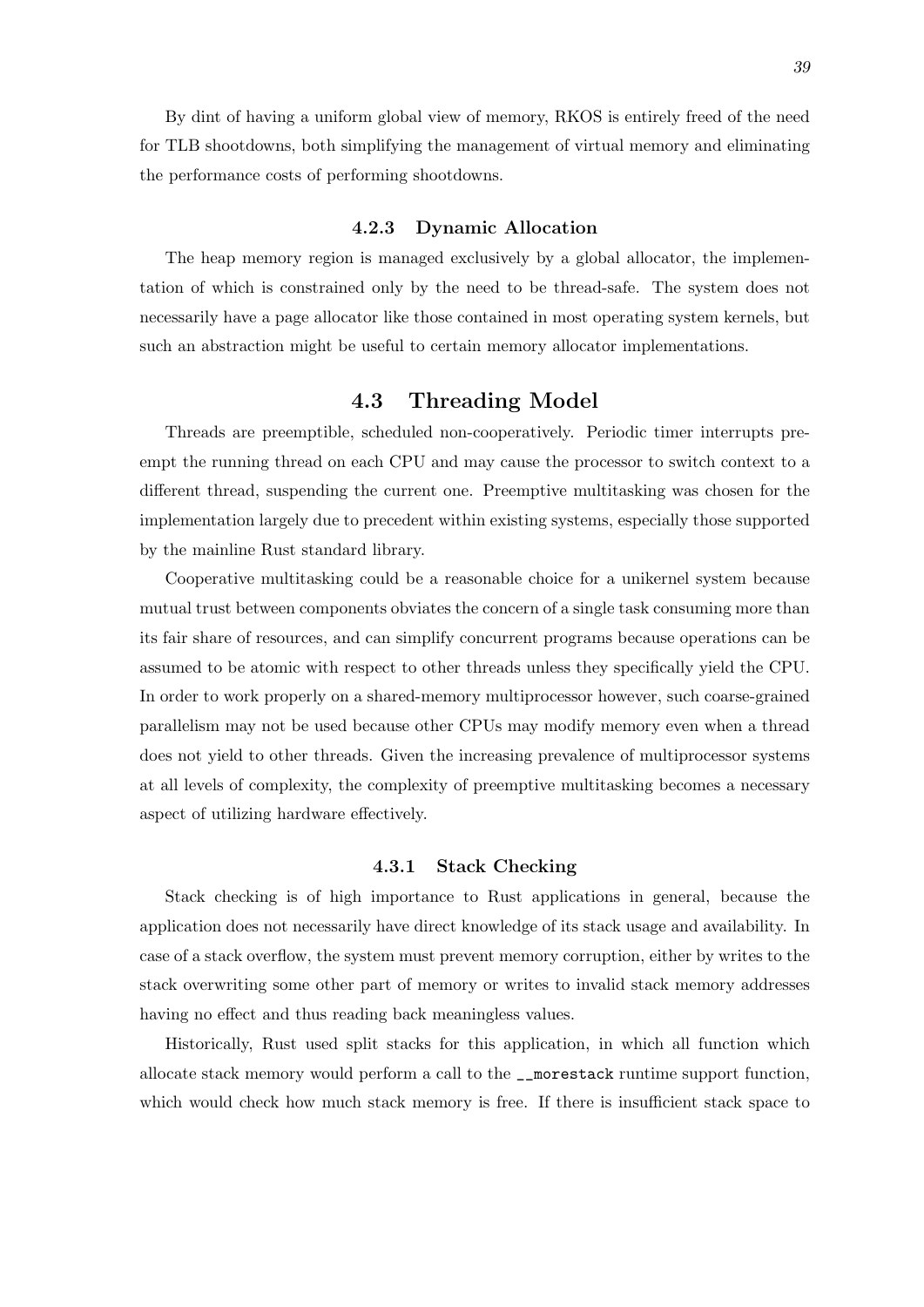contain the function's stack frame, it could either terminate the thread or allocate more memory. This approach is advantageous compared to traditional stack management in multithreaded applications, where stacks must be preallocated when created and cannot be resized.

With split stacks, it becomes easier to support a very large number of concurrent threads without concern for address space exhaustion, which is a particular concern on 32-bit platforms. For instance, the default thread size used on 32-bit x86 Linux is 2 MB, for an absolute maximum of only 2000 threads  $\left(\frac{2^{32}}{2\times2^{3}}\right)$  $\left(\frac{2^{32}}{2 \times 2^{20}}\right)$  in the 32-bit address space [49]. For some highly-concurrent applications, this is not enough. On a platform with a larger address space however (such as modern 64-bit CPUs), the cost of allocating virtual memory with lazy commit is near-zero with address space capacity as a minimal concern.

Split stacks do however impose a cost in performance: code size increases by a few percentage points, and potentially large performance losses of nearly 20% were observed in Rust code when compiled with split stacks rather than conventional contiguous stacks [50]. In addition to the fixed costs, when a program's stack repeatedly crosses a size limit (such as repeated calling of a leaf function), the cost of opportunistically allocating and then freeing stack memory can reduce performance by more than a factor of four [51]. Motivate[d b](#page-70-0)y the costs of split stacks, the Rust developers abandoned them as a way to perform stack checking [52].

#### **4.3.1.1 Stack Probes**

The i[nten](#page-70-1)ded replacement for split stacks in Rust is stack probes, in which functions merely attempt to access the stack memory required for the stack frame with maximum granularity of one virtual memory page. By probing every page the function's stack frame might touch, it is ensured that if the stack frame overflows the thread's stack it will attempt to access a guard page placed beyond the stack allocation and trigger a page fault which can be handled as desired.

<span id="page-47-0"></span>The cost of this stack probe operation is very small, only one memory access per page filled by a function's stack frame. Further, because the probe only goes as far as the function's own stack frame there will in general not be any excessive cost of the access to memory itself: even if not already in cache, the probe will bring the memory in question into cache where it can be assumed to be needed by the function later in its execution.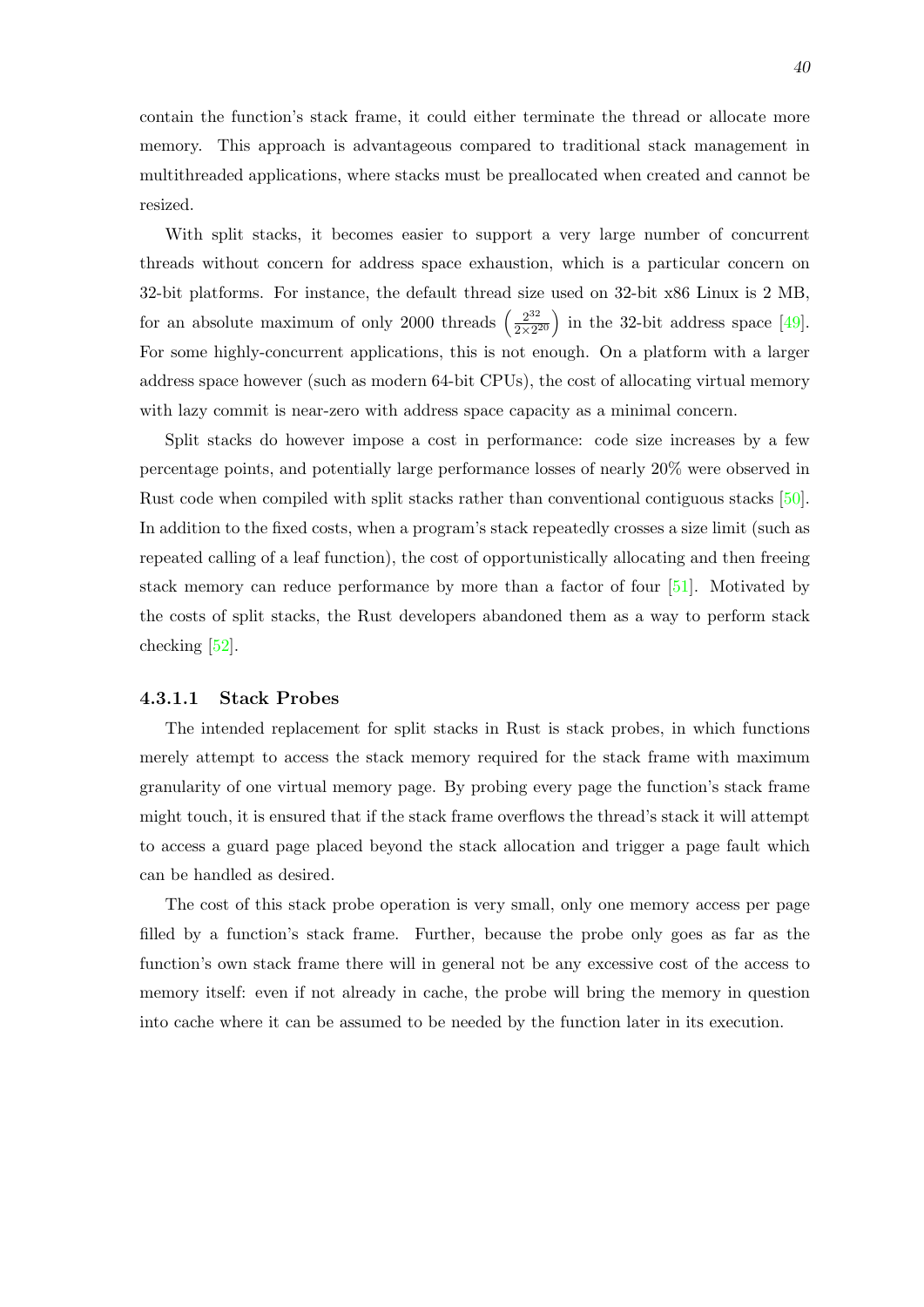#### **4.3.2 Stack Management**

In RKOS, the combination of stack probes and use of virtual memory in mapping stacks allows for management of stacks in a fashion invisible to the application. By leaving at least one virtual memory page unmapped between the top of the heap and bottom of a thread's stack, exhaustion of a thread's stack will trigger a page fault. To this point, such operation is the same as under typical operating systems in which a thread's stack must have its size specified at time of creation (though the system is free to lazily commit memory to the stack).

Because RKOS maps all thread stacks in a shared address space to a single location with contents depending on which thread is active on a given CPU, it is possible to transparently increase the size of all stacks no matter the initial reservation. The implementation is free to choose either a split or contiguous stack allocation according to its needs, balancing the costs of large allocations with those of managing a larger number of small allocations.

A limitation of this approach is that it becomes more difficult to pass pointers into a given thread's stack, because naively taking the address of an item in an executing thread's stack will result in a dangling pointer when context switches to any other thread. It remains possible to tie the lifetime of such a pointer to a sort of critical section preventing stack allocations (which might move the referent) and make the pointer refer to the stack as allocated in the heap memory region rather than as mapped in the stack region, but the implementation of such a feature is rather more complex than the same logic in a system without this kind of stack remapping.

### **4.4 Interrupts**

<span id="page-48-0"></span>In RKOS, only two interrupt vectors are used in a minimal configuration: the page fault handler and one external interrupt tied to an interval timer. RKOS does not implement demand paging of general memory, but the page fault handler is used to detect stack overflows as described in Section 4.3.2.

Servicing an interrupt requires switching stacks in the general case, usually with functionality provided by hardware. At the least, changing stack mappings requires either precise control over register allocatio[n by](#page-47-0) the compiler to ensure that no stack memory is used by the code making the switch, or an independent stack from the one being remapped. Given that any practical implementation of the former would require implementation entirely with handwritten assembly, having independent stacks is a logical choice. An independent stack for all interrupts also helps avoid excess growth of thread stacks, which might otherwise be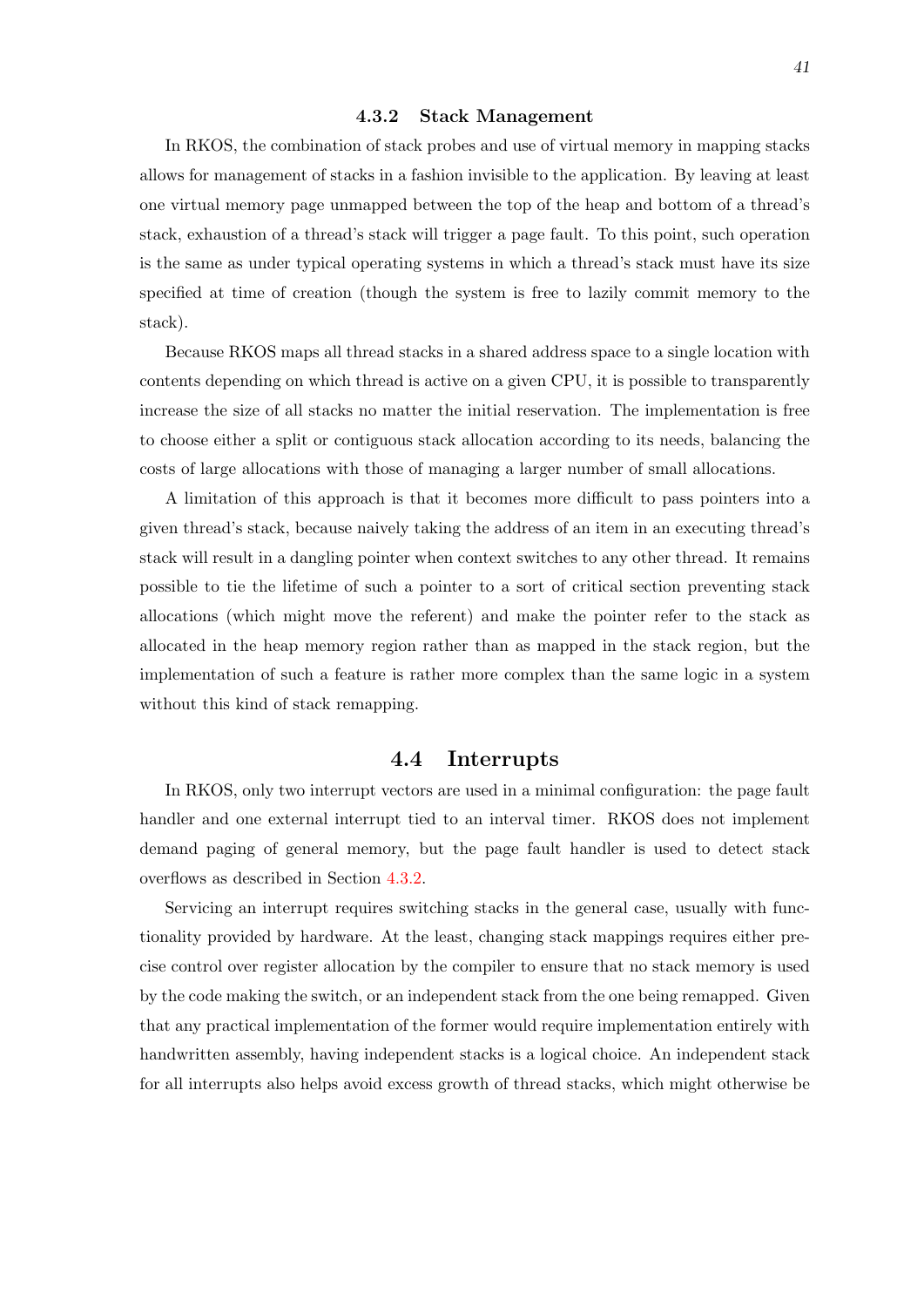expanded beyond the limits of that needed by a running thread due to interrupt demand for stack memory.

As discussed in previous sections, the interrupt stack is allocated on a per-CPU basis and mapped at a low address. It may be possible to implement growth of interrupt stacks in a fashion similar to that of thread stacks, but the per-CPU interrupt stack is specified as non-growable. This decision reduces complexity and the spectre of interrupt stack overflow might help encourage implementers of interrupt service routines to keep the contained logic simple and perform as much interrupt-related processing outside of interrupt contexts as possible, but it does run the risk of stack overflow during normal operation. The risk is low however, especially if the interrupt stack size can be tuned on a per-configuration basis.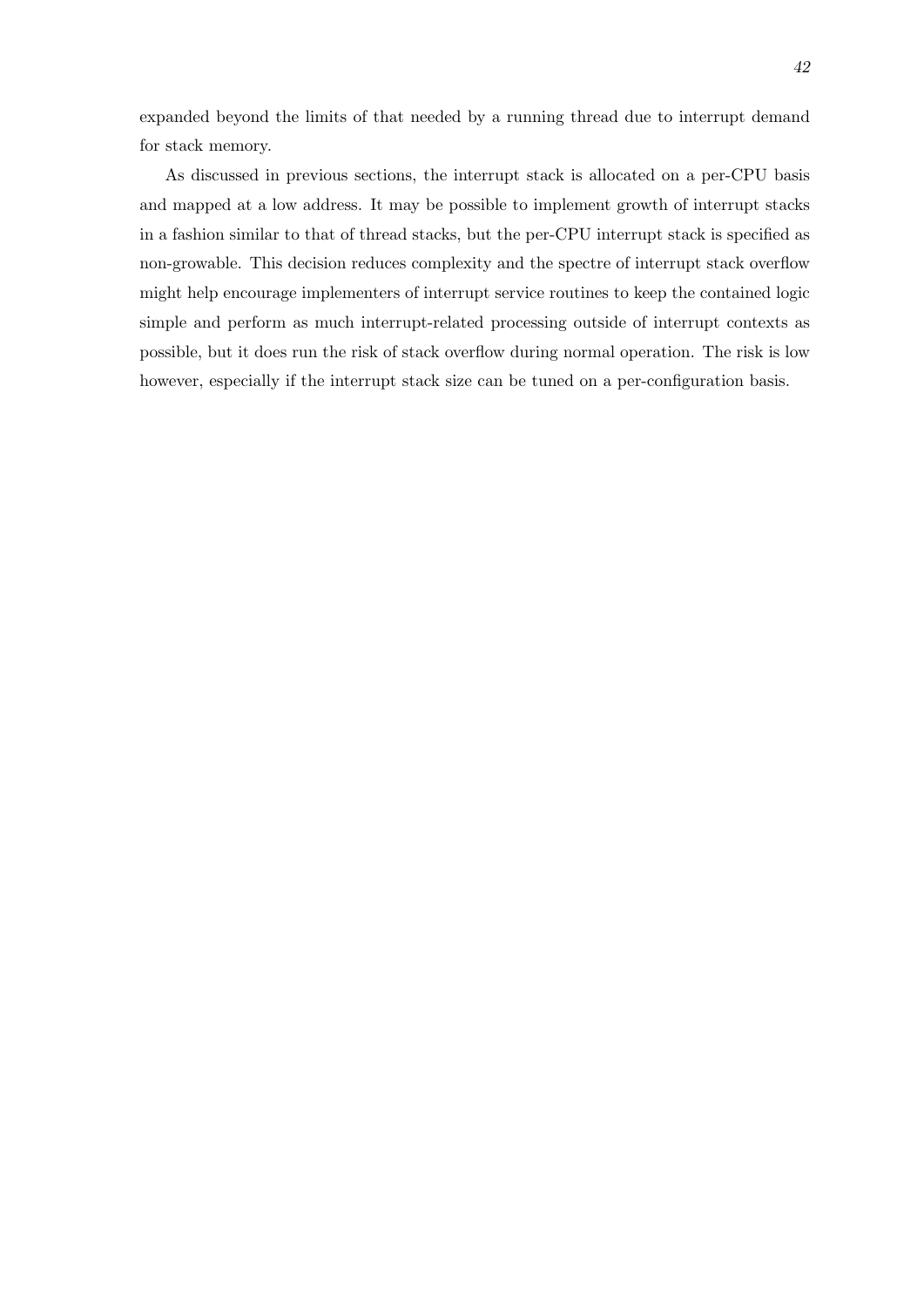## **CHAPTER 5**

## **RKOS IMPLEMENTATION**

<span id="page-50-0"></span>This chapter discusses the implementation of the design outlined in Chapter 4 at a high level, and details when those details provide insights into the considerations involved in creating the implementation.

### **5.1 Source Organization**

<span id="page-50-1"></span>The source code of RKOS is split into a number of compilation units ("crates" in Rust parlance), with the overall structure depicted in Figure 5.1. Some of the crates compiled into a final binary are not RKOS-specific, and these are indicated with dashed outlines.

Within elements shown in Figure 5.1, dependencies and build order are managed by Cargo, the Rust ecosystem's package manageme[nt tool \[53\].](#page-51-0) Compiling all of these crates together emits a static library archive which is then linked with any necessary platformspecific startup code to make a[n executab](#page-51-0)le system binary.

#### **5.1.1 External Modules**

<span id="page-50-2"></span>Among the external modules (those that are not RKOS-specific), the majority of the code comes from the Rust standard library. core is the portion of the standard library which makes no assumptions about the execution environment, containing commonly-used types like Option<T> and traits like Iterator. While it is possible to write a Rust program without these constructs, doing so would be needlessly restrictive.

collections provides a variety of common data structures, including Vec<T> and several different mapping types. These depend on having a usable memory allocator (so cannot be part of core), provided by alloc. The actual allocator used by alloc is implemented in rkos\_alloc\_imp, with linkage through known symbol names.

rlibc provides simple implementations of intrinsic functions which are assumed to exist by the compiler backend. Specifically, these functions are memcpy, memmove, memset and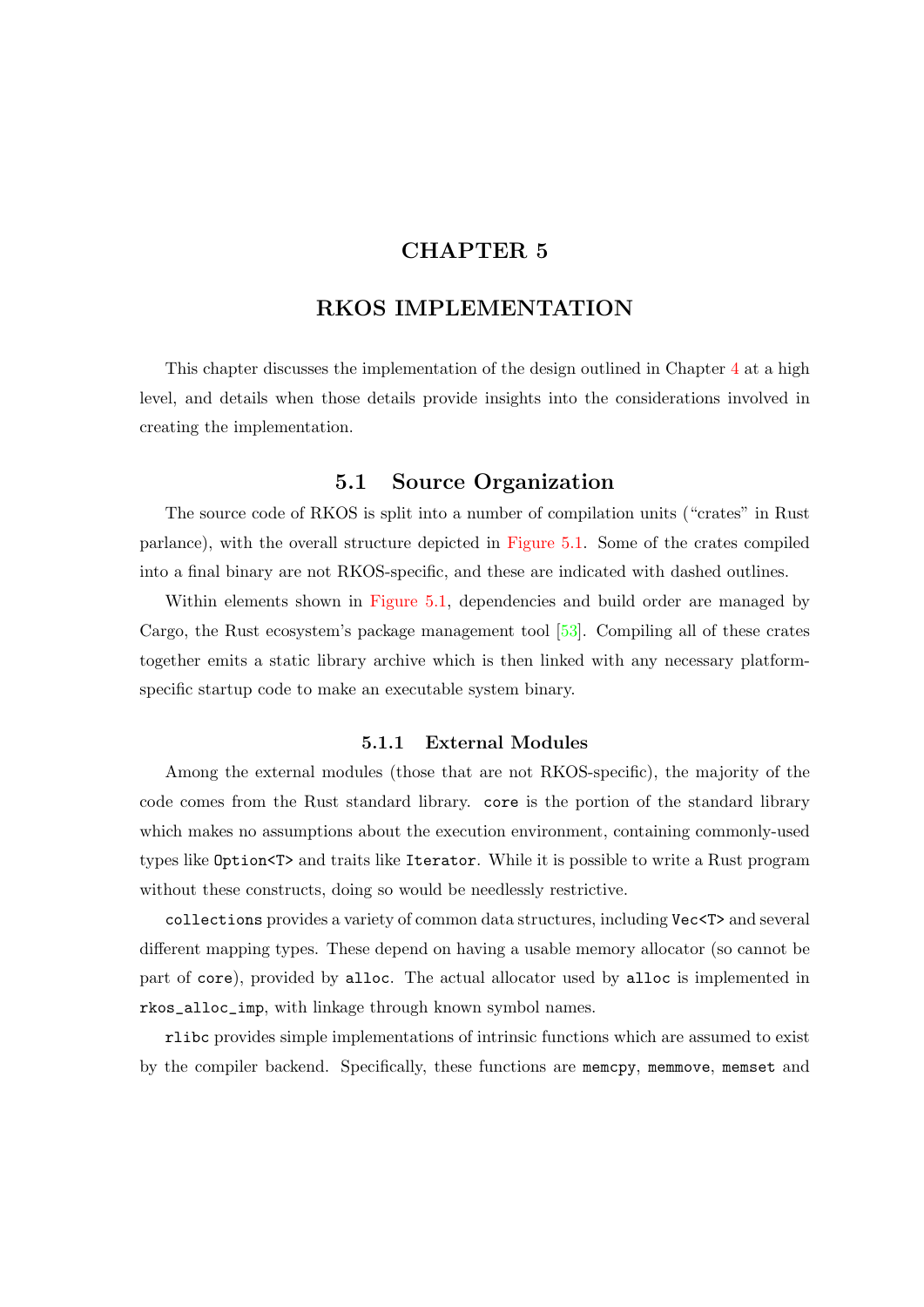<span id="page-51-0"></span>

**Figure 5.1**: Dependency graph of RKOS compilation units. External packages are indicated by dashed outlines.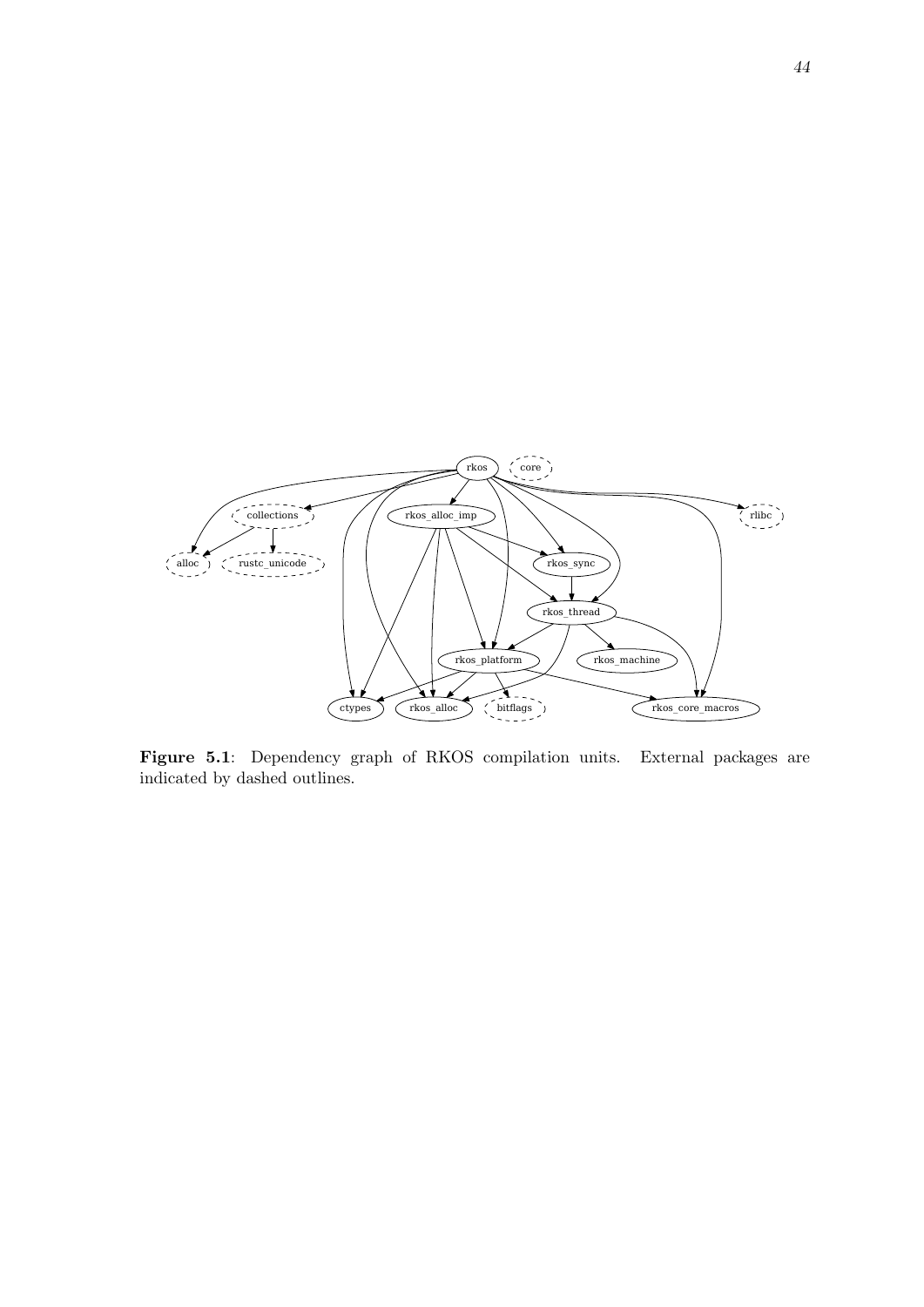memcmp. The compiler may emit calls to these functions in some situations, so they must be provided even if not explicitly used.

#### **5.1.2 C Dependencies**

<span id="page-52-0"></span>There are several external modules not depicted in Figure 5.1 because they are implemented in C and are thus not Cargo-built crates. In each of these cases it would be possible to implement the same functionality in Rust, but the nature of the functions they perform makes it such that the benefits of doing so would be m[inor.](#page-51-0)

Memory allocators are compiled into the rkos\_alloc\_imp crate, but with the majority of the implementation in mature C allocators instead. The current implementation supports TLSF [54] and dlmalloc [55], both with no source-level changes from their distribution versions. Because the allocators work almost exclusively with raw pointers and are quite mature, the benefits of reimplementing them in Rust would be minimal.

Ru[ntim](#page-70-2)e support libr[arie](#page-70-3)s in use are compiler-rt [56] and openlibm [57]. Functions provided by compiler-rt may be used implicitly by the compiler to implement operations without simple translations to the target machine such as floating-point type conversions. Openlibm is used in support of certain more complex [mat](#page-70-4)hematical operat[ion](#page-70-5)s which may be useful, such as computation of floating-point square roots.

## **5.2 Configuration**

<span id="page-52-1"></span>Current support for configuration is minimal, because work to date has had no need for a system with the complexity outlined in Section 4.1. Compilation with Cargo supports "build scripts", Rust programs which are invoked before compiling a crate and can be used for code generation like that called for by the design for the RKOS configuration system.

The existing configuration capabilities are enti[rely](#page-41-1) through modification of constants in select modules. For example, the timer interrupt interval is currently specified by a constant in the platform crate. With implementation of the full configuration system, these constants would be moved to generated code but be used in the same way. Selection of implementations for external interfaces (currently the debug and regular consoles) is currently done by re-exporting the implementing type of each interface with a known name, again modified in the source code as desired but easily movable to generated code.

## **5.3 Targets**

<span id="page-52-2"></span>At the time of this writing, RKOS has only one fully-functional target but has been designed with the ability to support multiple targets. Portions of the necessary function-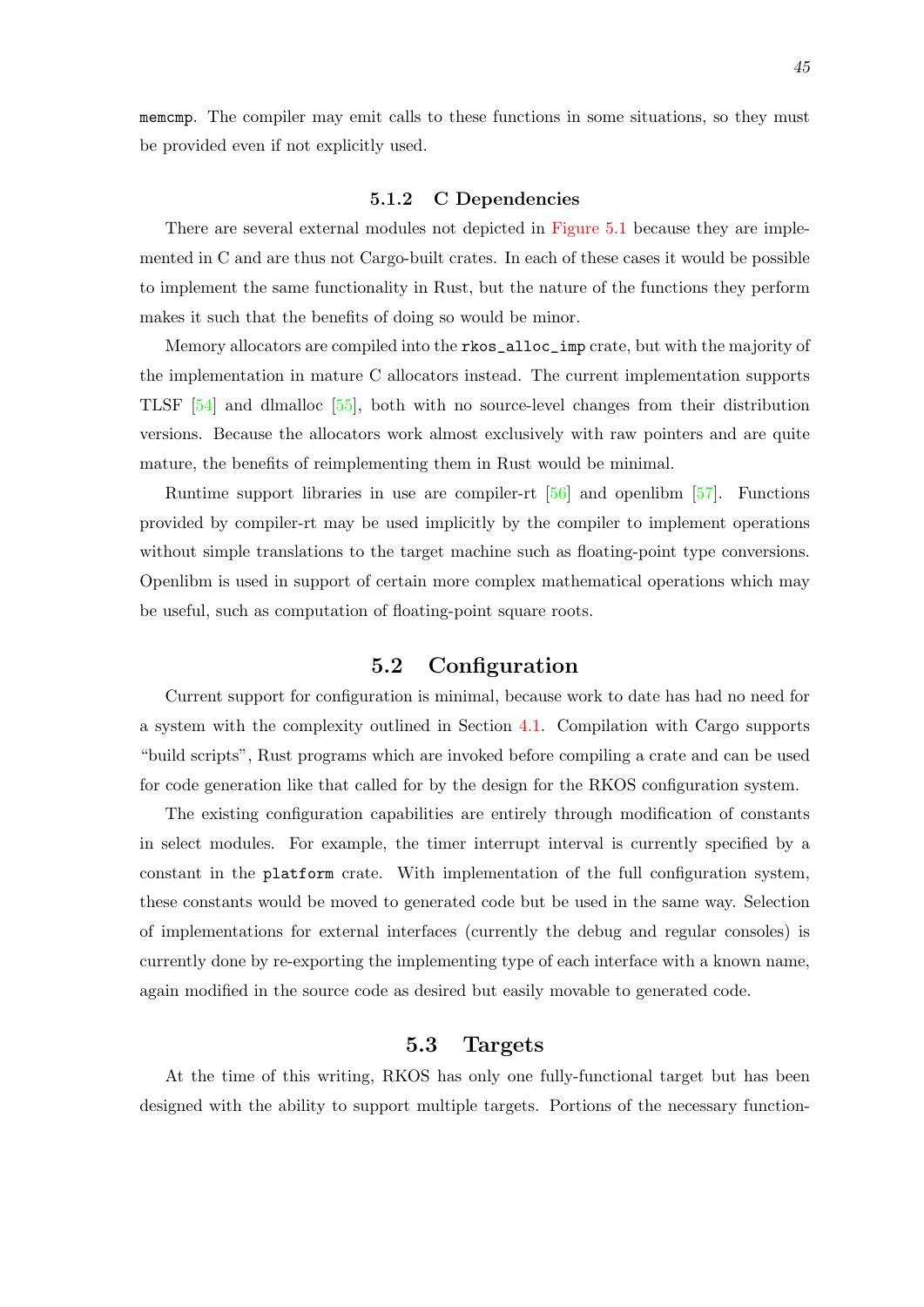The Linux target builds a static ELF binary, in effect using the underlying OS kernel as a hardware abstraction layer. Running the system on top of a full-featured operating system in this fashion permits simpler testing and debugging, but at some performance cost.

UNIX signals are used to implement interrupts in the Linux target, which map accurately to the semantics of hardware interrupts: delivery of a signal preempts a running thread, and can be configured to switch to a different stack. Interrupt vectors may correspond to individual signals, though the existing meanings for most signals suggest particular interrupts and peripheral interrupts should go through a single signal with another field indicating which peripheral.

Timer interrupts are implemented with SIGALRM, triggered at a programmed interval by a kernel timer configured with the setitimer syscall. Page fault handling is done by handling SIGSEGV. Within signal handlers, the state of the system prior to preemption is provided as a parameter, in addition to details on the cause of the signal (such as fault address in case of page fault).

Virtual memory is implemented with the mmap syscall, with the equivalent of physical memory provided by an anonymous memory-mapped file. Regions of that file can then be mapped to multiple addresses, allowing dynamic stack mappings. Initialization of RKOS involves creating the heap mapping, allocating an interrupt stack, then switching to the interrupt stack and unmapping everything which was provided at process launch, including the original stack. At that point, RKOS has complete control over address space layout and may safely create its own threads. Multi-CPU systems can be implemented where each CPU is a process on the host operating system, with a shared file backing the "physical memory." Each process maintains its own virtual address space (analogous to the x86 CR3 register, specifying the page table root) but with shared physical memory.

### **5.4 Memory Management**

<span id="page-53-0"></span>The design of RKOS places the heap memory mapping at a fixed address, with size determined at runtime. All dynamic allocations, including both interrupt and thread stacks, come out of the pool embodied by that mapping, managed by a global allocator. The choice of allocator is part of the system's configuration, allowing an application to select an allocator appropriate to its needs.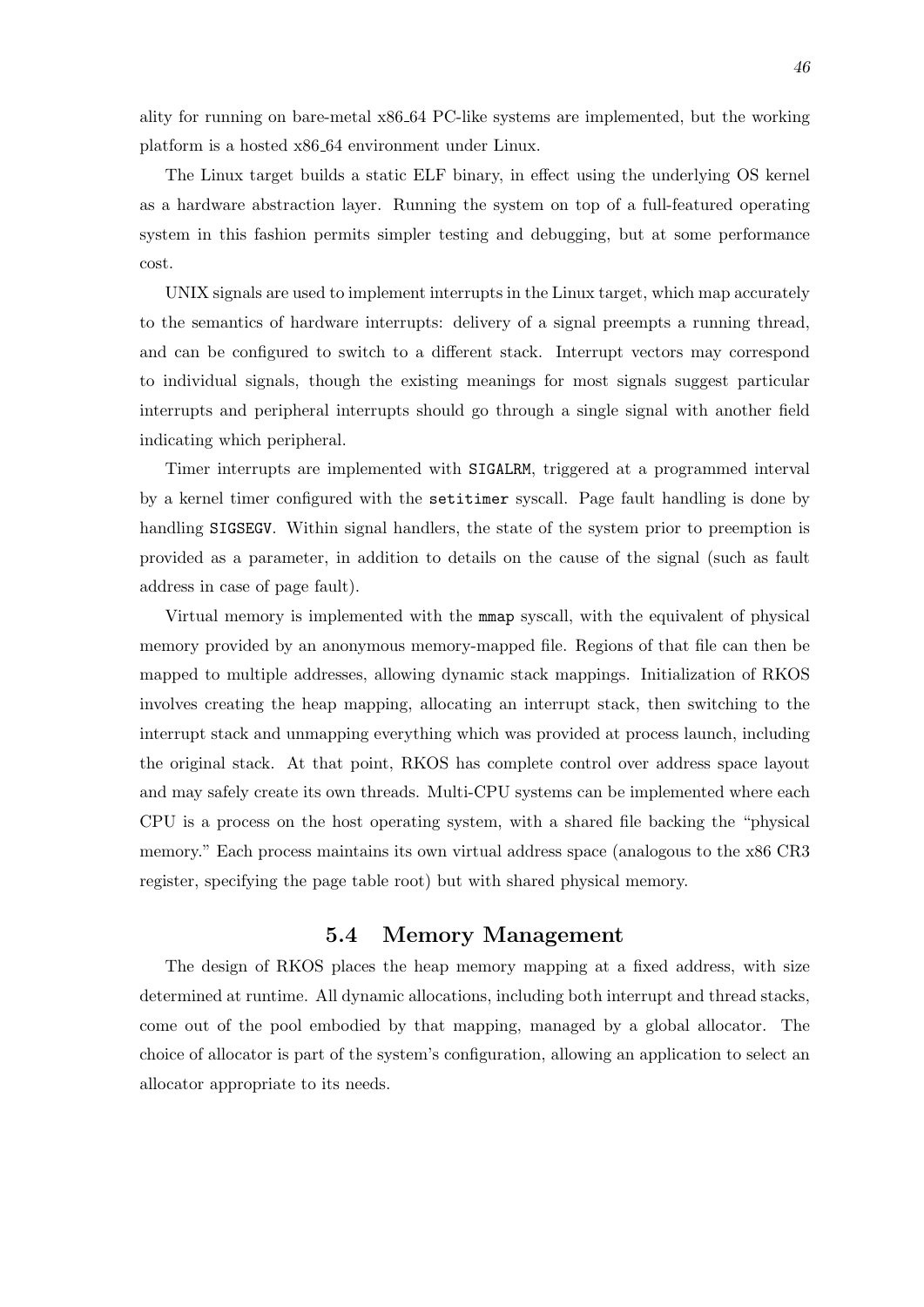#### **5.4.1 Physical Memory**

<span id="page-54-0"></span>In order to adjust virtual memory mappings (such as creating a mapping to make a thread's heap-allocated stack appear in the stack region), the system must work with pointers representing regions of physical memory. In order to ensure a pointer to physical memory is not accidentally misinterpreted, RKOS defines a wrapper type, PhysPtr<T>.

A PhysPtr encapselates any necessary information to identify a location in physical memory, which is necessary in order to create virtual memory mappings by making the page table entry corresponding to a particular address refer to a given physical address. On plain hardware this is simply an address, but the Linux target extends this to include the file descriptor for the operating system file backing that memory because creating multiple virtual addresses referring to the same memory with mmap requires that they refer to the same backing file.

A physical pointer can be created from virtual by walking the current page tables, but modification of virtual memory mappings is more often concerned with mapping regions of memory which may not necessarily be contiguous in physical memory. The BackingPARegions iterator yields PhysPtrs for each contiguous block of physical memory backing a region of virtual memory, and each physical pointer can then be used to create a new mapping. There is not a safe way to convert a physical pointer to virtual address (explicit or otherwise), preventing accidental misuse.

#### **5.4.2 Allocators**

<span id="page-54-2"></span>Memory allocators must be able to operate with nothing more than a pool of available memory (the heap memory region). The dlmalloc and TLSF allocator implementations both provide simple APIs following this requirement. The allocator must also be thread-safe, which in these two implementations is done with a simple global lock on the allocator. Because allocators are usable by only one thread at a time, ISRs must be able to run without allocating any memory because the preempted thread might be holding the allocator lock.

<span id="page-54-1"></span>More sophisticated allocators could be used, but would require modification. ptmalloc [58], implemented on top of dlmalloc and used by default in the GNU C library, allocates multiple arenas for concurrent use, but has higher complexity as a result. jemalloc [59] is the preferred allocator for Rust applications on officially-supported platforms and exhibits ver[y go](#page-70-6)od performance, but is significantly more complex yet and would likely require the equivalent of a page allocator within the RKOS memory pool.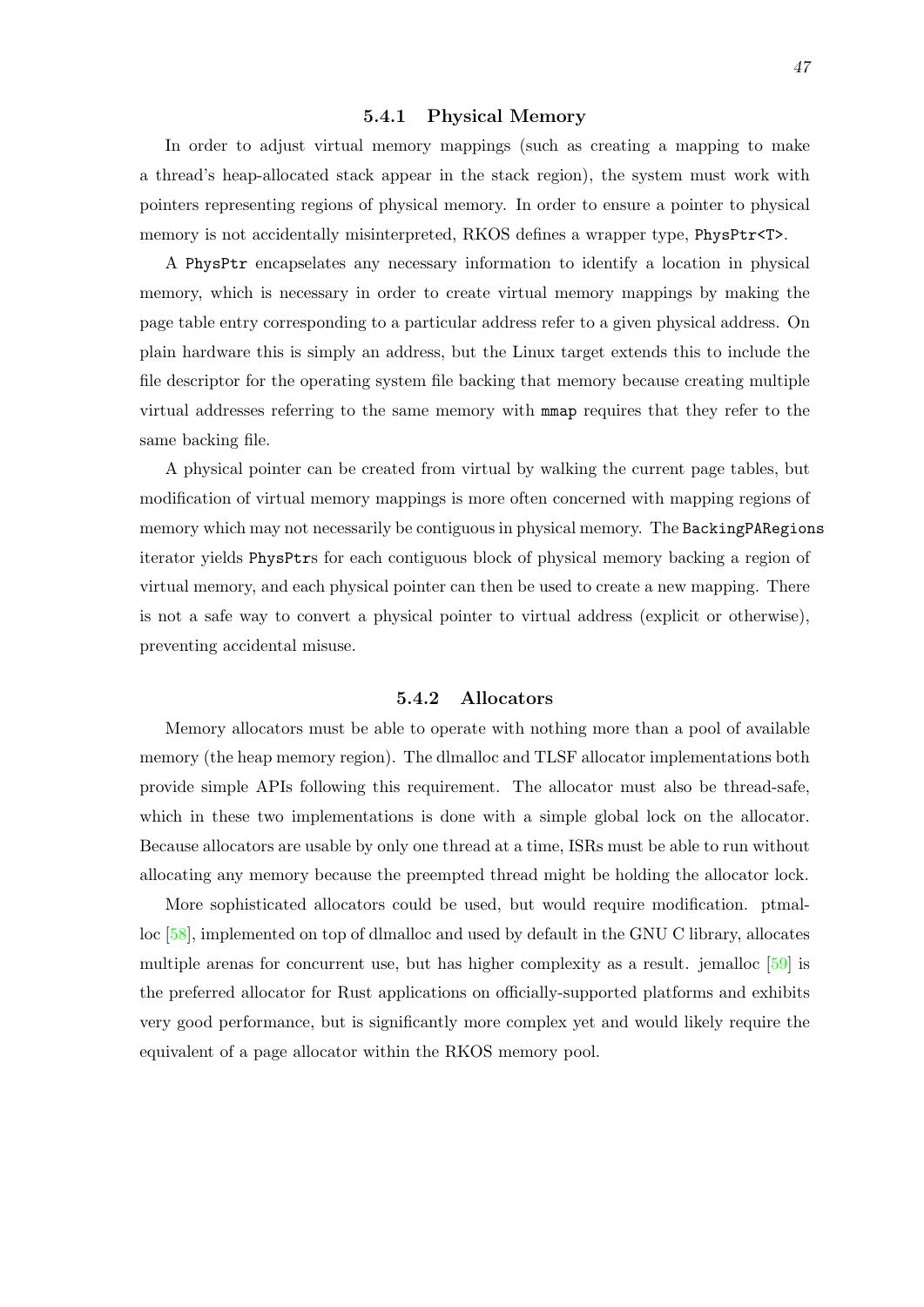### **5.5 Threading**

Threads are managed with their thread control block (TCB) as a handle. The TCB contains flags regarding the thread's current state, handles to other threads for when placed in a queue when waiting on external operations or ready to run but not scheduled to a CPU, and space for saved CPU state when not running.

Saved CPU state includes all user-accessible registers, excepting the FS and GS segment registers. While running, GS is loaded with a pointer to the thread's TCB (allowing code, especially interrupt handlers, to determine which thread is currently running) and FS is currently unused. CPU floating-point state is always saved, partially to reduce complexity and partially because FPU usage is expected to be relatively common in optimized code.

It is possible to conditionally enable the FPU on x86 in response to the exception raised by attempting to performing floating-point operations, thus avoiding the overhead in memory and time of saving or restoring the large (512 bytes or more) FPU state to or from memory. x86 64 unconditionally provides vector extensions to x86 through SSE2, which count as floating-point operations but are frequently used by optimized code to perform larger memory accesses or vectorize simple operations. Linux recently began performing "eager" FPU context switching motivated by these points  $[60]$ , so doing the same in RKOS appears to be an appropriate choice.

A thread's TCB is placed inside its stack, reducing the overhead of tracking individual threads compared to traditional operating systems; allowin[g a](#page-70-7) thread access to its own state is not a security risk in a unikernel like RKOS because any executing code already has full access to system resources. By embedding the TCB inside the stack, the minimum demand for memory on a per-thread basis is reduced from two allocations (the TCB and stack) to only one, with minimum size dictated by the requirement that it be possible to perform virtual memory mappings for the thread.

The current scheduler for threads is a round-robin algorithm in which threads to run are taken from the head of the system ready queue and those that become ready are placed at the tail of the queue.

## **5.6 Sample Application**

<span id="page-55-0"></span>A sample application which computes an approximation of pi via Monte-Carlo methods demonstrates the basic system functionality of thread management with idiomatic Rust code. The source code to this application is provided in Appendix A, but this section highlights notable portions.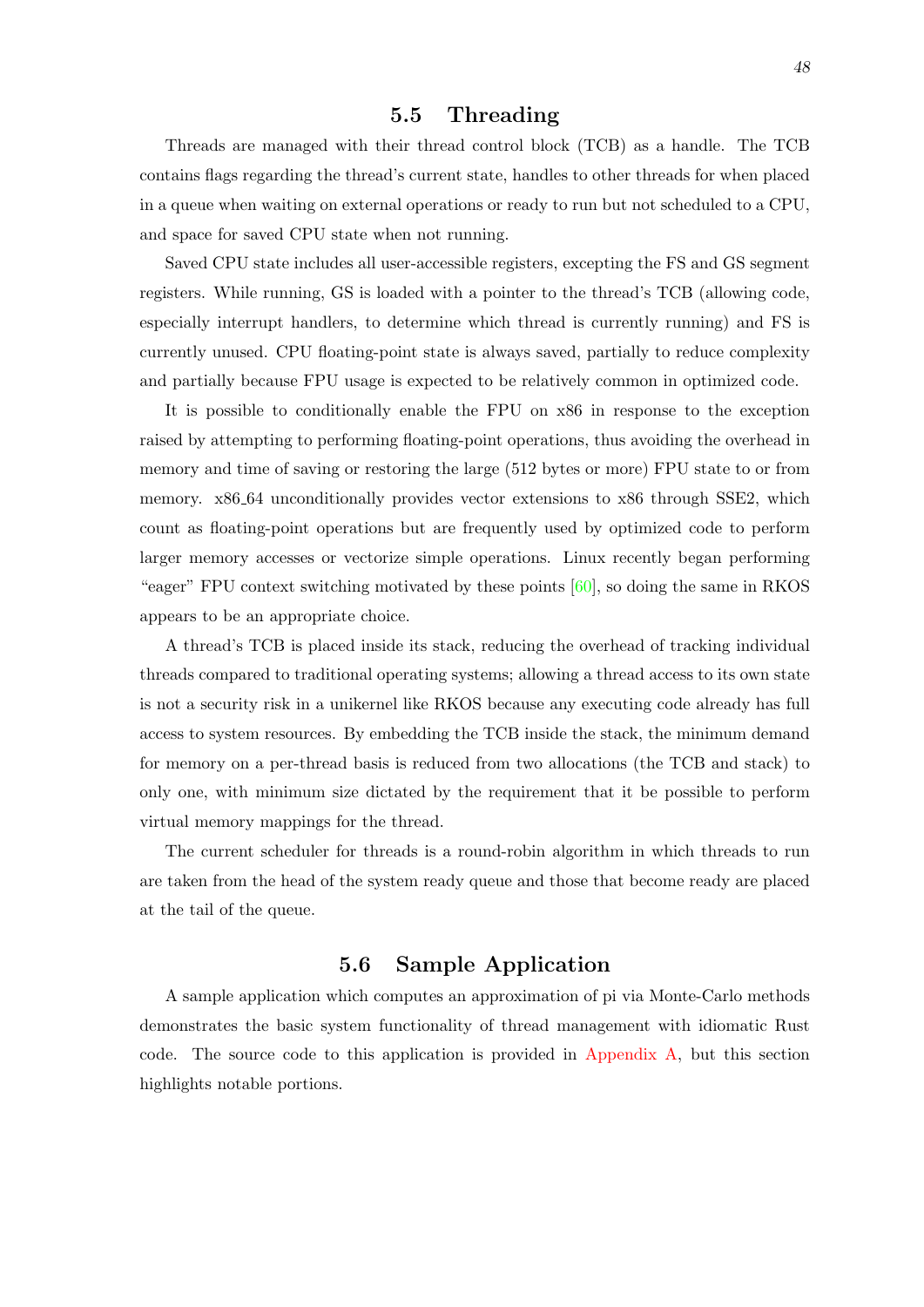The demonstration is implemented as a single function, receiving a number of threads to run the simulation on and the number of points to test on each thread, returning a double-precision floating point value approximating pi.

```
fn monte_carlo_pi ( npts : usize , nthreads : usize ) -> f64
```
A vector (exactly the same data structure available no a typical rust application) is allocated to hold handles to threads which will be spawned to perform actual computation.

```
let mut handles = Vec::with\_capacity(intheads);
```

```
for _ in 0.. nthreads {
    handles.push (spawn (move | | {
        /* Generate and test points */
    }
}
```
In each thread, a random number generator based on the processor's time stamp counter (TSC) register is prepared. The random number generator implementation is a modified version of the Rust standard library's librand, but modified to remove OS-specific code which does not compile under RKOS for operations like reading random data from /dev/ random.

```
use rand :: distributions ::{ Range , IndependentSample };
use rand:: { IsaacRng, SeedableRng};
let tsc = platform :: get_timestamp () ;
let words: [u32; 2] = [(tsc \gg 32) as u32, tsc as u32];
let mut rng = IsaacRng::from_seed (&words);
```
The random number generator is used to create random points in quadrant I of the Cartesian plane. If the magnitude of the resulting vector is less than 1, the point is noted as being inside a unit circle.

```
let range = Range::new(0f64, 1f64);let mut hits: usize = 0;
for _ in 0.. npts {
    let x = range. ind_sample (kmut rng);
    let y = range.index. ind_sample (&murng);
    if x * x + y * y \le 1f64 {
        hits += 1;
    }
}
```
Each thread's worker function returns the number of points it generated which were inside the unit circle. These are collected by the original thread, which waits for each of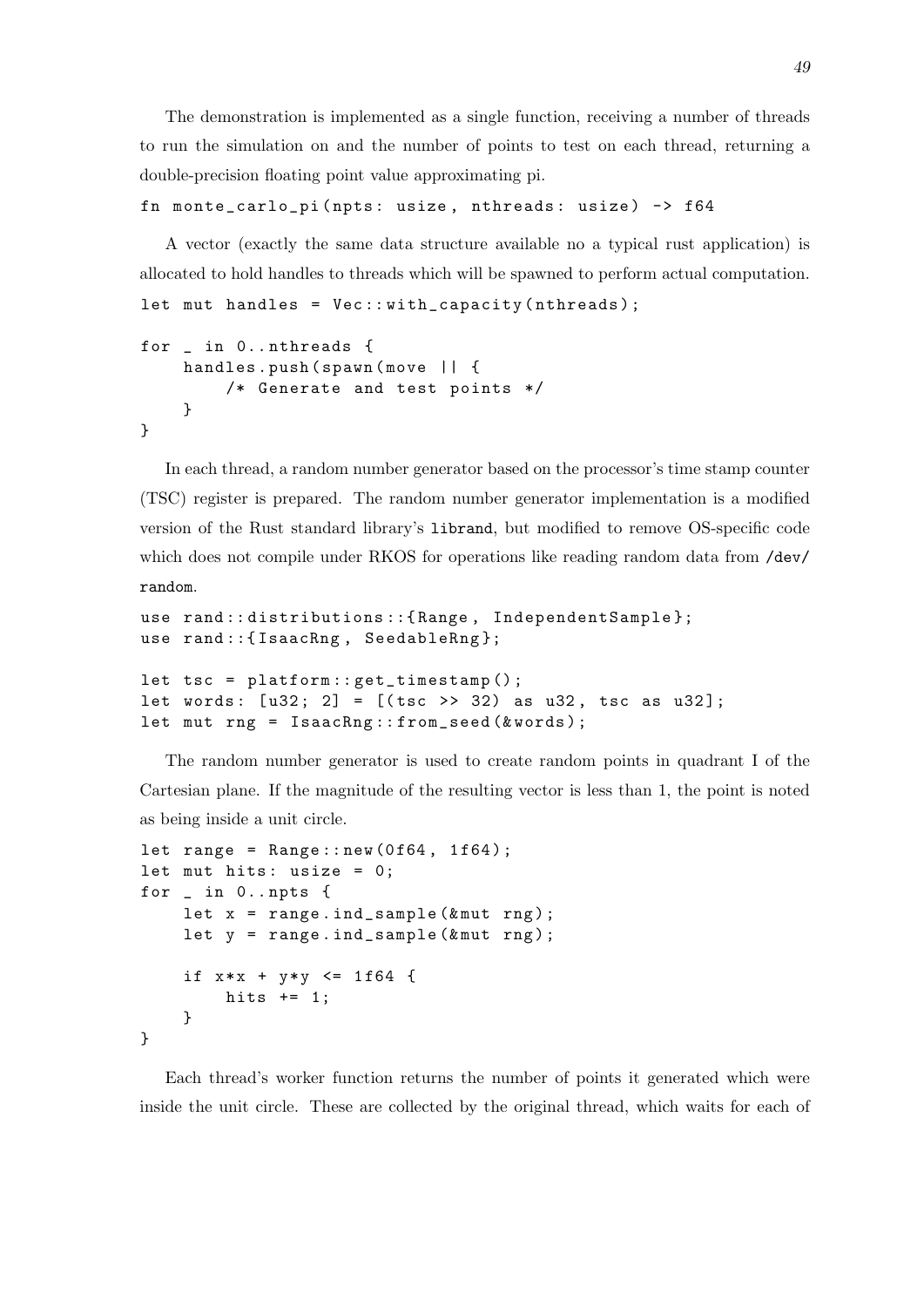the worker threads to complete, then computes the ratio of points inside the circle to total points generated which is directly proportional to the value of pi, assuming a truly random set of generated points and arbitrarily large number of samples.

```
let nhits: usize = handles.into_iter().map(|h| {
    h . join ()
}).fold (Ousize, |a, x| a + x);
4f64 * (nhits as f64) / (nthreads * npts) as f64
```
The join method of a thread's handle waits for it to complete and returns the value returned by the thread's worker function, with functionality similar to that of the Rust standard library. This is however a reimplementation rather than a port because a true port would require extensive modification to libstd for little gain.

### **5.7 Performance Evaluation**

To characterize RKOS, the sample application described in Section 5.6 was used, and compared against a port of the same application compiled with the normal Rust Linux tooling. Both binaries were built with full optimization (including link-time optimization) and had debug symbols stripped. Sizes of the resulting binaries are comp[ared](#page-55-0) in Figure 5.2.

The normal Linux application links against several dynamic libraries which are also shown. The RKOS binary image is larger than the Linux application by around a factor of four, but when shared libraries are included the Linux application's footprin[t is slightly](#page-58-0) larger.

Runtime memory footprint of each binary was measured by polling /proc/pid/status automatically at regular short intervals while the program was running, and the committed memory (VmRSS) and total virtual memory allocation (VMSize) were measured at each point in time. Additionally, the running program was constrained to run on only a single physical CPU with the sched\_setaffinity syscall. This constraint was added to help ensure predictable performance, free of interference from any other programs running on the system and to maintain comparable timing because the RKOS Linux target currently lacks the ability to spawn multiple processes for multi-CPU operation. The memory use over time for each binary is plotted in Figure 5.3. In both versions of the program, four threads each testing  $10^8$  points are spawned.

Both versions of the program show quick startup, with the normal Linux application's virtual memory allocation reaching its [final size](#page-59-0) in just over 20 milliseconds and with committed memory reaching steady-state even faster than that. The steps in the Linux application's virtual memory size appear to correspond to creation of new threads, and if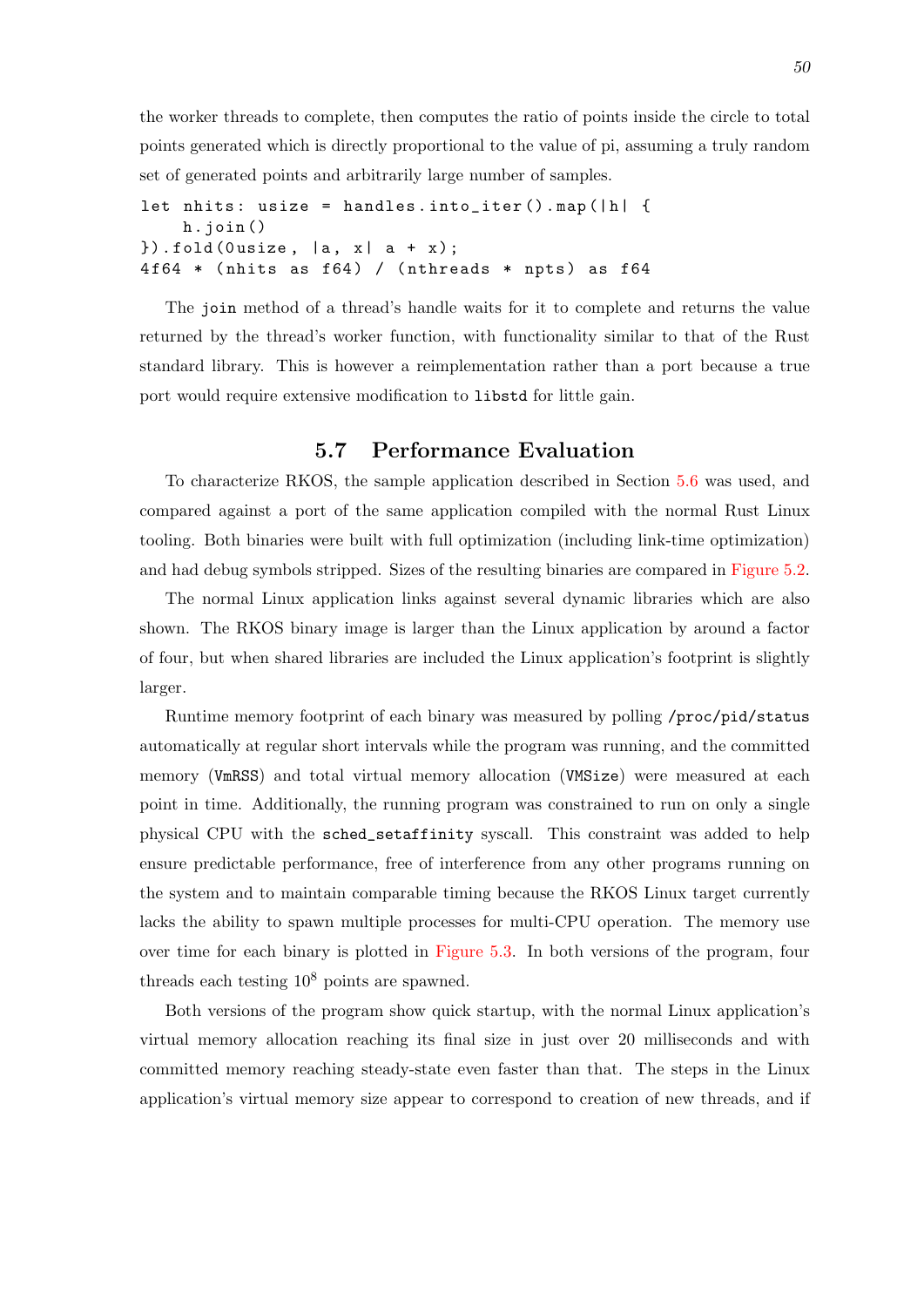<span id="page-58-0"></span>

**Figure 5.2**: Binary size of the Monte Carlo sample application compared between the Linux application and Linux-hosted RKOS image with dynamic library dependencies.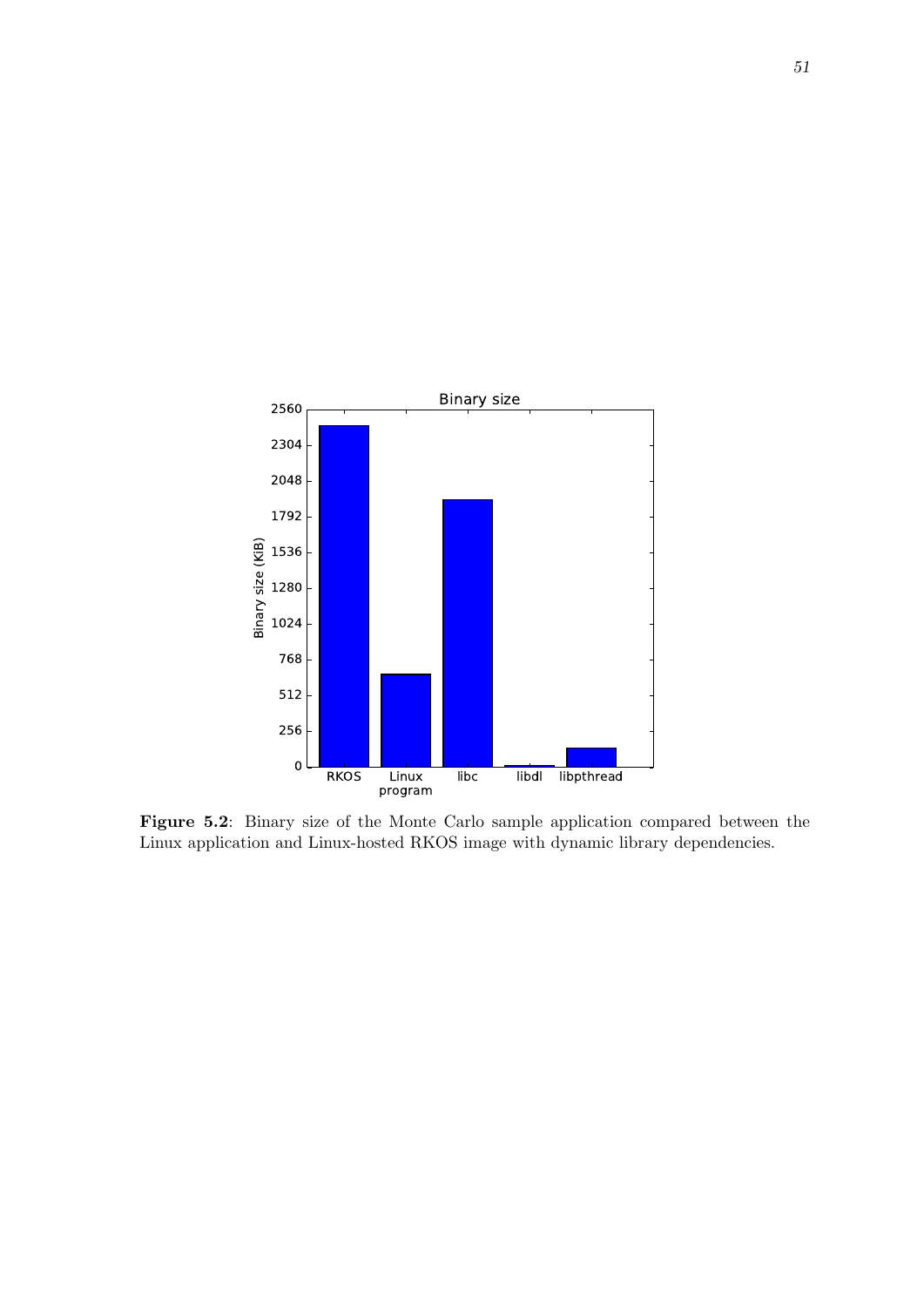<span id="page-59-0"></span>

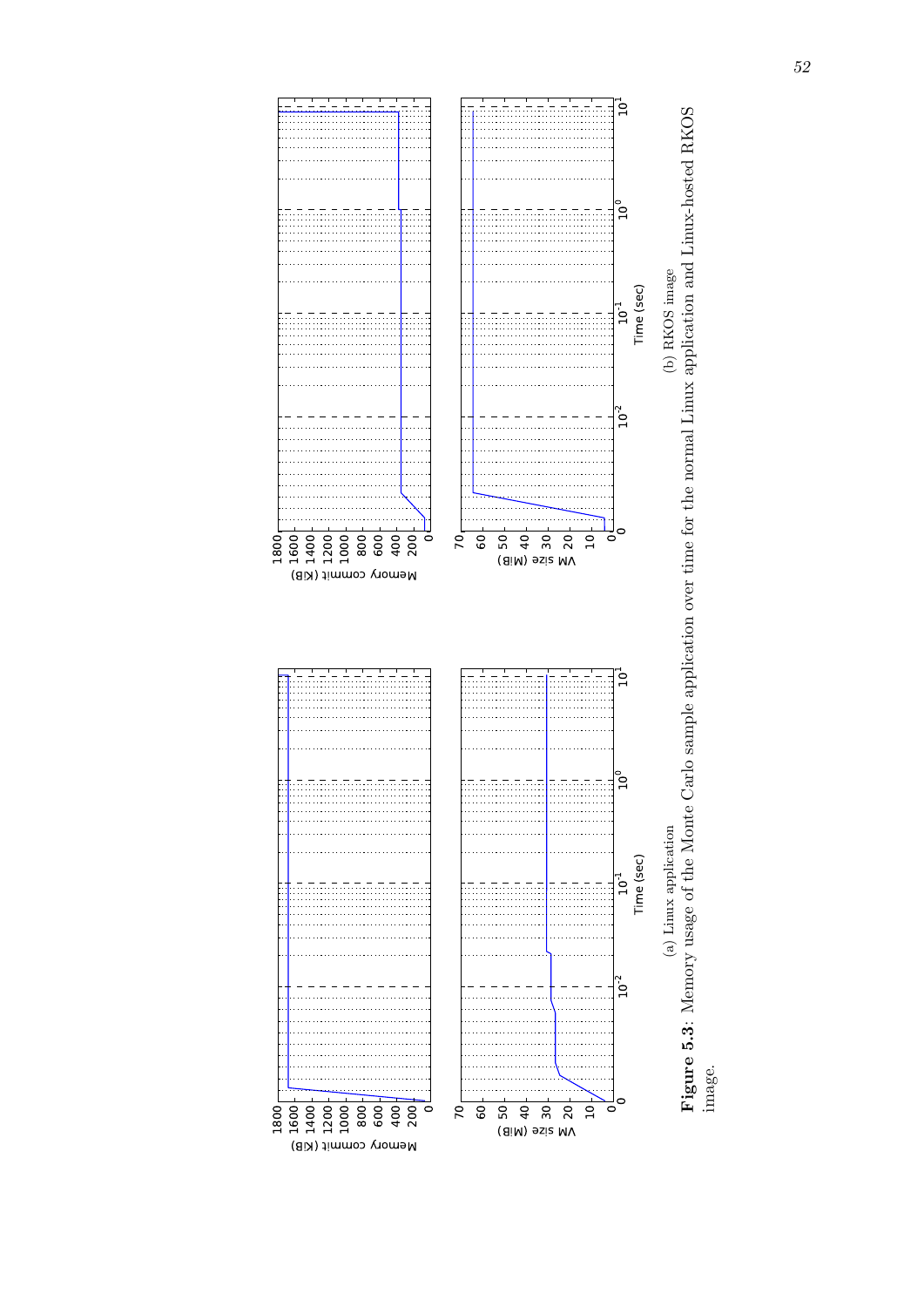so should correspond with increases in committed memory as well. The actual amount of stack memory used by each thread however is very small compared to the entire working set, so this is not visible on the graph of committed memory simply because its magnitude is much smaller than the overall commit.

The RKOS application sees slightly faster startup to steady-state, but with a significant jump in commit at about one second after start. This appears to be the end of system startup, where the application code immediately takes over and allocates stacks for four threads and begins processing. The one second delay is due to an inefficiency of the current implementation where the initial switch to an interrupt stack occurs only after an initial timeout on the interval timer for preemption expires- the timeout is currently one second. The relatively large virtual memory allocation is accounted for by the configuration of a 64MB heap for the RKOS image, most of which goes unused.

The increase in committed memory for RKOS in the first four milliseconds of execution appears to correspond with the allocation of memory for the heap region, suggesting that much of its measured memory use is in kernel-managed page tables. A 64 MB memory region like the one allocated for the heap should encompass 16k 4KB VM pages, and a page table entry for each of those is eight bytes, requiring 128KB just for last-level page tables. Some additional space is required for higher page table levels as well, given the system's page table structure is a four-level 512-ary tree. Given complete control over its page tables (particularly for allocating large pages wherever possible) as intended for bare-metal targets, the committed memory could be significantly reduced from these measurements.

Both versions of the program show a large increase in committed memory at the end of execution, the cause of which is unknown. It would seem to be related to process shutdown as performed by the operating system, because the RKOS version is known not to perform any memory allocations at the end of its execution which would require that additional memory be committed.

In terms of absolute performance, the RKOS version of this program completes (exits) about one second faster than the regular Linux application. The RKOS program is configured with a very low preemption rate, so much of this difference appears to be the result of relatively frequent context switches, $\frac{1}{2}$  while the RKOS application's threads are opaque to the operating system scheduler and are not switched with the same frequency. Some of the performance difference may also be accounted for by better optimization, but the fact that

<sup>&</sup>lt;sup>1</sup>The underlying Linux kernel for this test was configured with a 300 Hz timer interrupt rate, which is expected to context-switch at the same rate.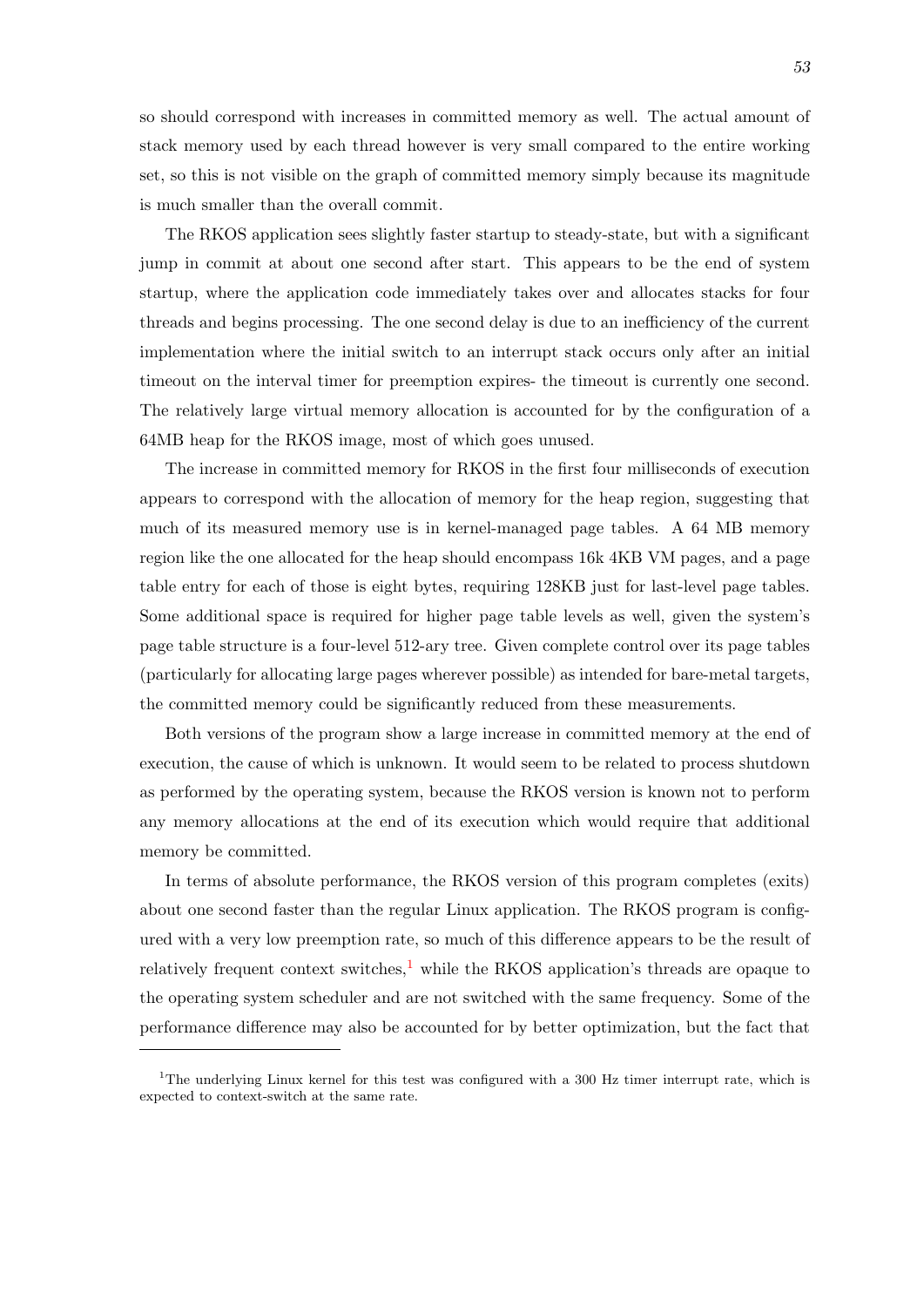the majority of this application's processing occurs in a tight loop which should be fully visible to the optimizer suggests that this should make little or no difference.

The observation of significantly improved performance with the RKOS program suggests the Linux target could be useful for real applications, despite the target's original goal of simplifying testing of platform-agnostic code in RKOS. The configurability of timer preemption permits non-interactive applications like this one to reduce overhead with a reduced timer frequency, while those demanding lower response times might increase timer frequency and attempt to strike a balance between overhead and responsiveness, even when running on systems where the user does not have kernel-level control over the operating system configuration. Provided a reasonably efficient implementation of platform support for running on bare metal (or virtualized systems), comparable or better performance could be expected in configurations deployed without an underlying operating system.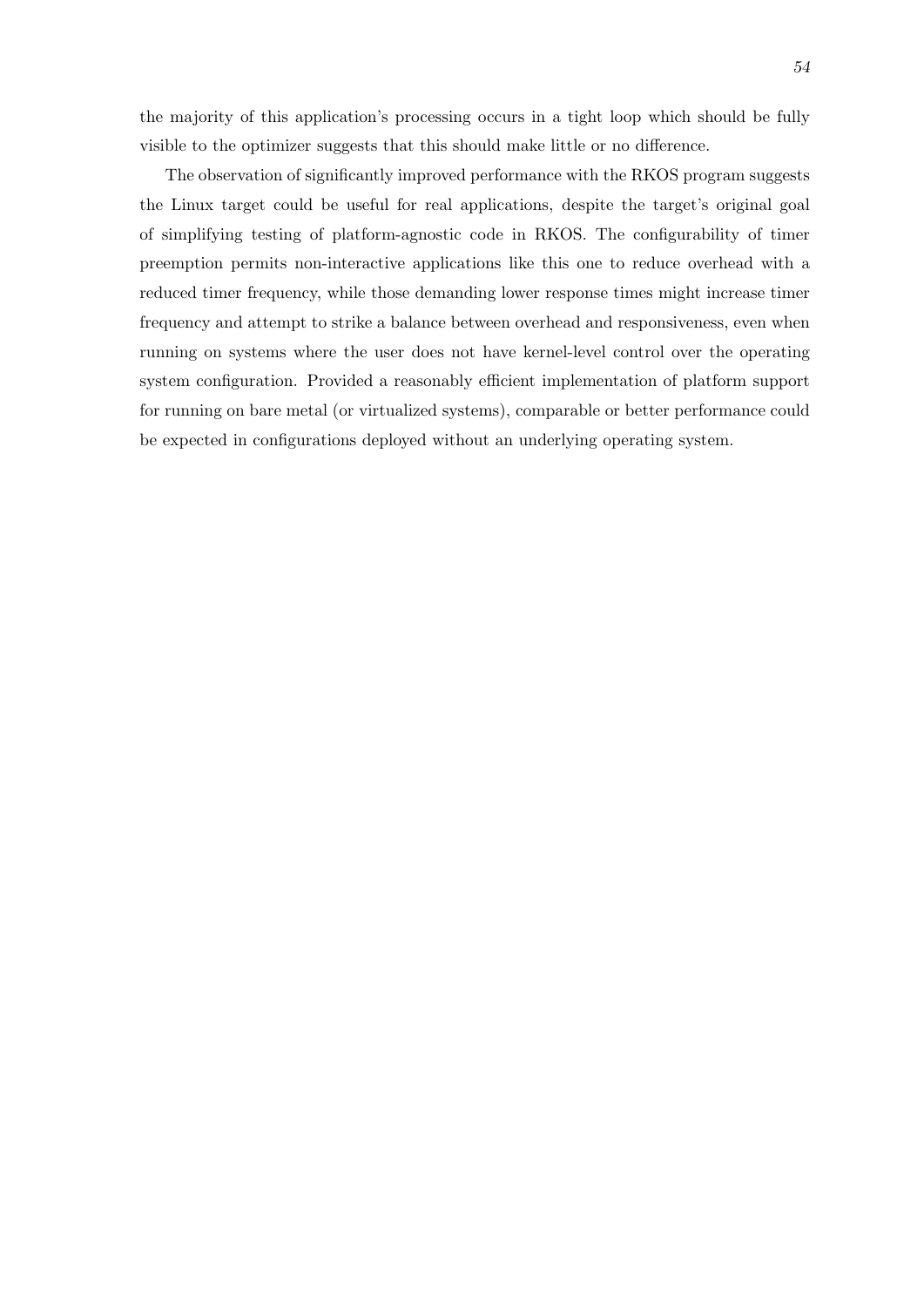## **CHAPTER 6**

## **CONCLUSIONS**

Though the current implementation of this system is very limited in its functionality, it is possible to profile its performance to demonstrate that even if not maximally performant, the Linux-hosted RKOS system is at least competitive with a normal Linux-based Rust program.

### **6.1 Further Work**

<span id="page-62-0"></span>Though the current implementation of RKOS demonstrates functionality, parts of the implementation are insufficient for serious use. Each of these is relatively self-contained so these improvements could be made in an incremental basis and there are not any known design barriers to doing these things, but time constraints have prevented their implementation.

Though it is by design possible to expand thread stacks on demand, it is not possible in the current implementation. Expanding a stack requires allocation of memory, which as discussed in Section 5.4.2 demands an allocator capable of concurrent use by multiple threads. Because none of the implemented allocators currently support concurrent use of any kind, stack growth is not yet possible.

Rust on officially-su[pport](#page-54-2)ed platforms supports stack unwinding in case of panic in addition to simply terminating the program. The ability to recover from unexpected failures is an important feature for a unikernel which should not simply terminate, so implementation of stack unwinding to recover from panics at known points in the application should be an important consideration.

Thread scheduling is currently very limited with its purely round-robin scheme. In order to be useful for time-critical use cases (where other systems with different approaches of memory safety guarantees may not be appropriate) a more intelligent scheduler will likely be needed, in addition to careful characterization and optimization throughout RKOS.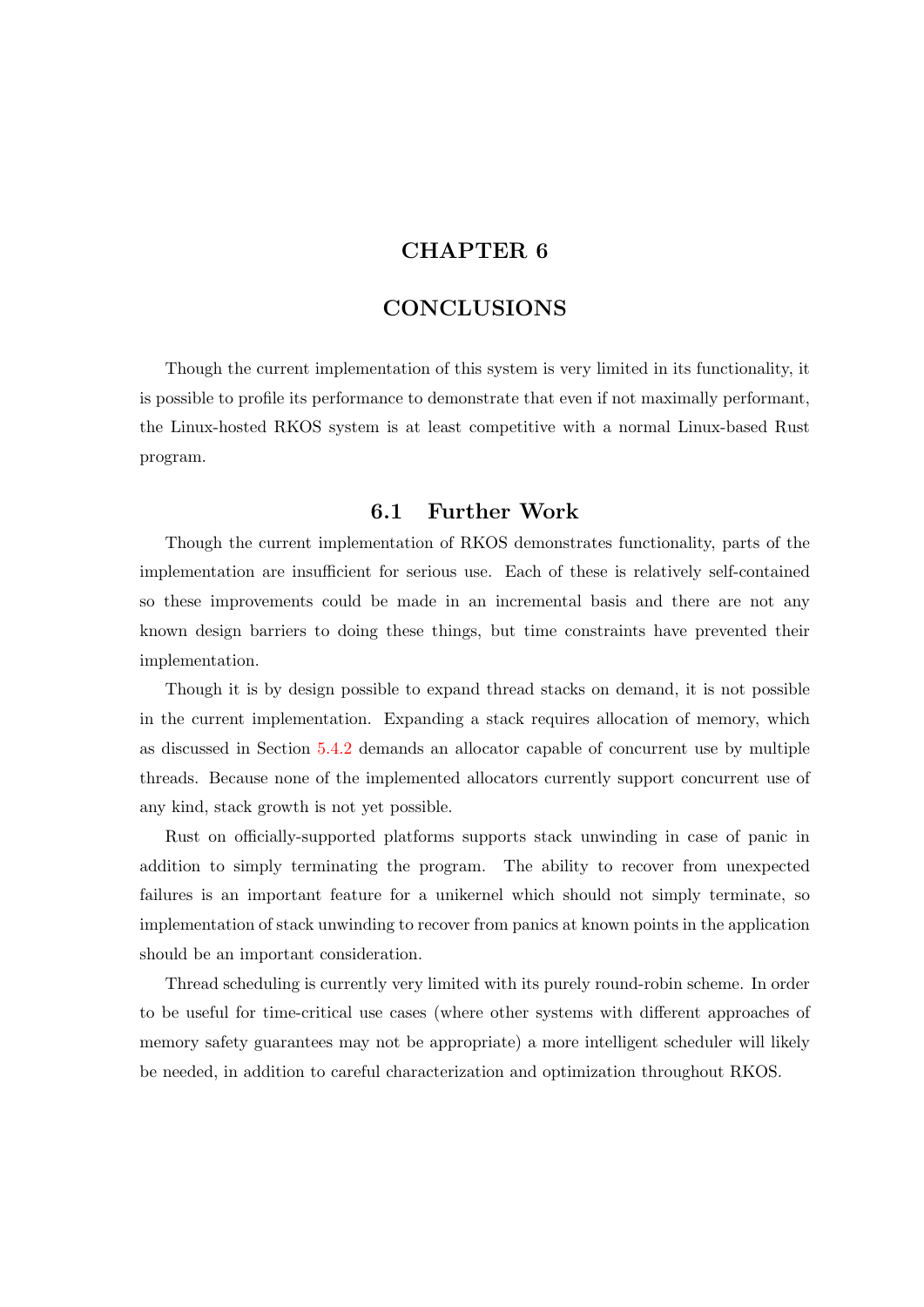The inability of the Linux target to support multiple CPUs precludes true concurrent applications. Similarly, support for bare-metal or virtualized targets must be completed. Earlier versions of the system were run on bare metal, but those parts of the code base must be reconditioned to account for later changes generalizing the system out to multiple targets and have some functionality added.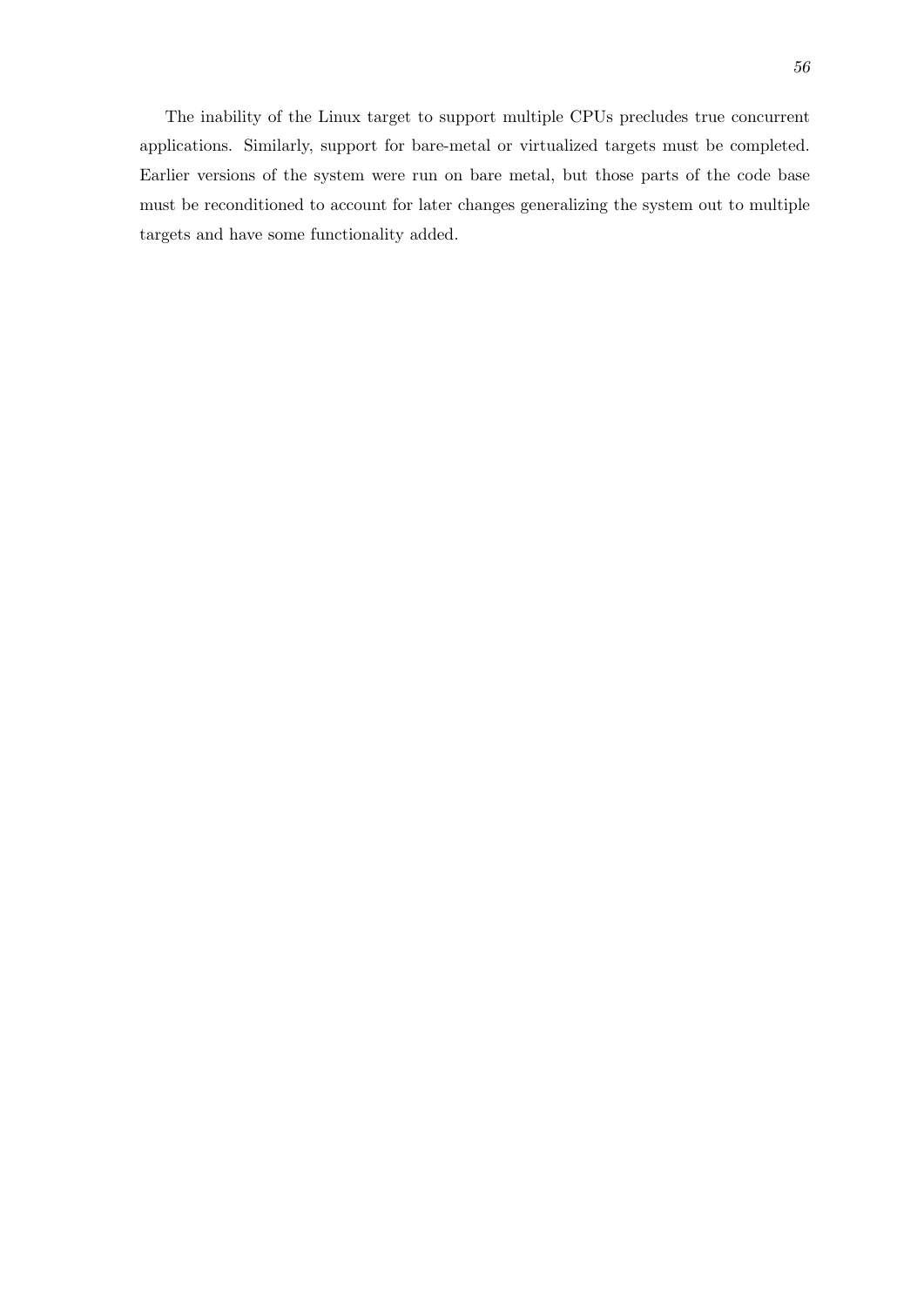## **APPENDIX**

## **MONTE-CARLO SAMPLE APPLICATION**

This appendix contains the relevant source code to the Monte-Carlo pi computation described in Section 5.6 in its entirety, and representative output from running the program.

First, the computation function itself, which spawns threads which generate random points and collects their results. Each thread prints its own statistics to the debug console before returning.

```
fn monte_carlo_pi ( npts : usize , nthreads : usize ) -> f64 {
    use collections :: Vec ;
    let mut handles = Vec :: with_capacity (nthreads);
    for _ in 0.. nthreads {
        handles.push (spawn (move | | {
             use rand:: distributions:: {
                 Range , IndependentSample
             };
             use rand:: {IsaacRng, SeedableRng};
             let tsc = platform :: get_timestamp () ;
             let words: [u32; 2] = [(tsc \gg 32) as u32,
                                      tsc as u32];
             let mut rng = IsaacRng::from_seed (&words);
            // Test npts points
             let range = Range::new(0f64, 1f64);let mut hits: usize = 0;
             for _ in 0.. npts {
                 let x = range.index. ind_sample (&mu rng);
                 let y = range.index\_sample(kmut rng);if x * x + y * y \le 1f64 {
                     hits += 1;}
             }
             debug !(" Computation thread finished with {}/{}
```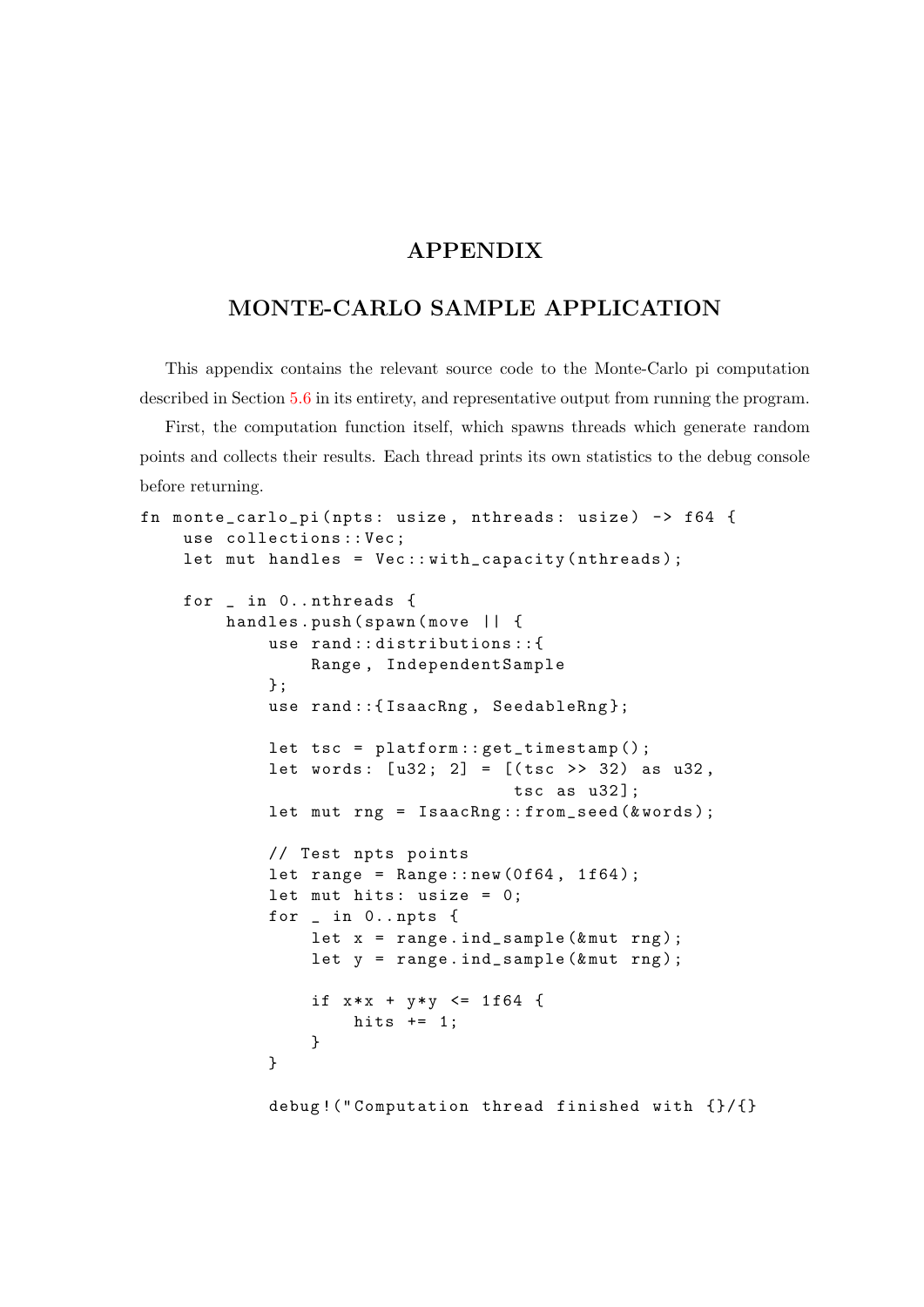```
hits", hits, npts);
            hits
        }) ) ;
    }
    let nhits: usize = handles.into_iter().map(|h|h. join ()). fold (Ousize, |a, x| a + x);
    4f64 * (nhits as f64) / (nthreads * npts) as f64
}
```
This function is called from within kmain as follows, passing constants in and printing the results to the main console:

```
const npts: usize = 100000000;
const nthreads: usize = 4;
let pi = monte_carlo_pi (npts, nthreads);
println! ("Pi is approximately {}", pi);
println!("(Computed with {} points over {} threads)",
         npts * nthreads , nthreads ) ;
```
The run of such a binary resembles the following, including a large number of debug messages from various subsystems.

```
rkos_platform::imp: Mapped 0x4000000 bytes from memfd FileHandle(3) for heap at 0x40000000
rkos_thread: RSP at 0x7fffffffed28, offset 8 from ToS
rkos_platform::imp::threading: Allocated signal stack (0x4000 bytes) at 0x40006000
rkos_platform::imp::threading: mapping 0x4000 bytes from 0x40006000 at 0x1fc000 for interrupt stack
rkos_platform::imp: map_at_va(PhysPtr { fileno: FileHandle(3), offset: 24576, _mark: PhantomData })
                    to 0x1fc000 len 0x4000
rkos_platform::imp::threading: Mapped signal stack at 0x1fc000
rkos_platform::imp: map_at_va(PhysPtr { fileno: FileHandle(3), offset: 4096, _mark: PhantomData })
                    to 0x7fffffffb000 len 0x4000
rkos_thread: Mapped thread stack of 16384 bytes for thread Id(2)
rkos_thread: Boxed closure for spawn at 0x40000420
rkos_thread: RSP at 0x7fffffffed28, offset 8 from ToS
rkos_thread: Boxed closure for spawn at 0x40000470
rkos_thread: RSP at 0x7fffffffed28, offset 8 from ToS
rkos_thread: Boxed closure for spawn at 0x400004c0
rkos_thread: RSP at 0x7fffffffed28, offset 8 from ToS
rkos_thread: Boxed closure for spawn at 0x40000510
rkos_thread: RSP at 0x7fffffffed28, offset 8 from ToS
rkos_platform::imp::threading: PREEMPT with GS (assumed TCB) = 0x40004d30
rkos_platform::imp: map_at_va(PhysPtr { fileno: FileHandle(3), offset: 45056, _mark: PhantomData })
                   to 0x7fffffffa000 len 0x5000
rkos_thread: Mapped thread stack of 20480 bytes for thread Id(3)
rkos_thread: PREEMPT schedule(2) -> 3
rkos_thread: In ABI bridge, closure reading from 0x40000420
rkos: Computation thread finished with 78543190/100000000 hits
rkos_platform::imp::threading: PREEMPT with GS (assumed TCB) = 0x4000fd30
rkos_platform::imp::threading: PREEMPT with GS (assumed TCB) = 0x4000fd30
rkos_platform::imp: map_at_va(PhysPtr { fileno: FileHandle(3), offset: 69632, _mark: PhantomData })
                    to 0x7fffffffa000 len 0x5000
rkos_thread: Mapped thread stack of 20480 bytes for thread Id(4)
rkos_thread: PREEMPT schedule(3) -> 4
rkos_thread: In ABI bridge, closure reading from 0x40000470
rkos: Computation thread finished with 78540233/100000000 hits
rkos_platform::imp::threading: PREEMPT with GS (assumed TCB) = 0x40015d30
rkos_platform::imp: map_at_va(PhysPtr { fileno: FileHandle(3), offset: 94208, _mark: PhantomData })
                    to 0x7fffffffa000 len 0x5000
```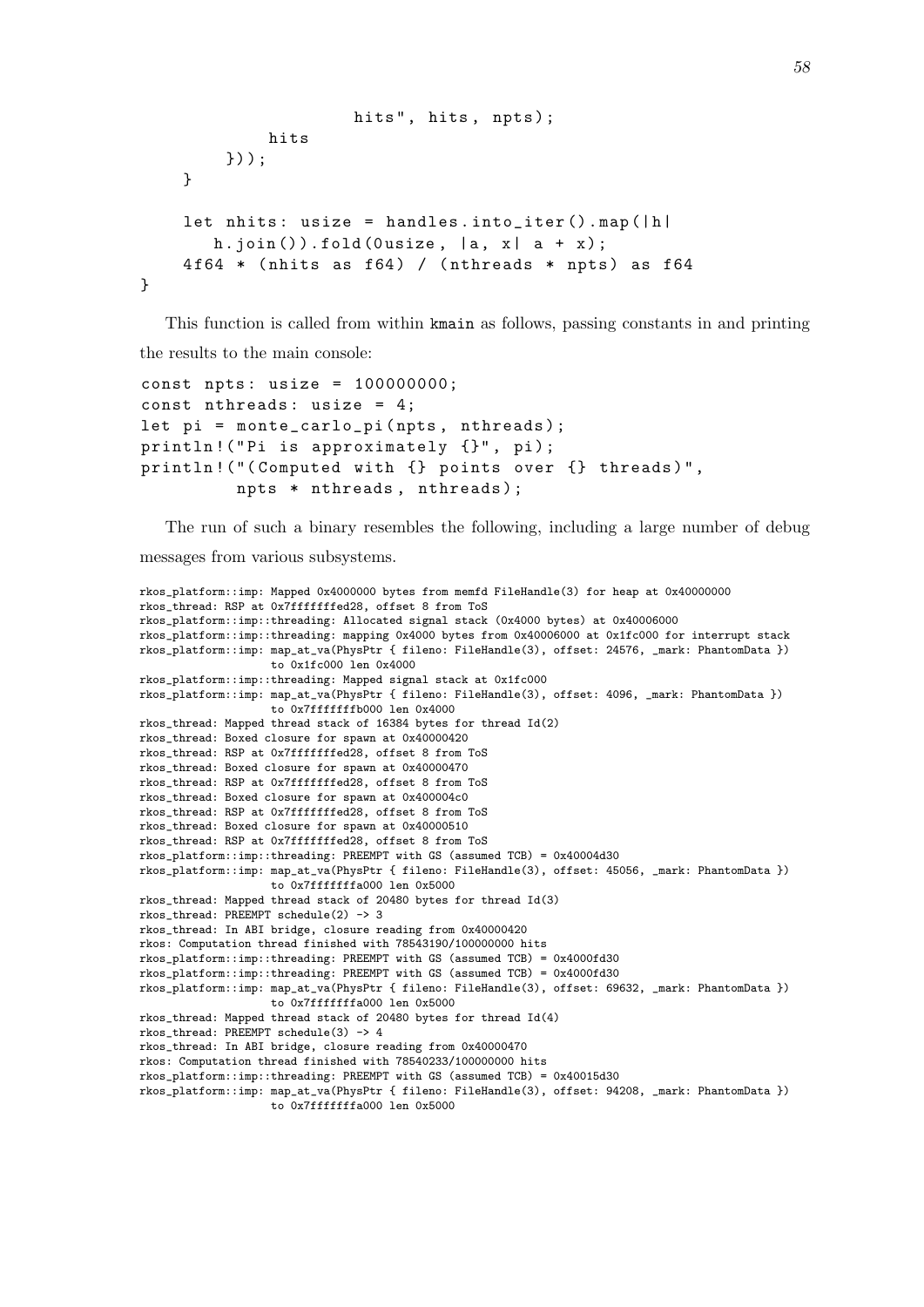rkos\_thread: Mapped thread stack of 20480 bytes for thread Id(5) rkos\_thread: PREEMPT schedule(4) -> 5 rkos\_thread: In ABI bridge, closure reading from 0x400004c0 rkos: Computation thread finished with 78542870/100000000 hits rkos\_platform::imp::threading: PREEMPT with GS (assumed TCB) = 0x4001bd30 rkos\_platform::imp: map\_at\_va(PhysPtr { fileno: FileHandle(3), offset: 118784, \_mark: PhantomData }) to 0x7fffffffa000 len 0x5000 rkos\_thread: Mapped thread stack of 20480 bytes for thread Id(6) rkos\_thread: PREEMPT schedule(5) -> 6 rkos\_thread: In ABI bridge, closure reading from 0x40000510 rkos: Computation thread finished with 78542650/100000000 hits rkos\_platform::imp::threading: PREEMPT with GS (assumed TCB) = 0x40021d30 rkos\_platform::imp: map\_at\_va(PhysPtr { fileno: FileHandle(3), offset: 4096, \_mark: PhantomData }) to 0x7fffffffb000 len 0x4000 rkos\_thread: Mapped thread stack of 16384 bytes for thread Id(2) rkos\_thread: PREEMPT schedule(6) -> 2 Pi is approximately 3.14162466 (Computed with 400000000 points over 4 threads)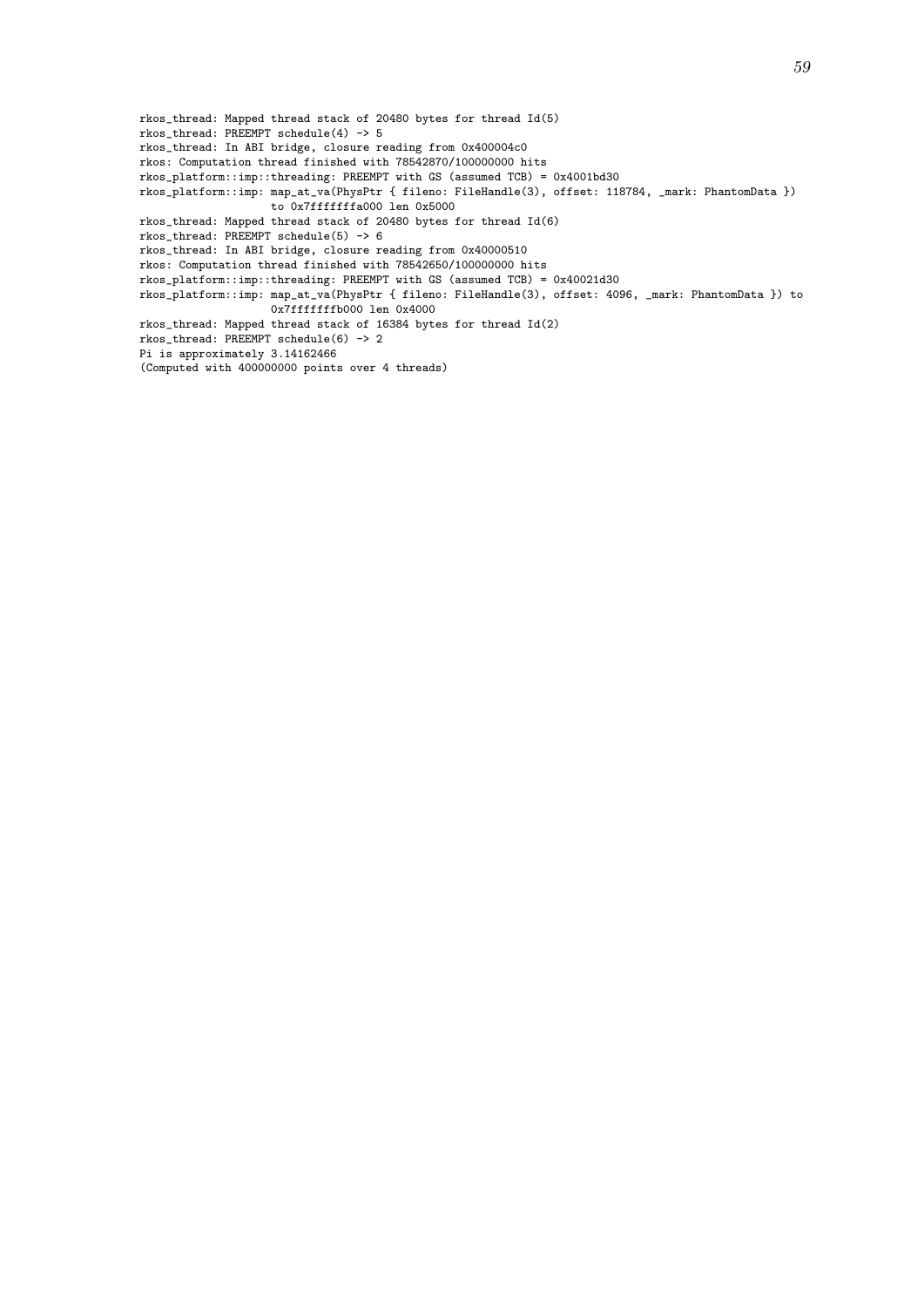## **REFERENCES**

- [1] A. Madhavapeddy and D. J. Scott, "Unikernels: Rise of the virtual library operating system," *Queue*, vol. 11, no. 11, p. 30, 2013.
- <span id="page-67-0"></span>[2] MirageOS developers, "Mirage OS: A programming framework for building type-safe, modular systems." https://mirage.io/. Accessed May 30, 2016.
- [3] Galios, Inc, "The Haskell Lightweight Virtual Machine (HaLVM): GHC running on Xen." https://github.com/GaloisInc/HaLVM. Accessed May 30, 2016.
- [4] Erlang on Xen tea[m, "Erlang on Xen -](https://mirage.io/) at the heart of super-elastic clouds." http: //erlangonxen.org/, 2012. Accessed May 30, 2016.
- [5] Rump[run authors, "Rump kernels."](https://github.com/GaloisInc/HaLVM) http://rumpkernel.org/. Accessed May 30, 2016.
- [6] [A. Kivity, D. Laor, G](http://erlangonxen.org/). Costa, P. Enberg, N. HarEl, D. Marti, and V. Zolotarov, "OSv: optimizing the operating syste[m for virtual machines," in](http://rumpkernel.org/) *2014 USENIX Annual Technical Conference (USENIX ATC 14)*, pp. 61–72, 2014.
- <span id="page-67-1"></span>[7] I. Briggs, M. Day, Y. Guo, P. Marheine, and E. Eide, "A performance evaluation of unikernels," 2015.
- <span id="page-67-2"></span>[8] G. Scherer, "Measuring GC latencies in Haskell, OCaml, Racket." http://prl.ccs.neu.edu/blog/2016/05/24/ measuring-gc-latencies-in-haskell-ocaml-racket/. Accessed May 30, 2016.
- <span id="page-67-3"></span>[9] H. G. Baker, "The treadmill: real-time garbage collection without motion sickness," *ACM Sigplan Notices*, vol. 27, no. 3, p[p. 66–70, 1992.](http://prl.ccs.neu.edu/blog/2016/05/24/measuring-gc-latencies-in-haskell-ocaml-racket/)
- <span id="page-67-4"></span>[10] [P. Cheng and G. E. Blelloch,](http://prl.ccs.neu.edu/blog/2016/05/24/measuring-gc-latencies-in-haskell-ocaml-racket/) *A parallel, real-time garbage collector*, vol. 36. ACM, 2001.
- <span id="page-67-5"></span>[11] D. F. Bacon, P. Cheng, and V. Rajan, "A real-time garbage collector with low overhead and consistent utilization," *ACM SIGPLAN Notices*, vol. 38, no. 1, pp. 285–298, 2003.
- <span id="page-67-6"></span>[12] E. Altman, J. S. Auerbach, P. S. Cheng, and D. P. Grove, "Metronome." http:// researcher.watson.ibm.com/researcher/view\_group\_subpage.php?id=175. Accessed June 6, 2016.
- <span id="page-67-7"></span>[13] D. F. Bacon, P. Cheng, and S. Shukla, "And then there were none: a stall-free [real-time](http://researcher.watson.ibm.com/researcher/view_group_subpage.php?id=175) [garbage collector for reconfigurable hardware," in](http://researcher.watson.ibm.com/researcher/view_group_subpage.php?id=175) *ACM SIGPLAN Notices*, vol. 47, pp. 23–34, ACM, 2012.
- <span id="page-67-9"></span><span id="page-67-8"></span>[14] T. Leonard, "Optimizing the unikernel." http://roscidus.com/blog/blog/2014/08/ 15/optimising-the-unikernel/, 2014. Accessed June 6, 2016.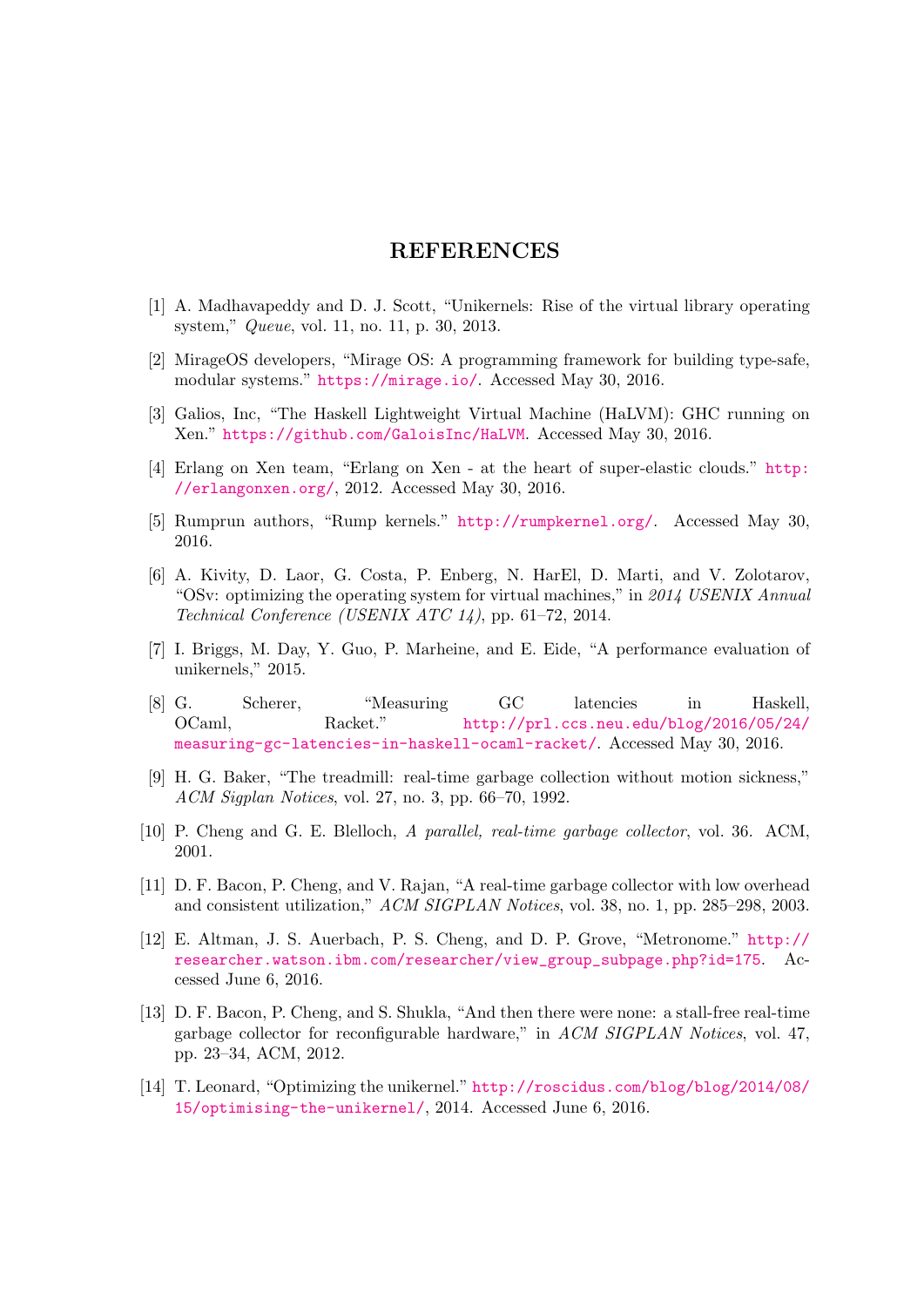- [15] X. Yang, Y. Chen, E. Eide, and J. Regehr, "Finding and understanding bugs in C compilers," in *ACM SIGPLAN Notices*, vol. 46, pp. 283–294, ACM, 2011.
- <span id="page-68-0"></span>[16] C. Cadar, D. Dunbar, D. R. Engler, *et al.*, "KLEE: Unassisted and Automatic Generation of High-Coverage Tests for Complex Systems Programs.," in *OSDI*, vol. 8, pp. 209–224, 2008.
- <span id="page-68-1"></span>[17] "The Rust Programming Language." https://www.rust-lang.org/. Retrieved May 26, 2016.
- [18] rustboot contributors. https://github.com/pczarn/rustboot/. Revision 6e502fac402571811b8482f4460e850d58[df5f5c.](https://www.rust-lang.org/)
- <span id="page-68-15"></span>[19] intermezzOS contributors. https://github.com/intermezzOS/kernel/. Revision 8d1511fee676f79f6a03b73e7[61f556fc6d81ded.](https://github.com/pczarn/rustboot/)
- <span id="page-68-14"></span>[20] Redox Developers, "Redox - Your Next(Gen) OS." http://www.redox-os.org/. Accessed May 26, 2016.
- <span id="page-68-2"></span>[21] A. Turon, "Abstraction without overhead: traits in Rust." http://blog.rust-lang. org/2015/05/11/traits.html, 2015.
- <span id="page-68-3"></span>[22] The Rust Project Developers, "The Rust reference." https://doc.rust-lang.org/ reference.html. Version 1.8.0.
- <span id="page-68-4"></span>[23] [D. Grossman, G. Morrisett, T. J](http://blog.rust-lang.org/2015/05/11/traits.html)im, M. Hicks, Y. Wang, and J. Cheney, "Region-based memory management in Cyclone," in *ACM Sigplan Notices*[, vol. 37, pp. 282–293, ACM,](https://doc.rust-lang.org/reference.html) [2002.](https://doc.rust-lang.org/reference.html)
- <span id="page-68-5"></span>[24] ISO, "Programming languages – C," ISO/IEC 9899:1999, Internationanl Organization for Standardization, Geneva, Switzerland, 1999.
- <span id="page-68-6"></span>[25] X. Wang, N. Zeldovich, M. F. Kaashoek, and A. Solar-Lezama, "Towards optimizationsafe systems: Analyzing the impact of undefined behavior," in *Proceedings of the Twenty-Fourth ACM Symposium on Operating Systems Principles*, pp. 260–275, ACM, 2013.
- <span id="page-68-7"></span>[26] LLVM Project, "UndefinedBehaviorSanitizer." http://clang.llvm.org/docs/ UndefinedBehaviorSanitizer.html. For Clang version 3.9.
- <span id="page-68-8"></span>[27] D. Austin and J. V. Stoep, "Hardening the media stack." http:// android-developers.blogspot.com/2016/05/hard[ening-media-stack.html](http://clang.llvm.org/docs/UndefinedBehaviorSanitizer.html), [2016.](http://clang.llvm.org/docs/UndefinedBehaviorSanitizer.html)
- <span id="page-68-9"></span>[28] S. Christey and R. A. Martin, "Vulnerability type distributions in CVE," *[MITRE](http://android-developers.blogspot.com/2016/05/hardening-media-stack.html) [report, May](http://android-developers.blogspot.com/2016/05/hardening-media-stack.html)*, 2007.
- <span id="page-68-10"></span>[29] B. Martin, M. Brown, A. Paller, D. Kirby, and S. Christey, "2011 CWE/SANS top 25 most dangerous software errors," *Common Weakness Enumeration*, vol. 7515, 2011.
- <span id="page-68-11"></span>[30] L. Torvalds, "Re: Invalid compilation without -fno-strict-aliasing." https://lkml. org/lkml/2003/2/26/158, 2003. Linux Kernel mailing list archives.
- <span id="page-68-13"></span><span id="page-68-12"></span>[31] LLVM Project, *LLVM Language Reference Manual*, LLVM 3.9 ed. http://llvm.org/ docs/LangRef.html.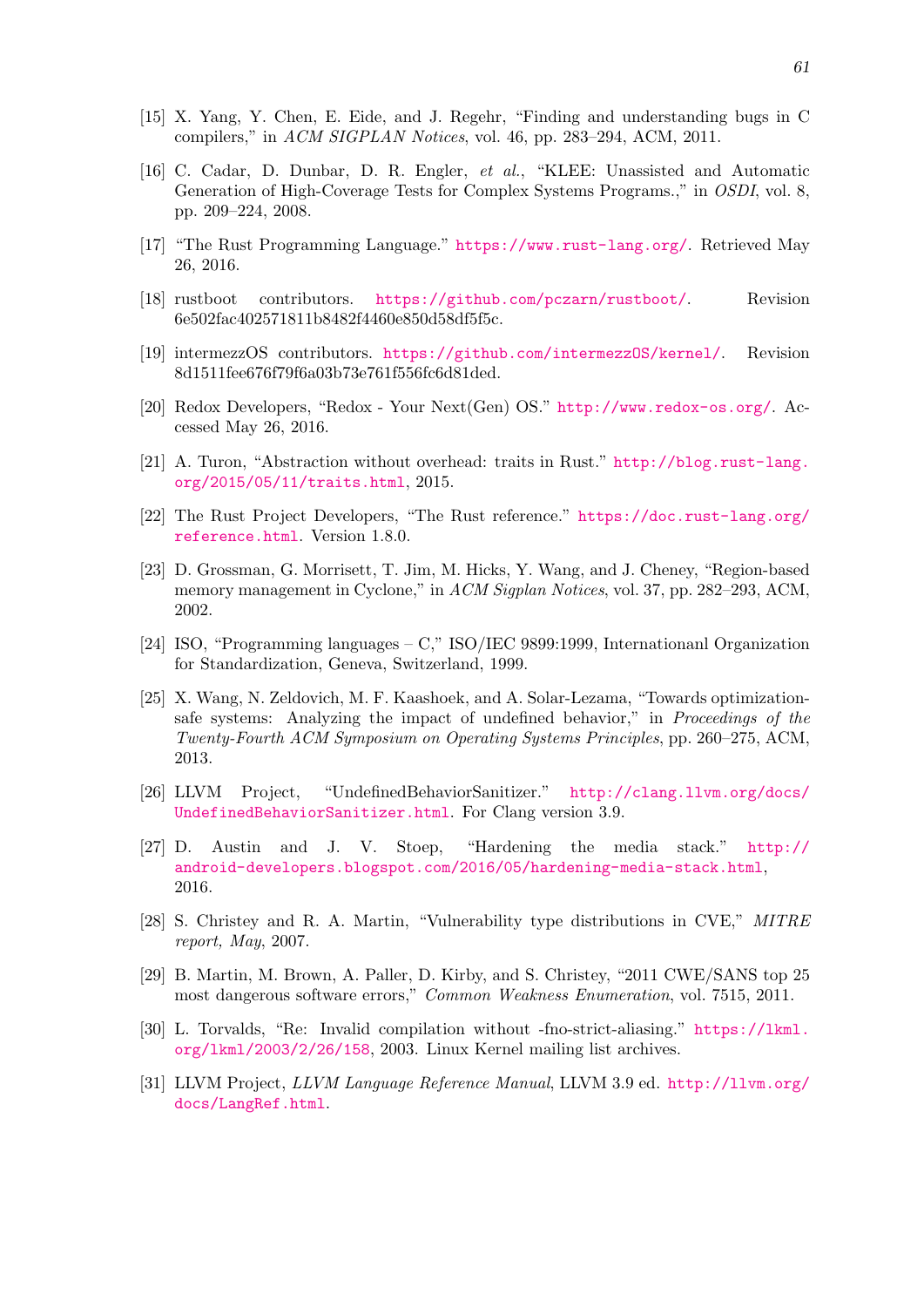- [32] L. Torvalds, "Linux 4.6." https://kernel.org/.
- [33] S.-T. Pan, K. So, and J. T. Rahmeh, "Improving the accuracy of dynamic branch prediction using branch correlation," in *ACM Sigplan Notices*, vol. 27, pp. 76–84, ACM, 1992.
- <span id="page-69-1"></span><span id="page-69-0"></span>[34] A. Fog, *The microarchitecture of Intel, AMD and VIA CPUs*. http://www.agner. org/optimize/microarchitecture.pdf, 2016-01-16 ed.
- <span id="page-69-2"></span>[35] P. Marheine, "D12498 X86: add an interrupt calling convention." http://reviews. llvm.org/D12498, 2015. LLVM patch for review.
- <span id="page-69-3"></span>[36] [H. Lu, "RFC: Support x86 interrupt and](http://www.agner.org/optimize/microarchitecture.pdf) exception handlers." http://lists.llvm. org/pipermail/cfe-dev/2015-September/044924.html, 2015. [LLVM C frontend](http://reviews.llvm.org/D12498) [mailing list archiv](http://reviews.llvm.org/D12498)e.
- <span id="page-69-4"></span>[37] P. Marheine, "Support interrupt calling conventions." h[ttps://github.com/](http://lists.llvm.org/pipermail/cfe-dev/2015-September/044924.html) [rust-lang/rfcs/pull/1275](http://lists.llvm.org/pipermail/cfe-dev/2015-September/044924.html), 2015. Rust language RFC.
- [38] A. Aboud, "D15567 support of x86 interrupt and exception handlers in LLVM." http: //reviews.llvm.org/D15567, 2015. LLVM patch for review.
- <span id="page-69-5"></span>[39] [Microsoft, "Naked function](https://github.com/rust-lang/rfcs/pull/1275) calls." https://msdn.microsoft.com/en-us/library/ 5ekezyy2.aspx.
- <span id="page-69-6"></span>[40] [Free Software Foundation,](http://reviews.llvm.org/D15567) "Arm function attributes." https://gcc.gnu.org/ onlinedocs/gcc-6.1.0/gcc/ARM-F[unction-Attributes.html](https://msdn.microsoft.com/en-us/library/5ekezyy2.aspx). Part of the GNU [Compiler Collec](https://msdn.microsoft.com/en-us/library/5ekezyy2.aspx)tion manual for version 6.1.
- <span id="page-69-7"></span>[41] P. Marheine, "Naked functions." https://github.com/[rust-lang/rfcs/blob/](https://gcc.gnu.org/onlinedocs/gcc-6.1.0/gcc/ARM-Function-Attributes.html) [master/text/1201-naked-fns.md](https://gcc.gnu.org/onlinedocs/gcc-6.1.0/gcc/ARM-Function-Attributes.html). Rust RFC 1201.
- [42] C. Gaebel, "Tail call compatibility." https://mail.mozilla.org/pipermail/ rust-dev/2014-December/011471.html[. Rust development mailing list archive.](https://github.com/rust-lang/rfcs/blob/master/text/1201-naked-fns.md)
- <span id="page-69-8"></span>[43] [M. Matz, J. Hubicka, A. Jaeger,](https://github.com/rust-lang/rfcs/blob/master/text/1201-naked-fns.md) and M. Mitchell, "System V Application Binary Interface," 2005.
- [44] [A. Basu, J. Gandhi, J. Chang, M. D. Hill](https://mail.mozilla.org/pipermail/rust-dev/2014-December/011471.html), and M. M. Swift, "Efficient virtual memory for big memory servers," in *ACM SIGARCH Computer Architecture News*, vol. 41, pp. 237–248, ACM, 2013.
- <span id="page-69-9"></span>[45] C. Villavieja, V. Karakostas, L. Vilanova, Y. Etsion, A. Ramirez, A. Mendelson, N. Navarro, A. Cristal, and O. S. Unsal, "Didi: Mitigating the performance impact of TLB shootdowns using a shared TLB directory," in *Parallel Architectures and Compilation Techniques (PACT), 2011 International Conference on*, pp. 340–349, IEEE, 2011.
- <span id="page-69-10"></span>[46] A. Bhattacharjee, D. Lustig, and M. Martonosi, "Shared last-level TLBs for chip multiprocessors," in *High Performance Computer Architecture (HPCA), 2011 IEEE 17th International Symposium on*, pp. 62–63, IEEE, 2011.
- [47] S. Srikantaiah and M. Kandemir, "Synergistic TLBs for high performance address translation in chip multiprocessors," in *Proceedings of the 2010 43rd Annual IEEE/ACM International Symposium on Microarchitecture*, pp. 313–324, IEEE Computer Society, 2010.